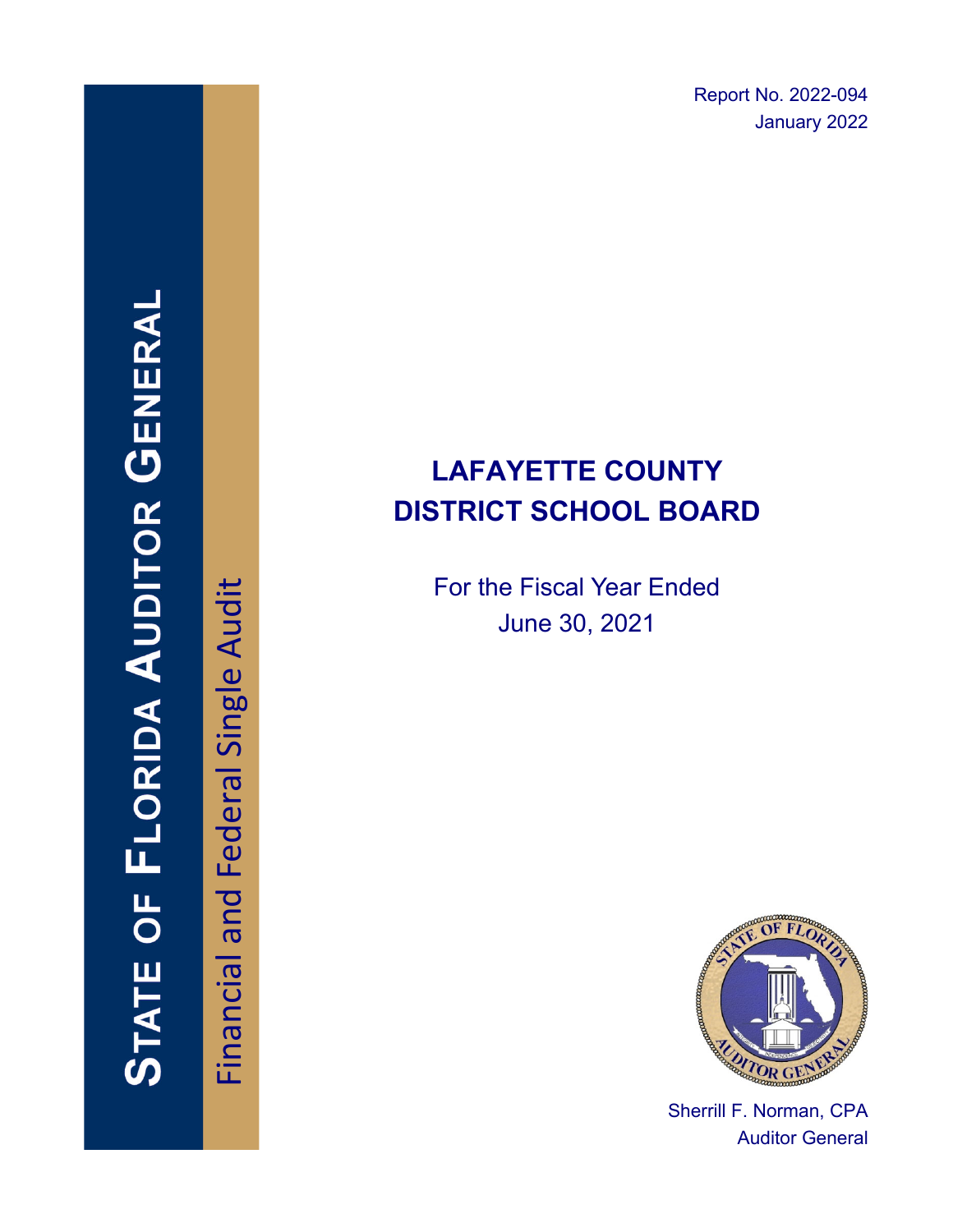#### **Board Members and Superintendent**

During the 2020-21 fiscal year, Robert (Robby) Edwards served as Superintendent of the Lafayette County Schools and the following individuals served as School Board Members:

|                           | District No. |
|---------------------------|--------------|
| Darren Driver             |              |
| Jeff Walker               | 2            |
| Marion McCray, Vice Chair | 3            |
| Amanda Hickman, Chair     |              |
| <b>Taylor McGrew</b>      | 5            |
|                           |              |

The Auditor General conducts audits of governmental entities to provide the Legislature, Florida's citizens, public entity management, and other stakeholders unbiased, timely, and relevant information for use in promoting government accountability and stewardship and improving government operations.

The team leader was Nicole Lee, and the audit was supervised by Glenda K. Hart, CPA.

Please address inquiries regarding this report to Edward A. Waller, CPA, Audit Manager, by e-mail at tedwaller@aud.state.fl.us or by telephone at (850) 412-2887.

This report and other reports prepared by the Auditor General are available at:

[FLAuditor.gov](http://flauditor.gov/)

Printed copies of our reports may be requested by contacting us at:

**State of Florida Auditor General** 

**Claude Pepper Building, Suite G74 · 111 West Madison Street · Tallahassee, FL 32399-1450 · (850) 412-2722**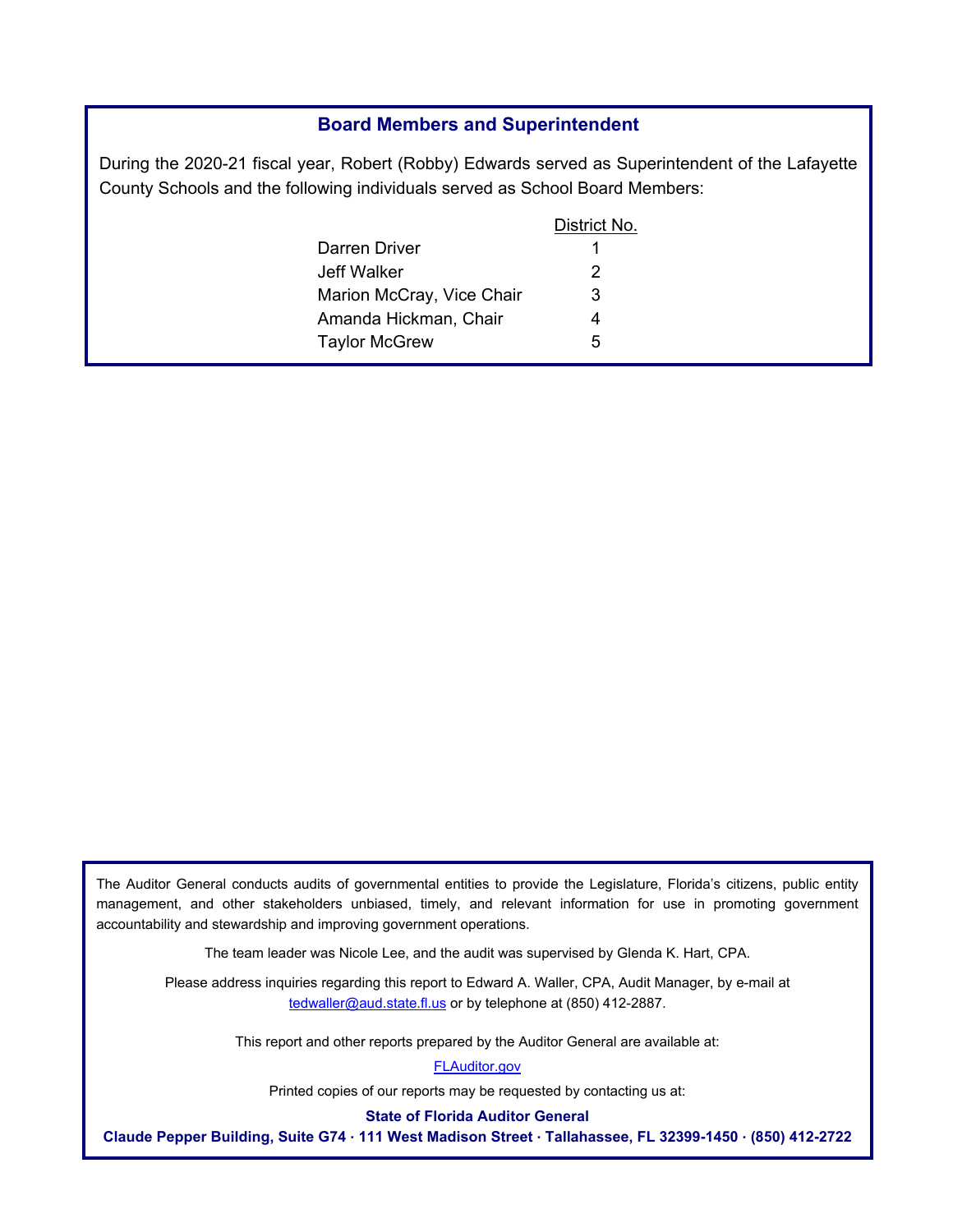## **LAFAYETTE COUNTY DISTRICT SCHOOL BOARD TABLE OF CONTENTS**

|                                                                                                                                                                         | Page<br>No.    |
|-------------------------------------------------------------------------------------------------------------------------------------------------------------------------|----------------|
|                                                                                                                                                                         | Ť              |
| <b>INDEPENDENT AUDITOR'S REPORT</b>                                                                                                                                     |                |
|                                                                                                                                                                         | 1              |
|                                                                                                                                                                         | 3              |
|                                                                                                                                                                         | $\overline{4}$ |
| <b>BASIC FINANCIAL STATEMENTS</b>                                                                                                                                       |                |
|                                                                                                                                                                         | 11             |
|                                                                                                                                                                         | 12             |
|                                                                                                                                                                         | 14             |
| Reconciliation of the Governmental Funds Balance Sheet                                                                                                                  | 16             |
| Statement of Revenues, Expenditures, and Changes in                                                                                                                     | 18             |
| Reconciliation of the Governmental Funds Statement of<br>Revenues, Expenditures, and Changes in Fund Balances                                                           | 20             |
|                                                                                                                                                                         | 21             |
|                                                                                                                                                                         | 22             |
|                                                                                                                                                                         | 23             |
| OTHER REQUIRED SUPPLEMENTARY INFORMATION                                                                                                                                |                |
| Budgetary Comparison Schedule – General and Major Special Revenue Funds                                                                                                 | 48             |
| Schedule of Changes in the District's Total OPEB Liability and Related Ratios                                                                                           | 50             |
| Schedule of the District's Proportionate Share of the Net Pension Liability – Florida                                                                                   | 51             |
| Schedule of District Contributions - Florida Retirement System Pension Plan                                                                                             | 51             |
| Schedule of the District's Proportionate Share of the Net Pension Liability - Health                                                                                    | 52             |
| Schedule of District Contributions - Health Insurance Subsidy Pension Plan                                                                                              | 52             |
|                                                                                                                                                                         | 53             |
|                                                                                                                                                                         | 54             |
| INDEPENDENT AUDITOR'S REPORT ON INTERNAL CONTROL OVER<br>FINANCIAL REPORTING AND ON COMPLIANCE AND OTHER MATTERS<br>BASED ON AN AUDIT OF FINANCIAL STATEMENTS PERFORMED | 56             |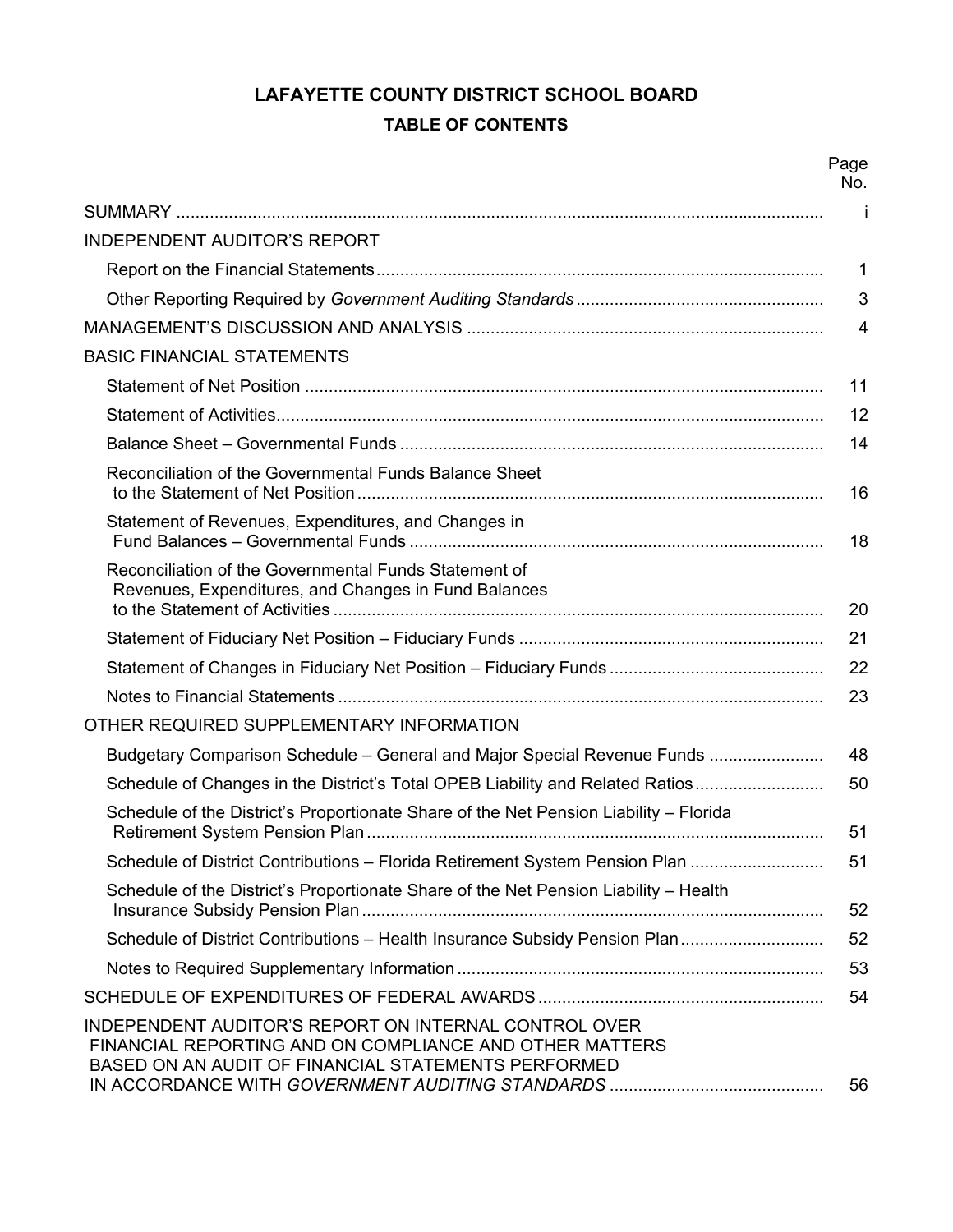## **LAFAYETTE COUNTY DISTRICT SCHOOL BOARD**

## **TABLE OF CONTENTS (CONTINUED)**

Page No.

| INDEPENDENT AUDITOR'S REPORT ON COMPLIANCE FOR THE MAJOR |     |
|----------------------------------------------------------|-----|
| FEDERAL PROGRAM AND REPORT ON INTERNAL CONTROL OVER      | .58 |
|                                                          |     |
|                                                          |     |
|                                                          |     |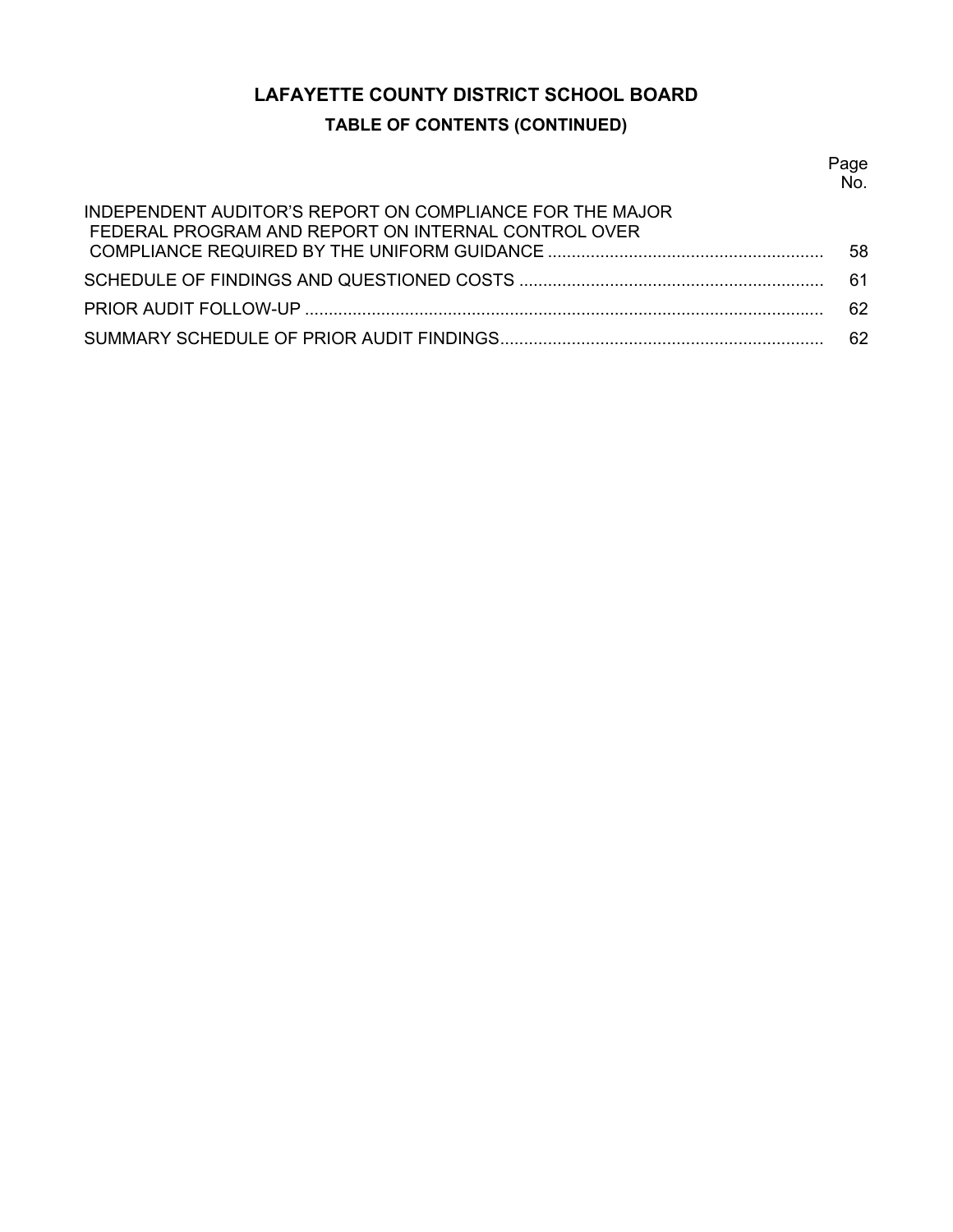#### SUMMARY OF REPORT ON FINANCIAL STATEMENTS

<span id="page-4-0"></span>Our audit disclosed that the basic financial statements of the Lafayette County District School Board (District) were presented fairly, in all material respects, in accordance with prescribed financial reporting standards.

SUMMARY OF REPORT ON INTERNAL CONTROL AND COMPLIANCE

Our audit did not identify any deficiencies in internal control over financial reporting that we consider to be material weaknesses.

The results of our tests disclosed no instances of noncompliance or other matters that are required to be reported under *Government Auditing Standards* issued by the Comptroller General of the United States*.* 

SUMMARY OF REPORT ON FEDERAL AWARDS

We audited the District's compliance with applicable Federal awards requirements. The Education Stabilization Fund was audited as a major Federal program. The results of our audit indicated that the District materially complied with the requirements that could have a direct and material effect on the Education Stabilization Fund.

#### AUDIT OBJECTIVES AND SCOPE

Our audit objectives were to determine whether the School Board and its officers with administrative and stewardship responsibilities for District operations:

- Presented the District's basic financial statements in accordance with generally accepted accounting principles;
- Established and implemented internal control over financial reporting and compliance with requirements that could have a direct and material effect on the financial statements or on the District's major Federal program; and
- Complied with the various provisions of laws, rules, regulations, contracts, and grant agreements that are material to the financial statements, and those applicable to the District's major Federal program.

The scope of this audit included an examination of the District's basic financial statements and the accompanying Schedule of Expenditures of Federal Awards, as of and for the fiscal year ended June 30, 2021. We obtained an understanding of the District's environment, including its internal control, and assessed the risk of material misstatement necessary to plan the audit of the basic financial statements and Federal awards. We also examined various transactions to determine whether they were executed, in both manner and substance, in accordance with governing provisions of laws, rules, regulations, contracts, and grant agreements.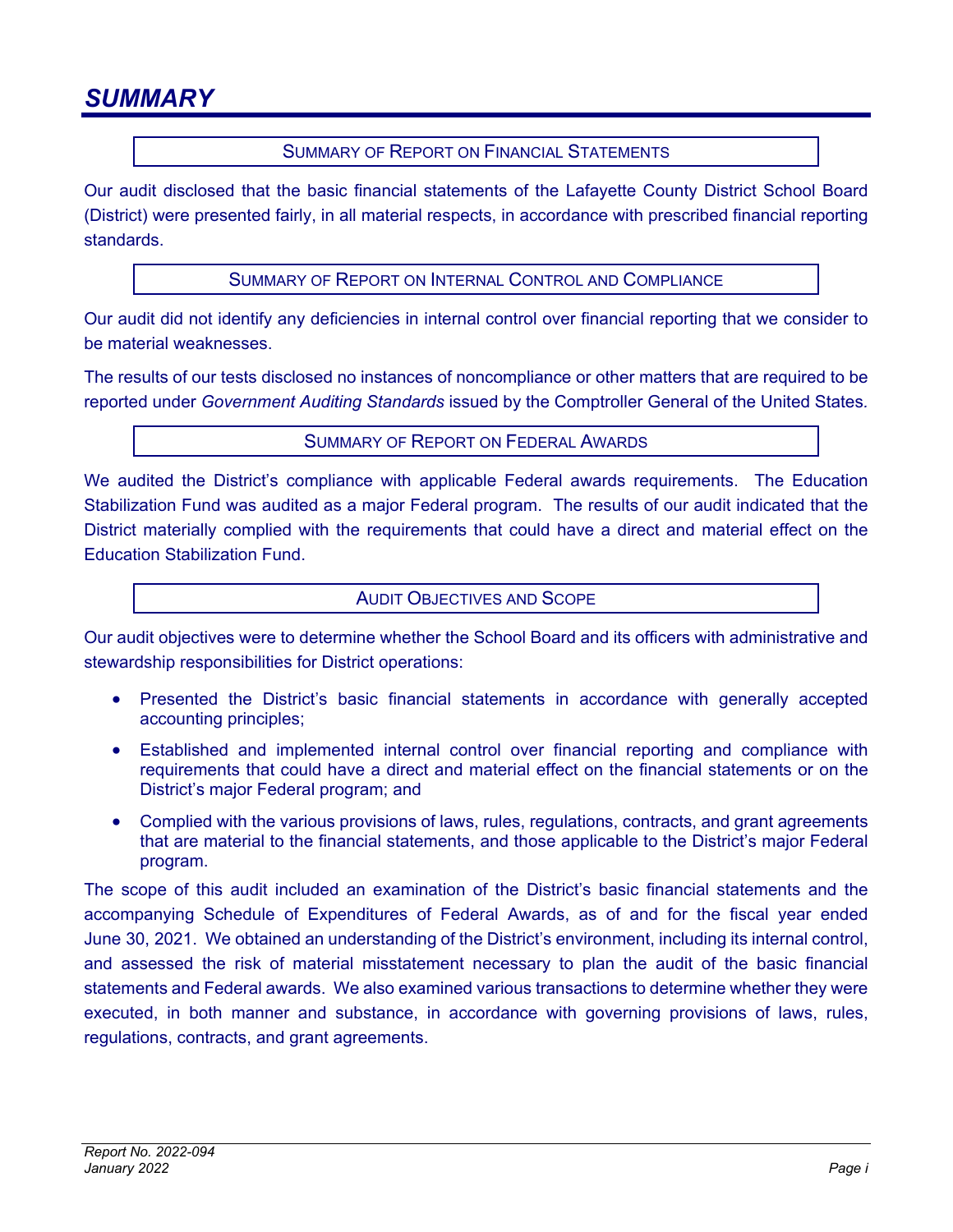#### AUDIT METHODOLOGY

We conducted our audit in accordance with auditing standards generally accepted in the United States of America; applicable standards contained in *Government Auditing Standards*, issued by the Comptroller General of the United States; and Title 2 U.S. *Code of Federal Regulations* Part 200, *Uniform Administrative Requirements, Cost Principles, and Audit Requirements for Federal Awards*.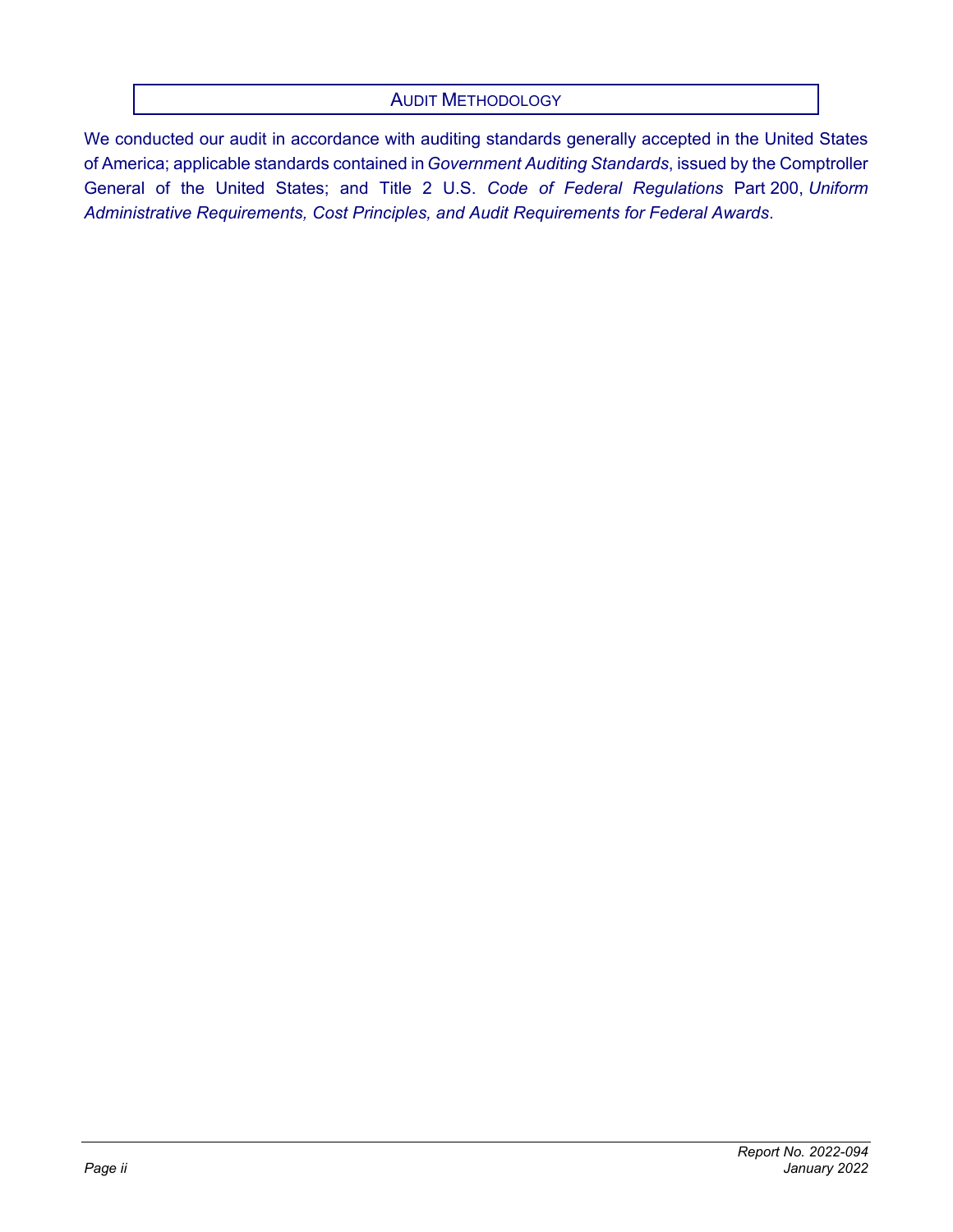<span id="page-6-0"></span>

Sherrill F. Norman, CPA Auditor General

# **AUDITOR GENERAL STATE OF FLORIDA**

Claude Denson Pepper Building, Suite G74 111 West Madison Street Tallahassee, Florida 32399-1450



Phone: (850) 412-2722 Fax: (850) 488-6975

The President of the Senate, the Speaker of the House of Representatives, and the Legislative Auditing Committee

#### **INDEPENDENT AUDITOR'S REPORT**

#### **Report on the Financial Statements**

We have audited the accompanying financial statements of the governmental activities, each major fund, and the aggregate remaining fund information of the Lafayette County District School Board, as of and for the fiscal year ended June 30, 2021, and the related notes to the financial statements, which collectively comprise the District's basic financial statements as listed in the table of contents.

#### *Management's Responsibility for the Financial Statements*

Management is responsible for the preparation and fair presentation of these financial statements in accordance with accounting principles generally accepted in the United States of America; this includes the design, implementation, and maintenance of internal control relevant to the preparation and fair presentation of financial statements that are free from material misstatement, whether due to fraud or error.

#### *Auditor's Responsibility*

Our responsibility is to express opinions on these financial statements based on our audit. We did not audit the financial statements of the school internal funds, which represent 32 percent, 0 percent, 33 percent, 23 percent, and 22 percent, respectively, of the assets, liabilities, net position and fund balance, additions and revenues, and deductions and expenditures of the aggregate remaining fund information. Those statements were audited by other auditors whose report has been furnished to us, and our opinion, insofar as it relates to the amounts included for the school internal funds, is based solely on the report of the other auditors. We conducted our audit in accordance with auditing standards generally accepted in the United States of America and the standards applicable to financial audits contained in *Government Auditing Standards*, issued by the Comptroller General of the United States. Those standards require that we plan and perform the audit to obtain reasonable assurance about whether the financial statements are free from material misstatement.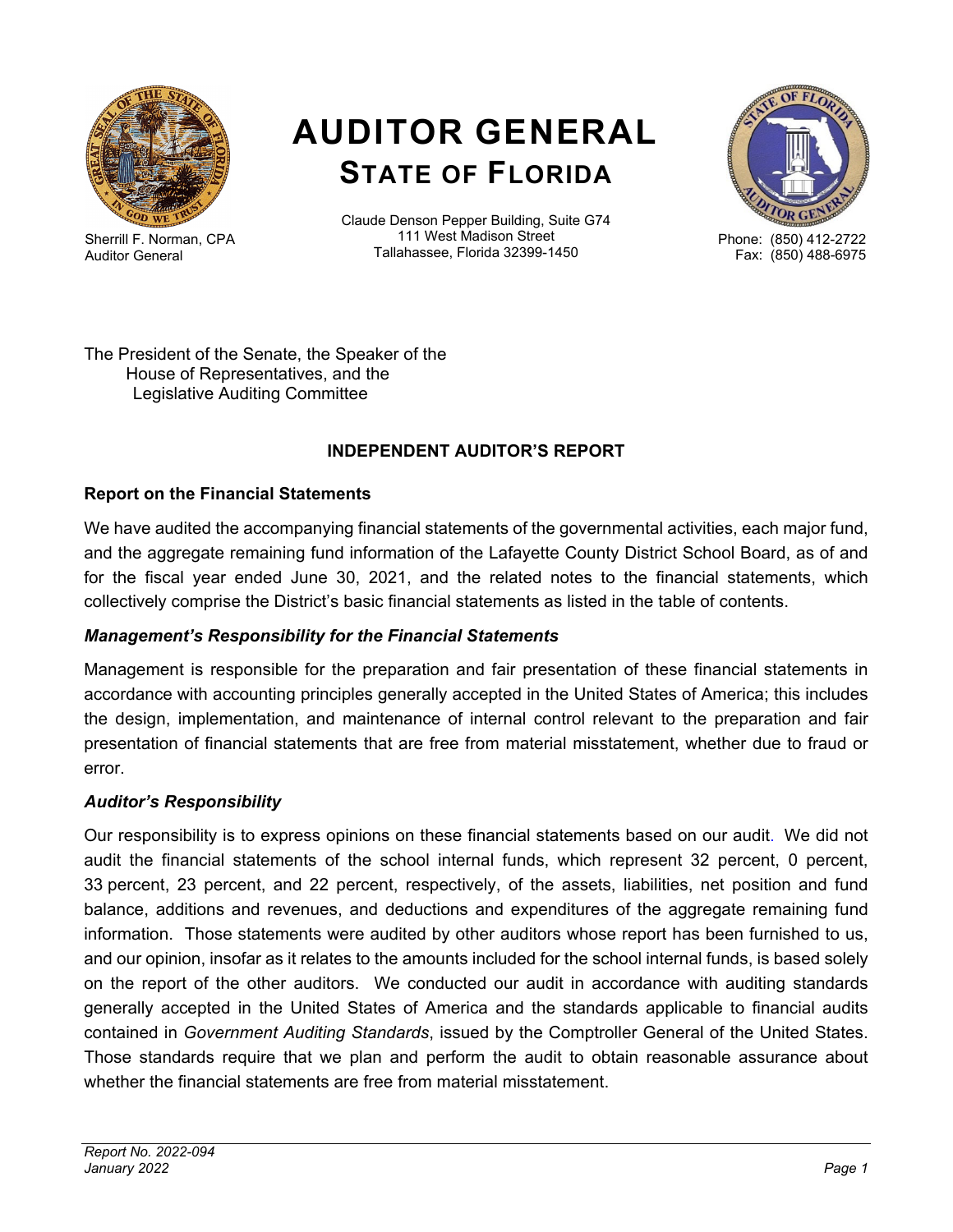An audit involves performing procedures to obtain audit evidence about the amounts and disclosures in the financial statements. The procedures selected depend on the auditor's judgment, including the assessment of the risks of material misstatement of the financial statements, whether due to fraud or error. In making those risk assessments, the auditor considers internal control relevant to the entity's preparation and fair presentation of the financial statements in order to design audit procedures that are appropriate in the circumstances, but not for the purpose of expressing an opinion on the effectiveness of the entity's internal control. Accordingly, we express no such opinion. An audit also includes evaluating the appropriateness of accounting policies used and the reasonableness of significant accounting estimates made by management, as well as evaluating the overall presentation of the financial statements.

We believe that the audit evidence we have obtained is sufficient and appropriate to provide a basis for our audit opinions.

#### *Opinions*

In our opinion, based on our audit and the report of other auditors, the financial statements referred to above present fairly, in all material respects, the respective financial position of the governmental activities, each major fund, and the aggregate remaining fund information of the Lafayette County District School Board, as of June 30, 2021, and the respective changes in financial position thereof for the fiscal year then ended in accordance with accounting principles generally accepted in the United States of America.

#### *Emphasis of Matter*

As discussed in Note II. to the financial statements, the District implemented Governmental Accounting Standards Board Statement No. 84, *Fiduciary Activities*, which is a change in accounting principle that addresses accounting and financial reporting for fiduciary activities. This affects the comparability of amounts reported for the 2020-21 fiscal year with amounts reported for the 2019-20 fiscal year. Our opinion is not modified with respect to this matter.

#### *Other Matters*

#### *Required Supplementary Information*

Accounting principles generally accepted in the United States of America require that **MANAGEMENT'S DISCUSSION AND ANALYSIS**, the **Budgetary Comparison Schedule – General and Major Special Revenue Funds**, **Schedule of Changes in the District's Total OPEB Liability and Related Ratios**, **Schedule of the District's Proportionate Share of the Net Pension Liability – Florida Retirement System Pension Plan**, **Schedule of District Contributions – Florida Retirement System Pension Plan**, **Schedule of the District's Proportionate Share of the Net Pension Liability – Health Insurance Subsidy Pension Plan**, **Schedule of District Contributions – Health Insurance Subsidy Pension Plan**, and **Notes to Required Supplementary Information**, as listed in the table of contents, be presented to supplement the basic financial statements. Such information, although not a part of the basic financial statements, is required by the Governmental Accounting Standards Board who considers it to be an essential part of financial reporting for placing the basic financial statements in an appropriate operational, economic, or historical context. We have applied certain limited procedures to the required supplementary information in accordance with auditing standards generally accepted in the United States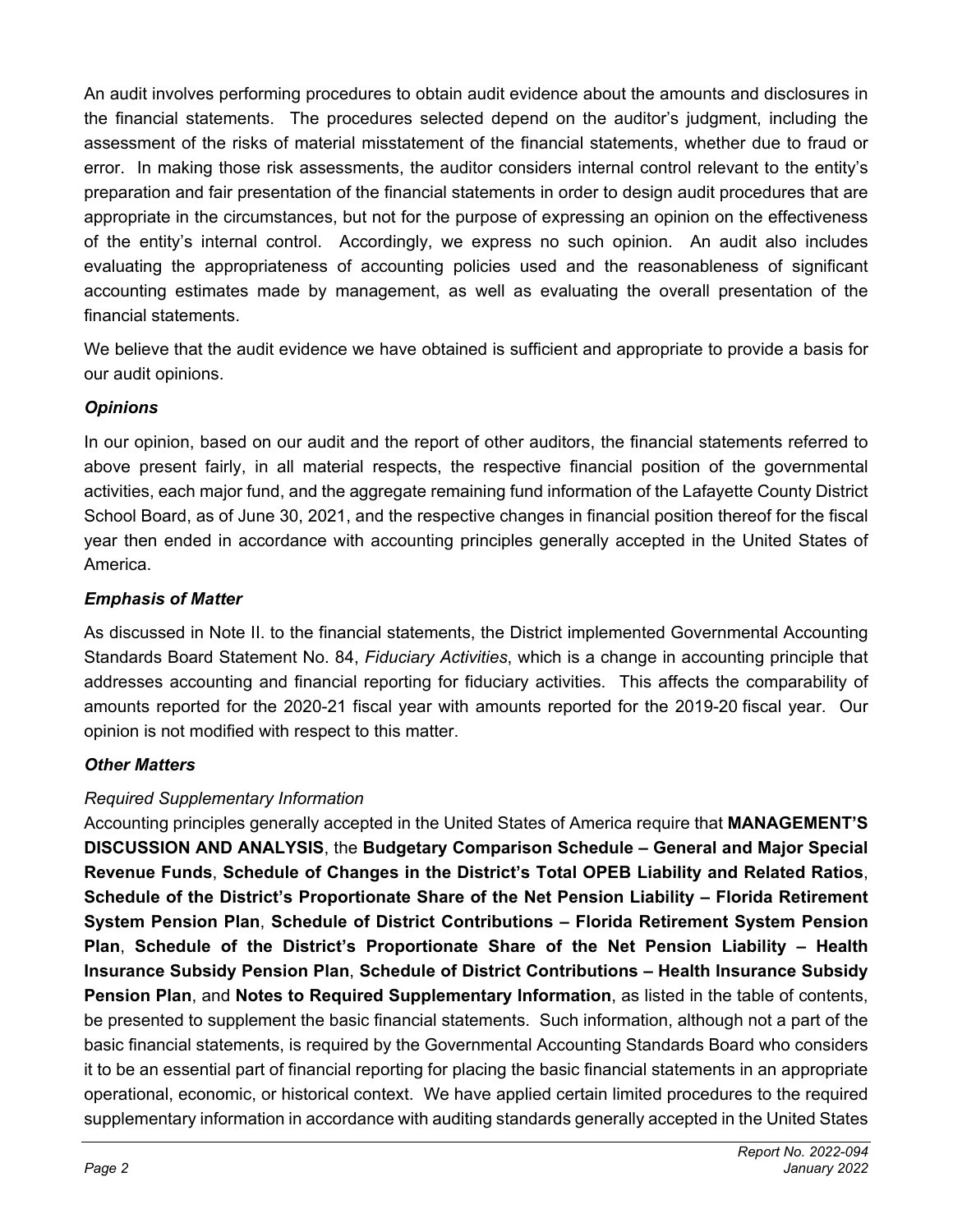<span id="page-8-0"></span>of America, which consisted of inquiries of management about the methods of preparing the information and comparing the information for consistency with management's responses to our inquiries, the basic financial statements, and other knowledge we obtained during our audit of the basic financial statements. We do not express an opinion or provide any assurance on the information because the limited procedures do not provide us with sufficient evidence to express an opinion or provide any assurance.

#### *Supplementary Information*

Our audit was conducted for the purpose of forming opinions on the financial statements that collectively comprise the District's basic financial statements. The accompanying **SCHEDULE OF EXPENDITURES OF FEDERAL AWARDS**, as required by Title 2 U.S. *Code of Federal Regulations* Part 200, *Uniform Administrative Requirements, Cost Principles, and Audit Requirements for Federal Awards*, is presented for purposes of additional analysis and is not a required part of the basic financial statements.

The accompanying **SCHEDULE OF EXPENDITURES OF FEDERAL AWARDS** is the responsibility of management and was derived from and relates directly to the underlying accounting and other records used to prepare the basic financial statements. Such information has been subjected to the auditing procedures applied in the audit of the basic financial statements and certain additional procedures, including comparing and reconciling such information directly to the underlying accounting and other records used to prepare the basic financial statements or to the basic financial statements themselves, and other additional procedures in accordance with auditing standards generally accepted in the United States of America. In our opinion, the accompanying **SCHEDULE OF EXPENDITURES OF FEDERAL AWARDS** is fairly stated, in all material respects, in relation to the basic financial statements as a whole.

#### **Other Reporting Required by** *Government Auditing Standards*

In accordance with *Government Auditing Standards*, we have also issued our report dated January 14, 2022, on our consideration of the District's internal control over financial reporting and on our tests of its compliance with certain provisions of laws, rules, regulations, contracts, and grant agreements and other matters included under the heading **INDEPENDENT AUDITOR'S REPORT ON INTERNAL CONTROL OVER FINANCIAL REPORTING AND ON COMPLIANCE AND OTHER MATTERS BASED ON AN AUDIT OF FINANCIAL STATEMENTS PERFORMED IN ACCORDANCE WITH** *GOVERNMENT AUDITING STANDARDS*. The purpose of that report is solely to describe the scope of our testing of internal control over financial reporting and compliance and the results of that testing, and not to provide an opinion on the effectiveness of the District's internal control over financial reporting or on compliance. That report is an integral part of an audit performed in accordance with *Government Auditing Standards* in considering the District's internal control over financial reporting and compliance.

Respectfully submitted,

Sherrill F. Norman, CPA Tallahassee, Florida January 14, 2022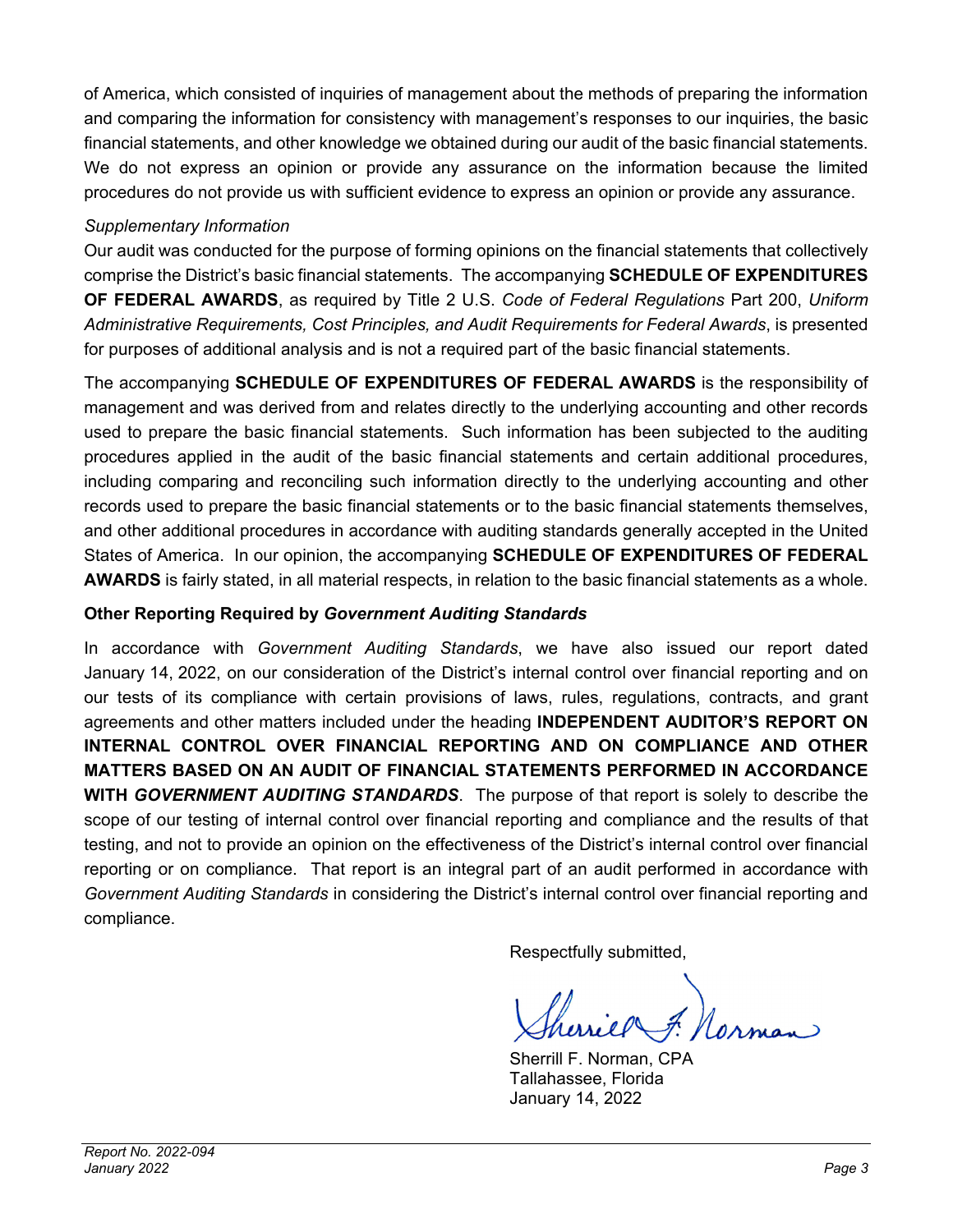# <span id="page-9-0"></span>*MANAGEMENT'S DISCUSSION AND ANALYSIS*

The management of the Lafayette County District School Board has prepared the following discussion and analysis to provide an overview of the District's financial activities for the fiscal year ended June 30, 2021. The information contained in the Management's Discussion and Analysis (MD&A) is intended to highlight significant transactions, events, and conditions and should be considered in conjunction with the District's financial statements and notes to financial statements found immediately following the MD&A.

#### FINANCIAL HIGHLIGHTS

Key financial highlights for the 2020-21 fiscal year are as follows:

- As of June 30, 2021, the assets and deferred outflows of resources exceed the liabilities and deferred inflows of resources by \$2,419,492 on the statement of net position.
- The District's change in net position was a decrease of \$1,261,895 during the 2020-21 fiscal year. The decrease was primarily due to recognizing net pension expense related to an increase in the net pension liability.
- At the close of the current fiscal year, the District's governmental funds reported combined fund balance of \$2,398,861, a decrease of \$262,002 in comparison with the prior fiscal year.
- At the end of the current fiscal year, the fund balance of the General Fund totaled \$1,563,594, which is \$293,529 less than the prior fiscal year balance. The General Fund total assigned and unassigned fund balance was \$873,207, or 8.4 percent of total General Fund revenues.

#### OVERVIEW OF FINANCIAL STATEMENTS

The basic financial statements consist of three components: (1) government-wide financial statements; (2) fund financial statements; and (3) notes to financial statements. This report also includes supplementary information intended to furnish additional details to support the basic financial statements.

#### **Government-Wide Financial Statements**

The government-wide financial statements provide both short-term and long-term information about the District's overall financial condition in a manner similar to those of a private-sector business. The statements include a statement of net position and a statement of activities that are designed to provide consolidated financial information about the governmental activities of the District presented on the accrual basis of accounting. The statement of net position provides information about the District's financial position, its assets, liabilities, and deferred inflows/outflows of resources, using an economic resources measurement focus. Assets plus deferred outflows of resources, less liabilities and deferred inflows of resources, equals net position, which is a measure of the District's financial health. The statement of activities presents information about the change in the District's net position, the results of operations, during the fiscal year. An increase or decrease in net position is an indication of whether the District's financial health is improving or deteriorating.

All of the District's activities and services are reported in the government-wide financial statements as governmental activities. The District's governmental activities include instruction, student support services, instructional support services, administrative support services, facility maintenance,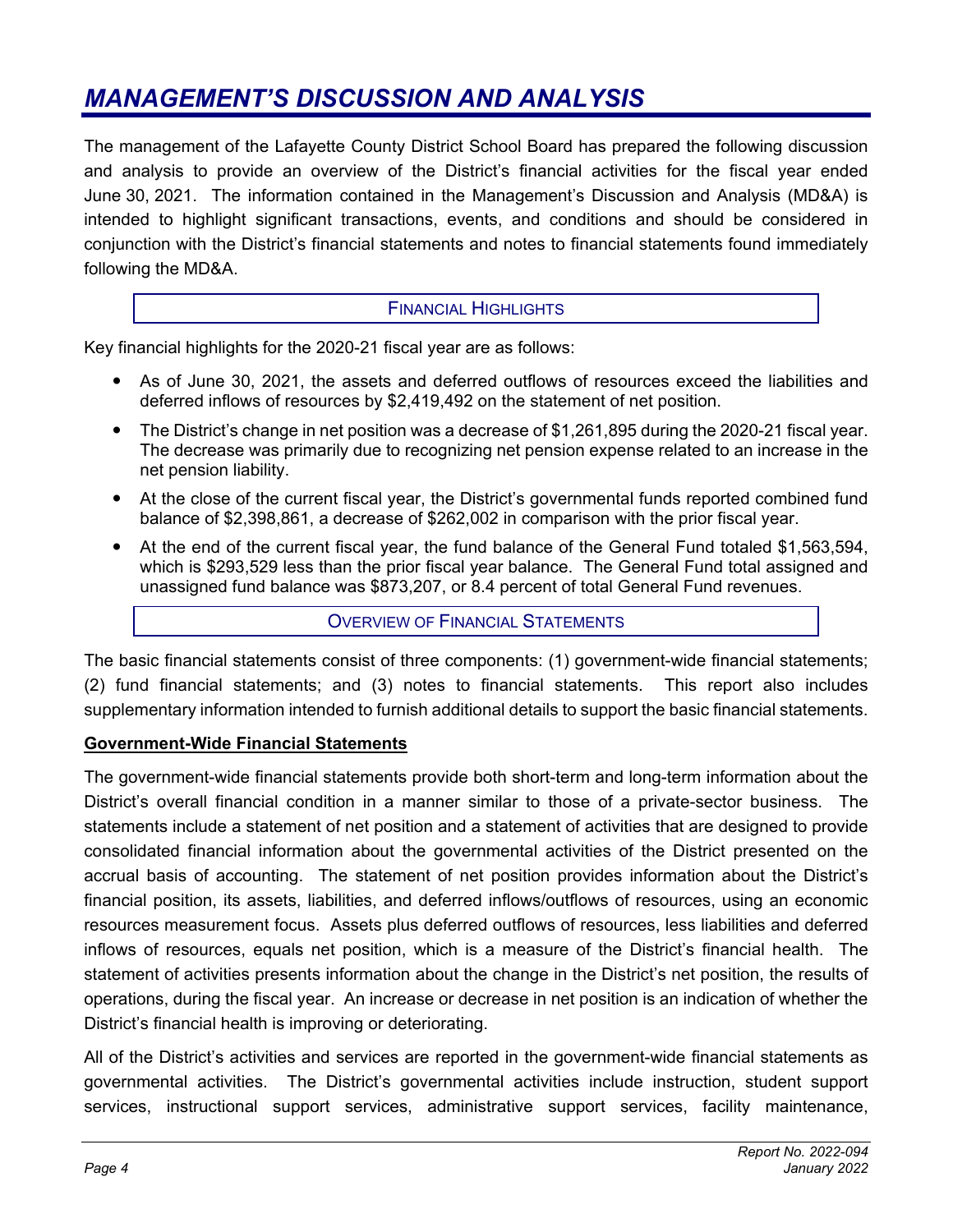transportation, and food services. Property taxes and State revenues finance most of these activities. Additionally, all capital and debt financing activities are reported as governmental activities.

#### **Fund Financial Statements**

Fund financial statements are one of the components of the basic financial statements. A fund is a grouping of related accounts that is used to maintain control over resources that have been segregated for specific activities or objectives. The District uses fund accounting to ensure and demonstrate compliance with finance-related legal requirements and prudent fiscal management. Certain funds are established by law while others are created by legal agreements, such as bond covenants. Fund financial statements provide more detailed information about the District's financial activities, focusing on its most significant or "major" funds rather than fund types. This is in contrast to the entitywide perspective contained in the government-wide statements. All of the District's funds may be classified within one of the broad categories discussed below.

**Governmental Funds**: Governmental funds are used to account for essentially the same functions reported as governmental activities in the government-wide financial statements. However, unlike the government-wide financial statements, governmental fund financial statements focus on near-term inflows and outflows of spendable resources, as well as on balances of spendable resources available at the end of the fiscal year. Such information may be useful in assessing a government's near-term financing requirements.

Because the focus of governmental funds is narrower than that of the government-wide financial statements, it is useful to compare the information presented for governmental funds with similar information presented for governmental activities in the government-wide financial statements. By doing so, readers may better understand the long-term impact of the government's near-term financing decisions. Both the governmental funds balance sheet and the governmental funds statement of revenues, expenditures, and changes in fund balances provide a reconciliation to facilitate this comparison between governmental funds and governmental activities.

The governmental funds balance sheet and statement of revenues, expenditures, and changes in fund balances provide detailed information about the District's most significant funds. The District's major funds are the General Fund, Special Revenue – Federal Education Stabilization Fund, and Capital Projects – Local Capital Improvement Fund. Data from the other governmental funds are combined into a single, aggregated presentation.

The District adopts an annual appropriated budget for its governmental funds. A budgetary comparison schedule has been provided for the General and major Special Revenue Funds to demonstrate compliance with the budget.

**Fiduciary Funds**: Fiduciary funds are used to report assets held in a trustee or fiduciary capacity for the benefit of external parties, such as student activity funds. Fiduciary funds are not reflected in the government-wide statements because the resources are not available to support the District's own programs. In its fiduciary capacity, the District is responsible for ensuring that the assets reported in these funds are used only for their intended purposes.

The District uses custodial funds to account for resources held for student activities and groups.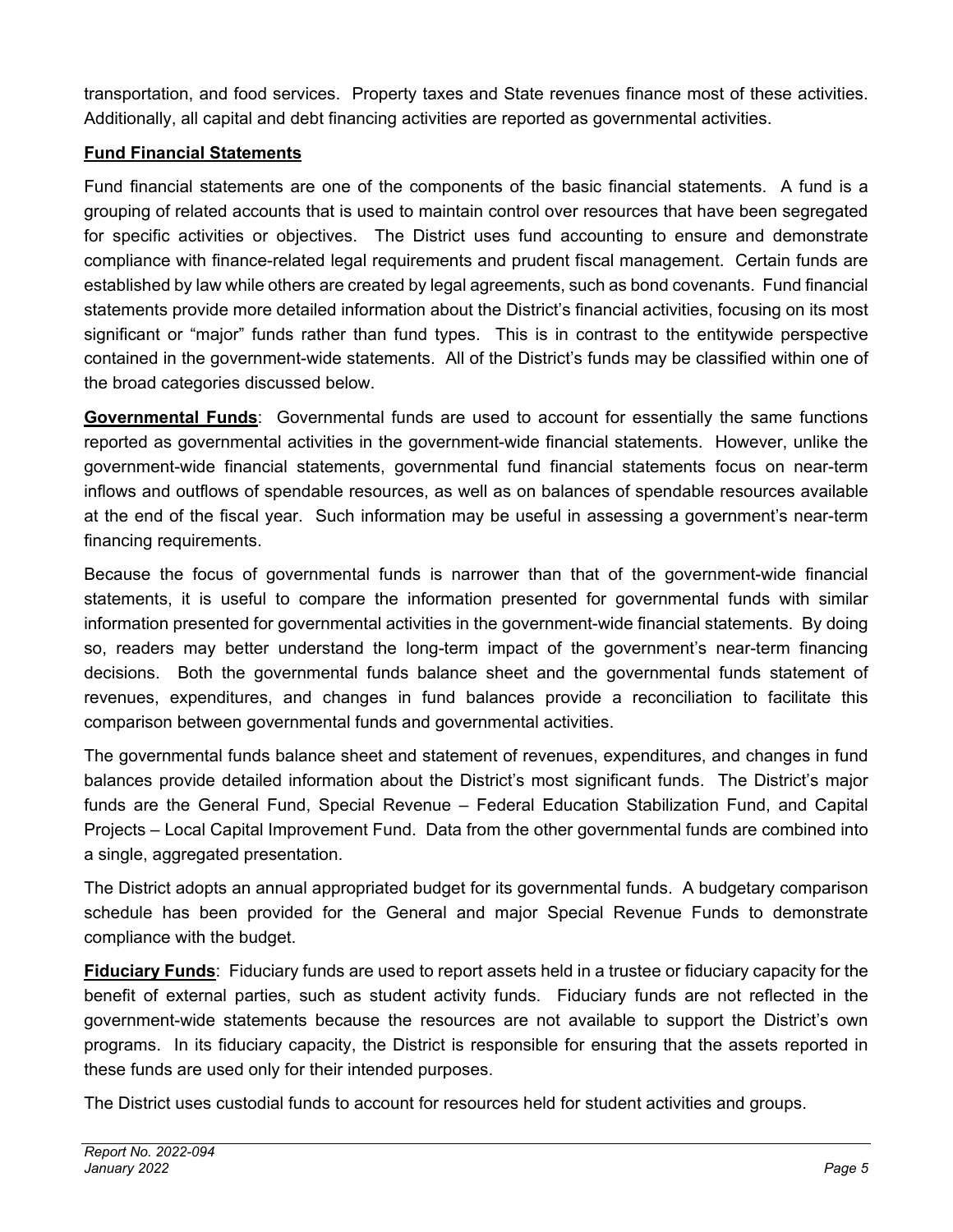#### **Notes to Financial Statements**

The notes provide additional information that is essential for a full understanding of the data provided in the government-wide and fund financial statements.

#### **Other Information**

In addition to the basic financial statements and accompanying notes, this report also presents required supplementary information concerning the District's total other postemployment benefits (OPEB) and net pension liabilities.

GOVERNMENT-WIDE FINANCIAL ANALYSIS

As noted earlier, net position over time may serve as a useful indicator of a government's financial health. The following is a summary of the District's net position as of June 30, 2021, compared to net position as of June 30, 2020:

|                                                                                           | Governmental<br><b>Activities</b>               |                                                 |  |  |  |
|-------------------------------------------------------------------------------------------|-------------------------------------------------|-------------------------------------------------|--|--|--|
|                                                                                           | 6-30-21                                         | $6 - 30 - 20$                                   |  |  |  |
| <b>Current and Other Assets</b><br><b>Capital Assets</b>                                  | \$2,804,387.22<br>10,946,635.92                 | \$2,878,840.01<br>10,812,178.26                 |  |  |  |
| <b>Total Assets</b>                                                                       | 13,751,023.14                                   | 13,691,018.27                                   |  |  |  |
| <b>Deferred Outflows of Resources</b>                                                     | 3,546,229.00                                    | 2,923,700.00                                    |  |  |  |
| Long-Term Liabilities<br><b>Other Liabilities</b>                                         | 13,719,670.91<br>405,525.74                     | 11,561,467.33<br>217,976.97                     |  |  |  |
| <b>Total Liabilities</b>                                                                  | 14, 125, 196.65                                 | 11,779,444.30                                   |  |  |  |
| <b>Deferred Inflows of Resources</b>                                                      | 752,563.00                                      | 1,154,041.00                                    |  |  |  |
| Net Position:<br>Net Investment in Capital Assets<br>Restricted<br>Unrestricted (Deficit) | 10,695,479.78<br>1,512,447.61<br>(9,788,434.90) | 10,740,647.60<br>1,727,099.20<br>(8,786,513.83) |  |  |  |
| <b>Total Net Position</b>                                                                 | \$2,419,492.49                                  | \$3,681,232.97                                  |  |  |  |

#### **Net Position, End of Year**

The largest portion of the District's net position is investment in capital assets (e.g., land; buildings; furniture, fixtures, and equipment), less any related debt still outstanding. The District uses these capital assets to provide services to students; consequently, these assets are not available for future spending. Although the investment in capital assets is reported net of related debt, the resources used to repay the debt must be provided from other sources, since the capital assets cannot be used to liquidate these liabilities.

The restricted portion of the District's net position represents resources that are subject to external restrictions on how they may be used. The deficit unrestricted net position was primarily the result of accruing \$9,437,712 in net pension liability.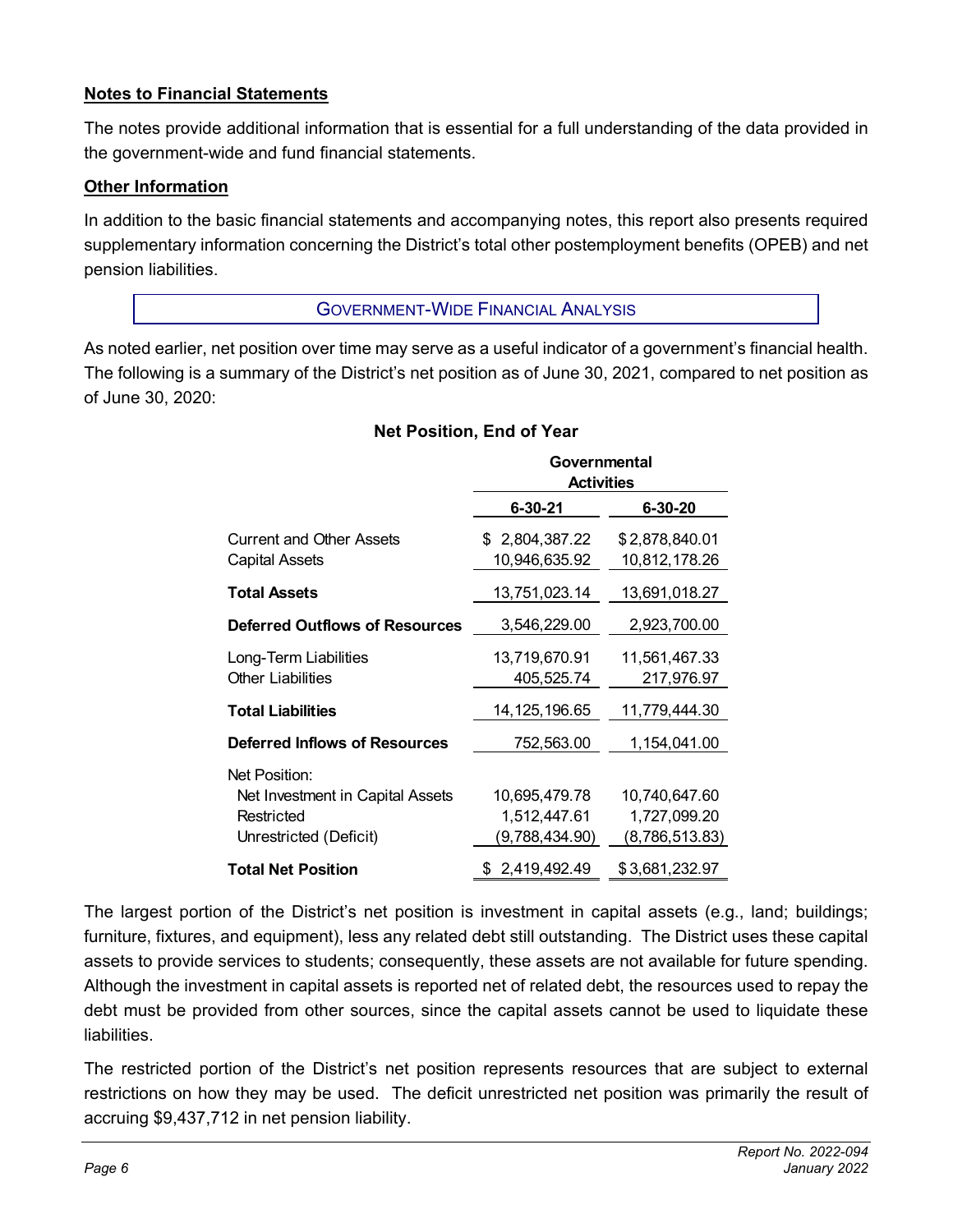The key elements of the changes in the District's net position for the fiscal years ended June 30, 2021, and June 30, 2020, are as follows:

|                                                 | Governmental      |                 |  |  |  |
|-------------------------------------------------|-------------------|-----------------|--|--|--|
|                                                 | <b>Activities</b> |                 |  |  |  |
|                                                 | 6-30-21           | $6 - 30 - 20$   |  |  |  |
| Program Revenues:                               |                   |                 |  |  |  |
| <b>Charges for Services</b>                     | \$<br>41,862.14   | \$<br>27,150.62 |  |  |  |
| Operating Grants and Contributions              | 576,703.90        | 610,191.20      |  |  |  |
| Capital Grants and Contributions                | 83,229.97         | 94,229.93       |  |  |  |
| <b>General Revenues:</b>                        |                   |                 |  |  |  |
| Property Taxes, Levied for Operational Purposes | 1,303,583.09      | 1,325,456.50    |  |  |  |
| Property Taxes, Levied for Capital Projects     | 442,450.73        | 432,350.98      |  |  |  |
| <b>Grants and Contributions Not Restricted</b>  |                   |                 |  |  |  |
| to Specific Programs                            | 10, 143, 720. 36  | 10,114,601.68   |  |  |  |
| Unrestricted Investment Earnings                | 5,289.52          | 6,447.46        |  |  |  |
| Miscellaneous                                   | 209, 124.23       | 145,288.60      |  |  |  |
| <b>Total Revenues</b>                           | 12,805,963.94     | 12,755,716.97   |  |  |  |
| Functions/Program Expenses:                     |                   |                 |  |  |  |
| Instruction                                     | 7,109,749.79      | 6,886,575.43    |  |  |  |
| <b>Student Support Services</b>                 | 909,416.32        | 862,862.29      |  |  |  |
| <b>Instructional Media Services</b>             | 108,964.73        | 95,192.98       |  |  |  |
| Instruction and Curriculum Development Services | 335,369.75        | 329,399.85      |  |  |  |
| <b>Instructional Staff Training Services</b>    | 242,813.60        | 247,527.54      |  |  |  |
| Instruction-Related Technology                  | 391,935.08        | 380,320.38      |  |  |  |
| Board                                           | 341,150.28        | 308,619.04      |  |  |  |
| <b>General Administration</b>                   | 293,749.56        | 311,448.72      |  |  |  |
| School Administration                           | 695,591.04        | 703,828.37      |  |  |  |
| Facilities Acquisition and Construction         | 81,379.01         | 68,270.85       |  |  |  |
| <b>Fiscal Services</b>                          | 294,100.12        | 277,841.33      |  |  |  |
| <b>Food Services</b>                            | 617,357.09        | 621,902.02      |  |  |  |
| <b>Central Services</b>                         | 8,068.88          | 8,638.15        |  |  |  |
| <b>Student Transportation Services</b>          | 677,810.54        | 676,817.92      |  |  |  |
| Operation of Plant                              | 854, 169.76       | 758,382.65      |  |  |  |
| Maintenance of Plant                            | 380,450.20        | 414,639.46      |  |  |  |
| Administrative Technology Services              | 168,098.23        | 167,921.50      |  |  |  |
| Unallocated Interest on Long-Term Debt          | 3,264.41          | 6,431.79        |  |  |  |
| <b>Unallocated Depreciation Expense</b>         | 554,421.03        | 544,785.13      |  |  |  |
| <b>Total Functions/Program Expenses</b>         | 14,067,859.42     | 13,671,405.40   |  |  |  |
| <b>Change in Net Position</b>                   | (1,261,895.48)    | (915,688.43)    |  |  |  |
| Net Position - Beginning                        | 3,681,232.97      | 4,596,921.40    |  |  |  |
| Adjustment to Beginning Net Position (1)        | 155.00            |                 |  |  |  |
| Net Position - Beginning, as Restated           | 3,681,387.97      | 4,596,921.40    |  |  |  |
| <b>Net Position - Ending</b>                    | \$2,419,492.49    | \$3,681,232.97  |  |  |  |

#### **Operating Results for the Fiscal Year Ended**

(1) Adjustment to beginning net position is the result of the District recognizing its proportionate share of the FRS restatement of beginning net position of the FRS Pension Plan due to the correction for an interfund receivable amount.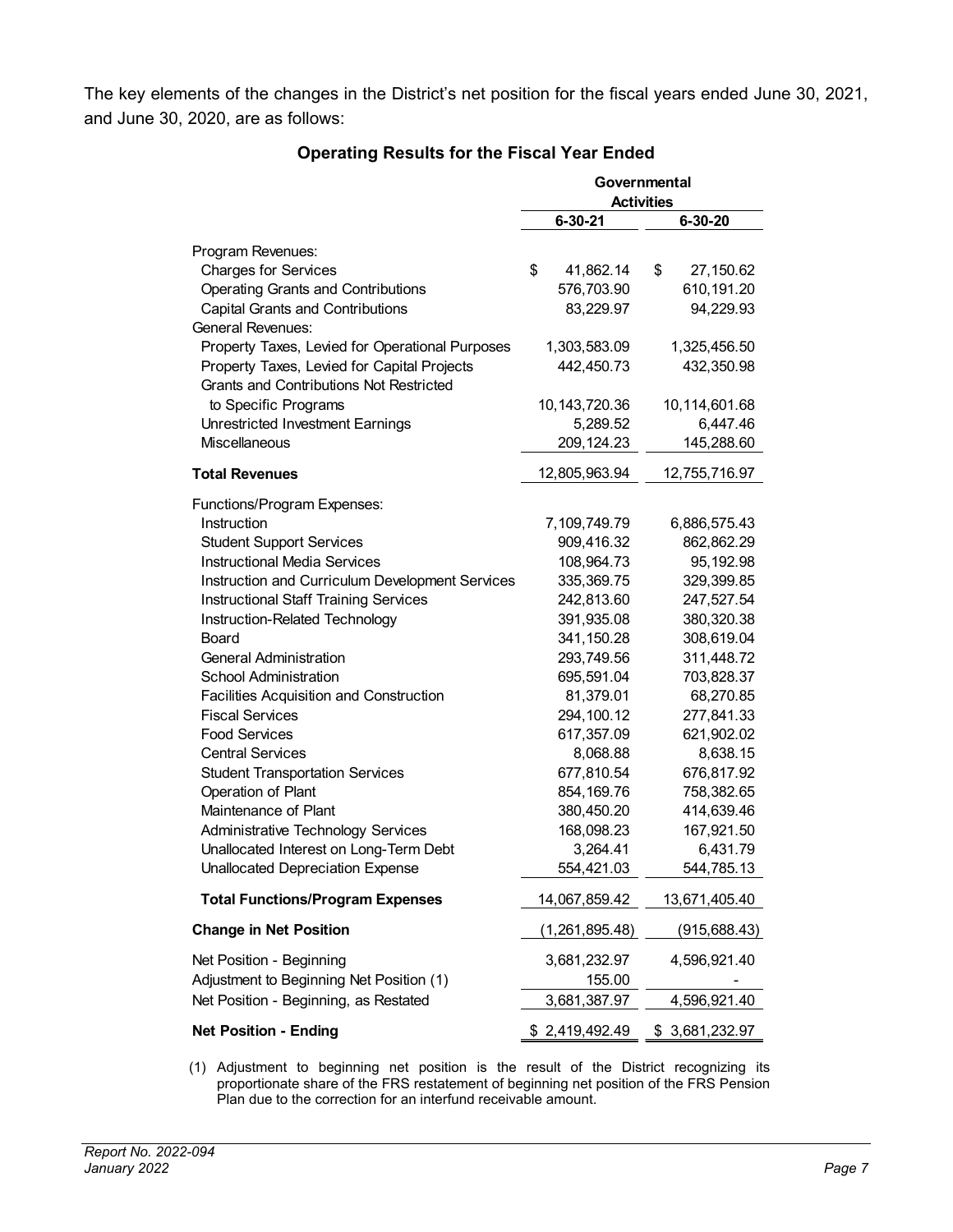The largest revenue source is the State of Florida (69.2 percent). Revenues from State sources for current operations are primarily received through the Florida Education Finance Program (FEFP) funding formula. The FEFP funding formula utilizes student enrollment data and is designed to maintain equity in funding across all Florida school districts, taking into consideration the District's funding ability based on the local property tax base.

Instruction expenses represent 50.5 percent of total governmental expenses in the 2020-21 fiscal year. Instruction expenses increased by \$229,800, or 3 percent, from the previous fiscal year due mainly from pay increases.

#### FINANCIAL ANALYSIS OF THE DISTRICT'S FUNDS

#### **Governmental Funds**

The focus of the District's governmental funds is to provide information on near-term inflows, outflows, and balances of spendable resources. Such information is useful in assessing the District's financing requirements. Specifically, unassigned fund balance may serve as a useful measure of a government's net resources available for discretionary use as it represents the portion of fund balance that has not been limited to a particular purpose by an external party, the District, or a group or individual delegated authority by the Board to assign resources for particular purposes.

The total fund balances of governmental funds decreased by \$262,002 during the fiscal year to \$2,398,861 at June 30, 2021. Approximately 28.6 percent of this amount is unassigned fund balance \$685,379, which is available for spending at the District's discretion. The remainder of the fund balance is nonspendable, restricted, or assigned to indicate that it is: (1) not in spendable form, inventories \$71,672; (2) restricted for State required carryover programs \$343,190, capital projects expenditures \$554,404, food service expenditures \$222,398, adult education expenditures \$65,063, other District purposes \$268,927; and (3) assigned for Board-approved budget items \$87,828 and funds set aside to cover self-insurance program deductibles \$100,000.

#### **Major Governmental Funds**

The General Fund is the District's chief operating fund. At the end of the current fiscal year, unassigned fund balance is \$685,379, while the total fund balance is \$1,563,594. As a measure of the General Fund's liquidity, it may be useful to compare the total assigned and unassigned fund balances to General Fund total revenues. The total assigned and unassigned fund balance is approximately 8.4 percent of the total General Fund revenues, while total fund balance represents approximately 15 percent of total General Fund revenues. The fund balance of the District's General Fund decreased by \$293,529 during the 2020-21 fiscal year.

The Special Revenue – Federal Education Stabilization Fund has total revenues and expenditures of \$406,313 each. Because revenue is recognized to the extent that eligible expenditures have been incurred, this fund does not generally accumulate a fund balance.

The Capital Projects – Local Capital Improvement Fund has a total fund balance of \$444,801, which is restricted for the acquisition, renovation and remodeling of capital assets; debt service payments on an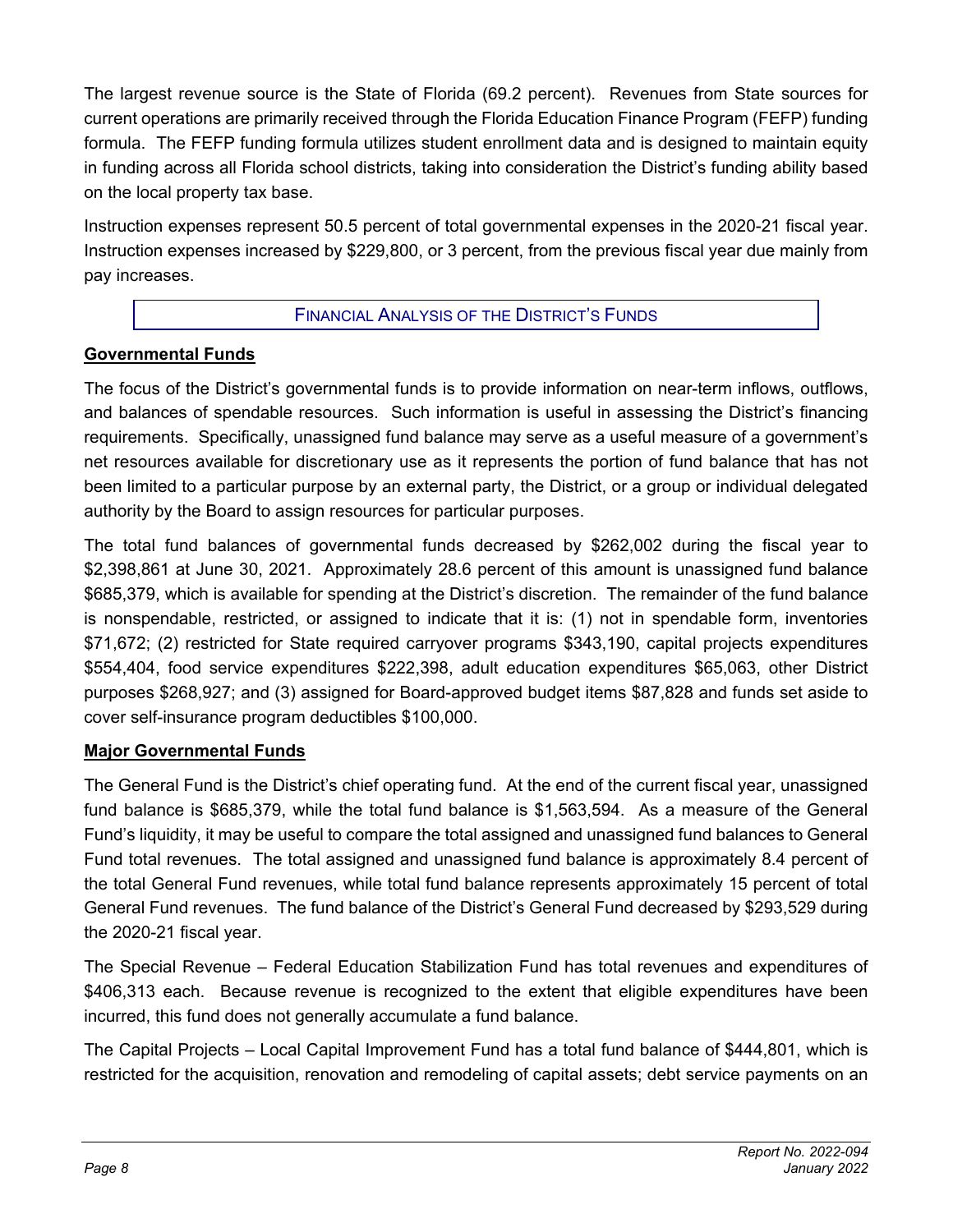installment-purchase for the purchase of school buses; furniture and equipment; and remodeling projects at Lafayette High and Lafayette Elementary Schools.

GENERAL FUND BUDGETARY HIGHLIGHTS

During the 2020-21 fiscal year, the District amended its General Fund budget several times, which resulted in an increase in revenue from the original budget to the final budget and final appropriations are more than the original budgeted amounts.

Actual revenues are \$50,997 more than the final budgeted amounts while actual expenditures are \$1,044,421 less than final budgeted amounts, primarily due to continued cost containment measures implemented by the District. The actual ending fund balance exceeded the estimated fund balance contained in the final amended budget by \$1,095,427.

CAPITAL ASSETS AND LONG-TERM DEBT

### **Capital Assets**

The District's investment in capital assets for its governmental activities as of June 30, 2021, is \$10,946,636 (net of accumulated depreciation). This investment in capital assets includes land; improvements other than buildings; buildings and fixed equipment; furniture, fixtures, and equipment; motor vehicles; and audio visual materials and computer software. During the 2020-21 fiscal year, the District purchased equipment, performed renovations for a single point of entry at Lafayette Elementary School, installed air conditioning units for the District office and gym, performed renovations for the intercom system at Lafayette Elementary School, built a swine learning lab at Lafayette High School, and disposed of surplus capital assets.

Additional information on the District's capital assets can be found in Notes I.F.4. and III.C. to the financial statements.

#### **Long-Term Debt**

At June 30, 2021, the District has an outstanding obligation for an installment-purchase of \$251,156 for District school buses. During the current fiscal year, retirement of debt was \$160,647.

Additional information on the District's long-term debt can be found in Notes III.H.1. and III.H.2. to the financial statements.

OTHER MATTERS OF SIGNIFICANCE

In an environment of uncertain State revenue sources, the District will continue to closely monitor its financial condition. If future allocations from the State decrease, the District will face challenges that may require changes to keep the District financially sound.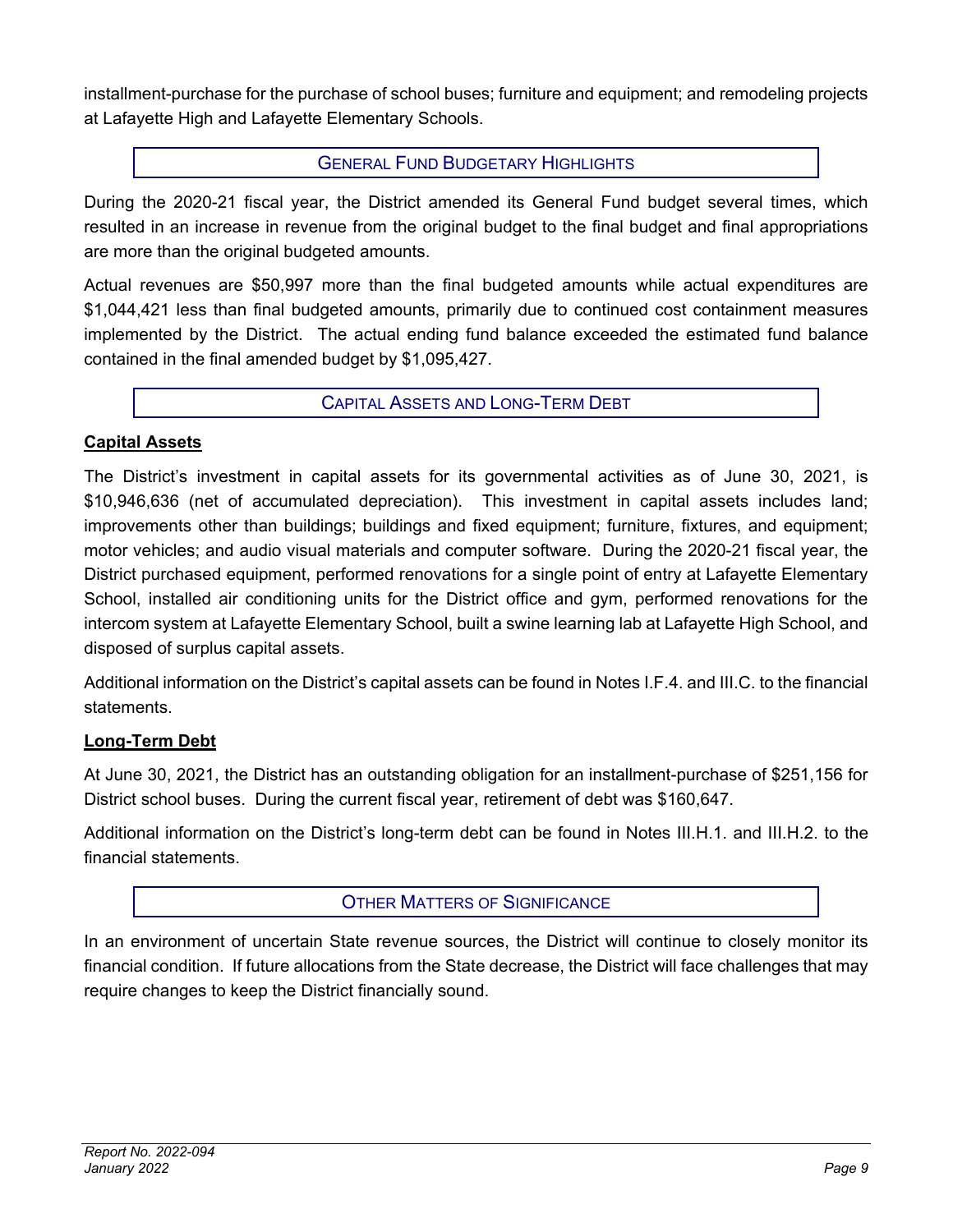#### REQUESTS FOR INFORMATION

This report is designed to provide a general overview of the District's finances for all those with an interest in the District's finances. Questions concerning information provided in the MD&A or other required supplementary information, and financial statements and notes thereto, or requests for additional financial information should be addressed to the Finance Department, Lafayette County District School Board, 363 NE Crawford Street, Mayo, Florida 32066-9248.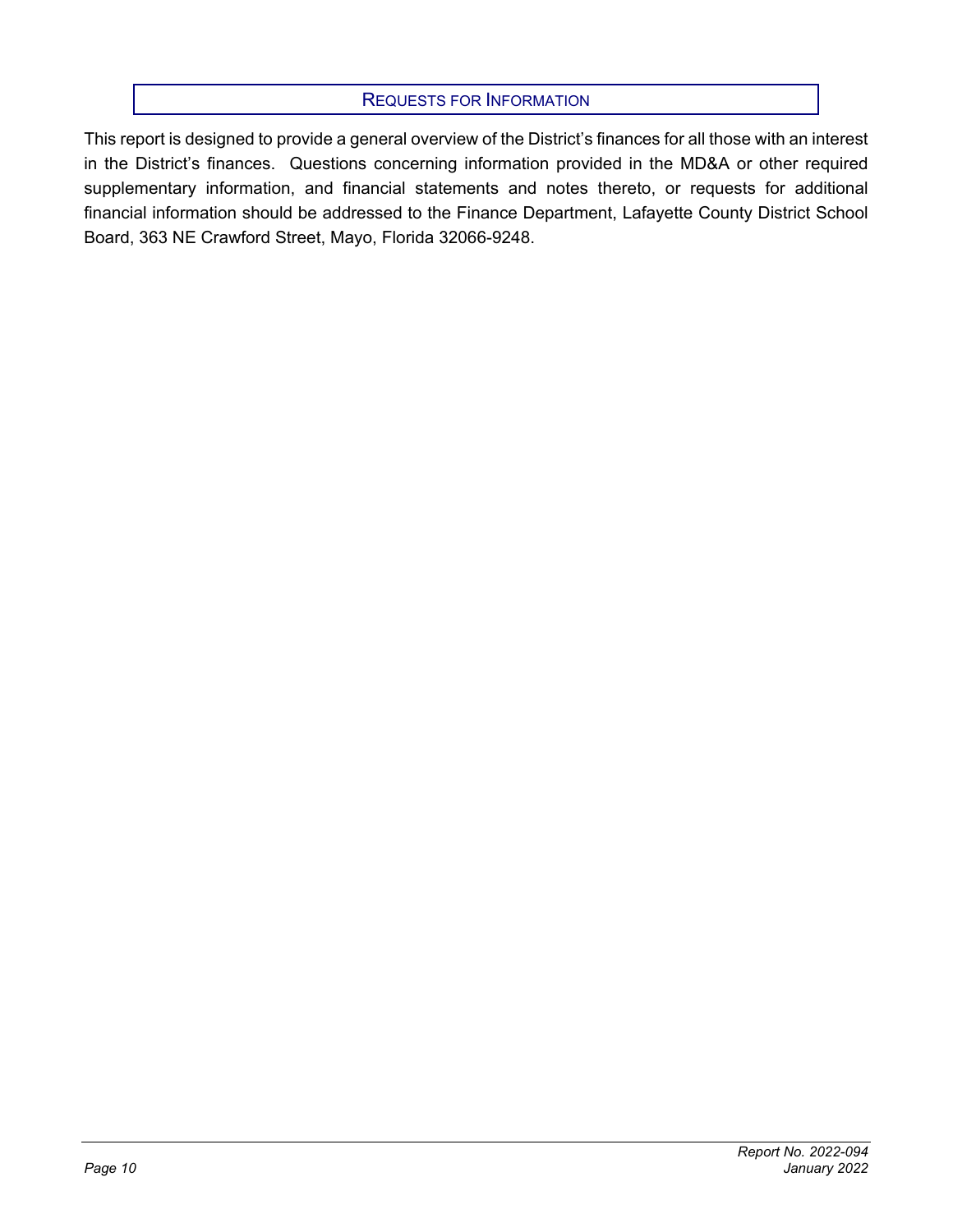# <span id="page-16-0"></span>*BASIC FINANCIAL STATEMENTS*

#### **Lafayette County District School Board Statement of Net Position June 30, 2021**

|                                                     | Governmental<br><b>Activities</b> |
|-----------------------------------------------------|-----------------------------------|
| <b>ASSETS</b>                                       |                                   |
| Cash and Cash Equivalents                           | \$<br>2,510,942.73                |
| Due from Other Agencies                             | 121,772.06                        |
| Deposits Receivable                                 | 100,000.00                        |
| Inventories                                         | 71,672.43                         |
| Capital Assets:                                     |                                   |
| Nondepreciable Capital Assets                       | 250,794.93                        |
| Depreciable Capital Assets, Net                     | 10,695,840.99                     |
| <b>TOTAL ASSETS</b>                                 | 13,751,023.14                     |
| DEFERRED OUTFLOWS OF RESOURCES                      |                                   |
| Pensions                                            | 3,120,386.00                      |
| <b>OPEB</b>                                         | 425,843.00                        |
| <b>TOTAL DEFERRED OUTFLOWS OF RESOURCES</b>         | 3,546,229.00                      |
| <b>LIABILITIES</b>                                  |                                   |
| <b>Accrued Salaries and Benefits</b>                | 273,020.65                        |
| Payroll Deductions and Withholdings                 | 107,938.70                        |
| <b>Accounts Payable</b>                             | 24,326.39                         |
| Due to Other Agencies                               | 240.00                            |
| Long-Term Liabilities:                              |                                   |
| Portion Due Within 1 Year                           | 165, 122.40                       |
| Portion Due After 1 Year                            | 13,554,548.51                     |
| <b>TOTAL LIABILITIES</b>                            | 14, 125, 196.65                   |
| DEFERRED INFLOWS OF RESOURCES                       |                                   |
| Pensions                                            | 424,663.00                        |
| <b>OPEB</b>                                         | 327,900.00                        |
| <b>TOTAL DEFERRED INFLOWS OF RESOURCES</b>          | 752,563.00                        |
| <b>NET POSITION</b>                                 |                                   |
| Net Investment in Capital Assets<br>Restricted for: | 10,695,479.78                     |
| <b>State Required Carryover Programs</b>            | 343,189.65                        |
| <b>Capital Projects</b>                             | 554,404.25                        |
| <b>Food Service</b>                                 | 280,863.46                        |
| <b>Other Purposes</b>                               | 333,990.25                        |
| Unrestricted                                        | (9,788,434.90)                    |
| <b>TOTAL NET POSITION</b>                           | \$<br>2,419,492.49                |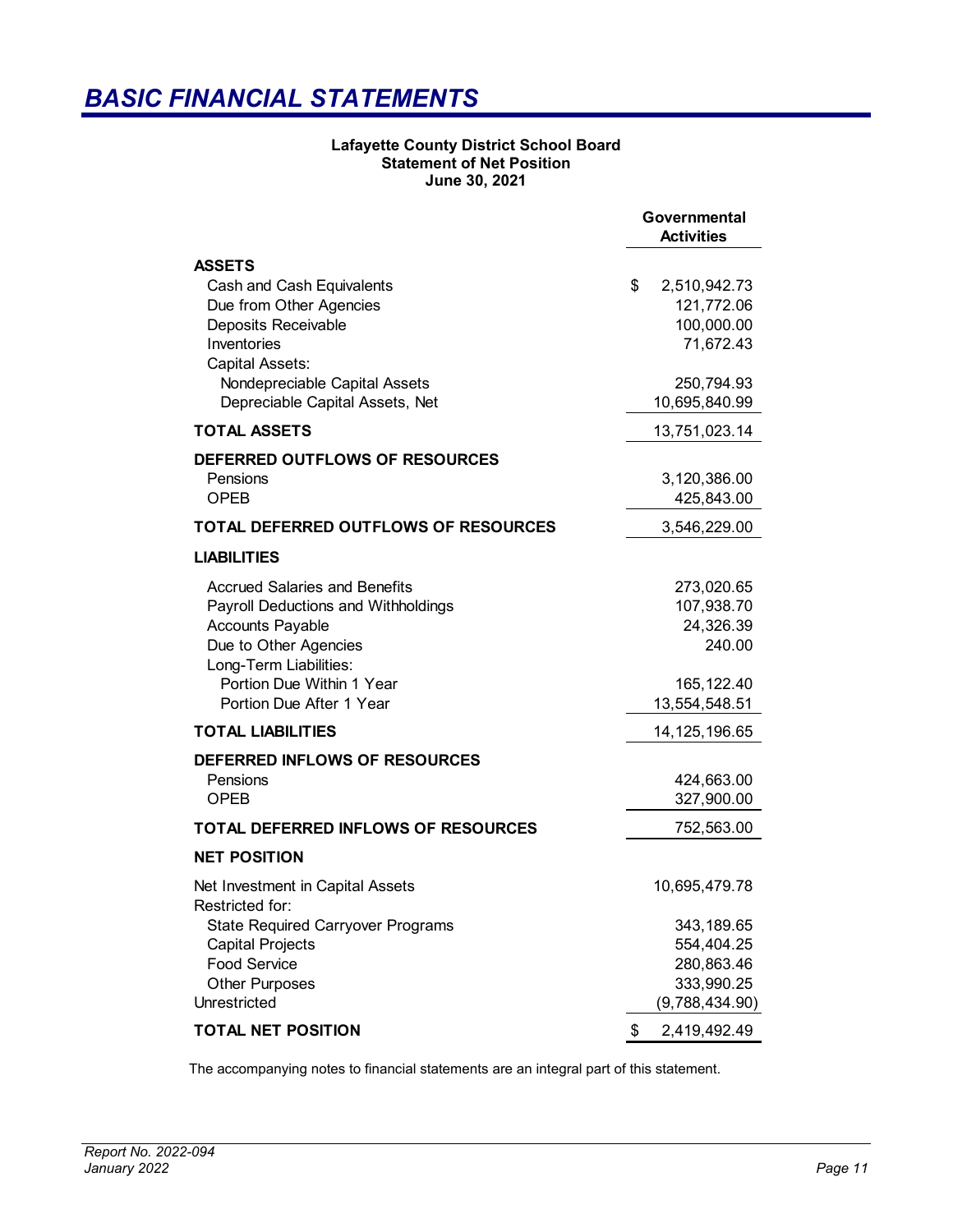#### **Lafayette County District School Board Statement of Activities For the Fiscal Year Ended June 30, 2021**

<span id="page-17-0"></span>

|                                                 |                     |                       | <b>Program Revenues</b>        |
|-------------------------------------------------|---------------------|-----------------------|--------------------------------|
|                                                 |                     | <b>Charges</b><br>for | Operating<br><b>Grants and</b> |
|                                                 | <b>Expenses</b>     | <b>Services</b>       | <b>Contributions</b>           |
| <b>Functions/Programs</b>                       |                     |                       |                                |
| <b>Governmental Activities:</b>                 |                     |                       |                                |
| Instruction                                     | \$<br>7,109,749.79  | \$<br>33,020.25       | \$                             |
| <b>Student Support Services</b>                 | 909,416.32          |                       |                                |
| <b>Instructional Media Services</b>             | 108,964.73          |                       |                                |
| Instruction and Curriculum Development Services | 335,369.75          |                       |                                |
| <b>Instructional Staff Training Services</b>    | 242,813.60          |                       |                                |
| Instruction-Related Technology                  | 391,935.08          |                       |                                |
| Board                                           | 341,150.28          |                       |                                |
| <b>General Administration</b>                   | 293,749.56          |                       |                                |
| School Administration                           | 695.591.04          |                       |                                |
| Facilities Acquisition and Construction         | 81,379.01           |                       |                                |
| <b>Fiscal Services</b>                          | 294,100.12          |                       |                                |
| <b>Food Services</b>                            | 617,357.09          | 8,841.89              | 576,703.90                     |
| <b>Central Services</b>                         | 8.068.88            |                       |                                |
| <b>Student Transportation Services</b>          | 677,810.54          |                       |                                |
| Operation of Plant                              | 854, 169. 76        |                       |                                |
| Maintenance of Plant                            | 380,450.20          |                       |                                |
| Administrative Technology Services              | 168,098.23          |                       |                                |
| Unallocated Interest on Long-Term Debt          | 3,264.41            |                       |                                |
| Unallocated Depreciation Expense*               | 554,421.03          |                       |                                |
| <b>Total Governmental Activities</b>            | \$<br>14,067,859.42 | \$<br>41,862.14       | \$<br>576,703.90               |

General Revenues:

Taxes:

 Property Taxes, Levied for Operational Purposes Property Taxes, Levied for Capital Projects Grants and Contributions Not Restricted to Specific Programs Unrestricted Investment Earnings **Miscellaneous** 

#### **Total General Revenues**

#### **Change in Net Position**

Net Position - Beginning Adjustment to Beginning Net Position Net Position - Beginning, as Restated

#### **Net Position - Ending**

\* This amount excludes the depreciation that is included in the direct expenses of the various functions.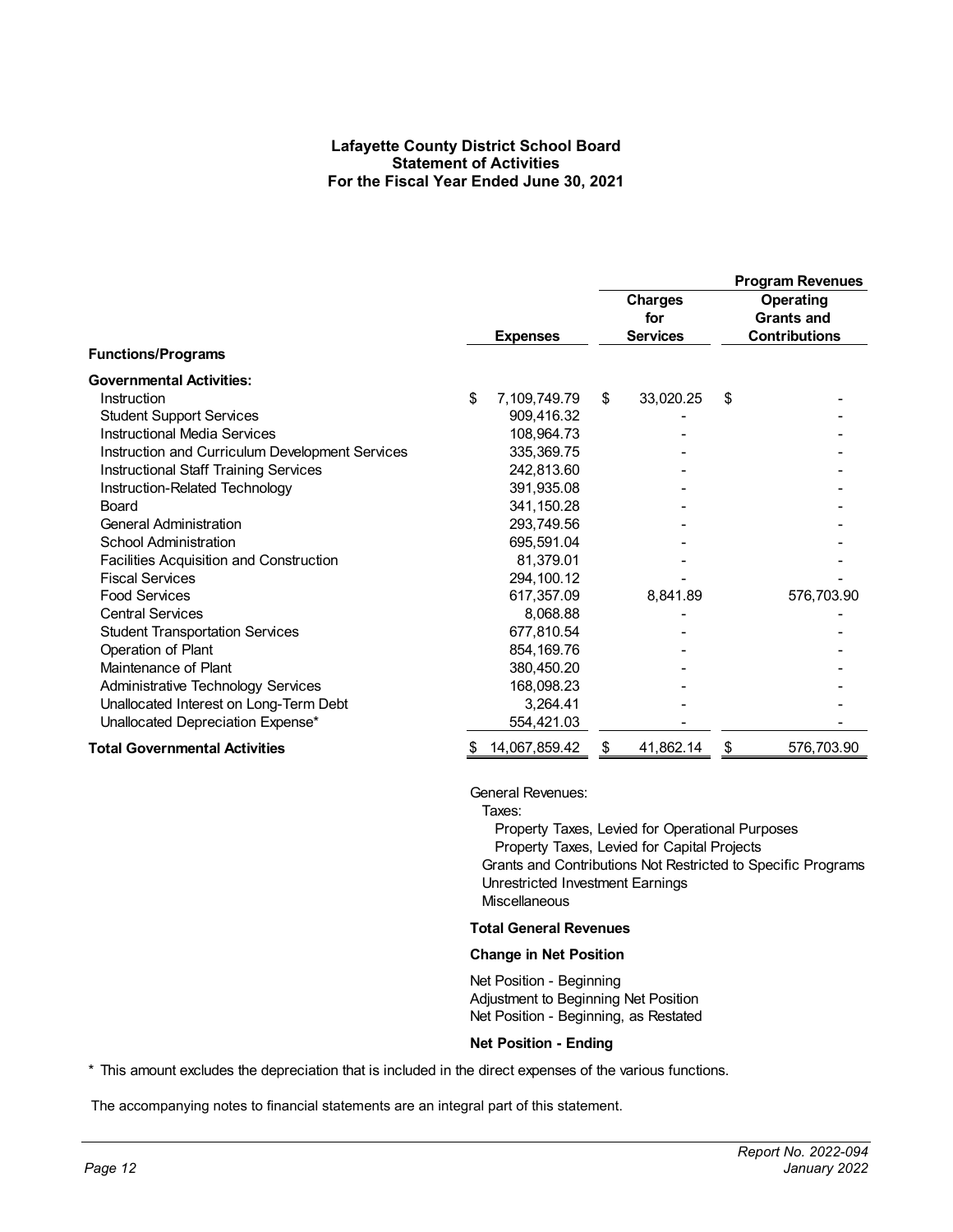|                      | Net (Expense)<br>Revenue and |                   |  |  |  |
|----------------------|------------------------------|-------------------|--|--|--|
|                      | Changes in Net               |                   |  |  |  |
|                      |                              | <b>Position</b>   |  |  |  |
| Capital              |                              |                   |  |  |  |
| <b>Grants and</b>    |                              | Governmental      |  |  |  |
| <b>Contributions</b> |                              | <b>Activities</b> |  |  |  |
|                      |                              |                   |  |  |  |
| \$                   | \$                           | (7,076,729.54)    |  |  |  |
|                      |                              | (909, 416.32)     |  |  |  |
|                      |                              | (108, 964.73)     |  |  |  |
|                      |                              | (335, 369.75)     |  |  |  |
|                      |                              | (242, 813.60)     |  |  |  |
|                      |                              | (391, 935.08)     |  |  |  |
|                      |                              | (341, 150.28)     |  |  |  |
|                      |                              | (293, 749.56)     |  |  |  |
|                      |                              | (695, 591.04)     |  |  |  |
| 41,229.97            |                              | (40, 149.04)      |  |  |  |
|                      |                              | (294, 100.12)     |  |  |  |
|                      |                              | (31, 811.30)      |  |  |  |
|                      |                              | (8,068.88)        |  |  |  |
|                      |                              | (677, 810.54)     |  |  |  |
|                      |                              | (854, 169.76)     |  |  |  |
| 42,000.00            |                              | (338, 450.20)     |  |  |  |
|                      |                              | (168,098.23)      |  |  |  |
|                      |                              | (3,264.41)        |  |  |  |
|                      |                              | (554, 421.03)     |  |  |  |
| \$<br>83,229.97      |                              | (13,366,063.41)   |  |  |  |

| 1,303,583.09     |
|------------------|
| 442.450.73       |
| 10, 143, 720. 36 |
| 5.289.52         |
| 209,124.23       |
| 12,104,167.93    |
| (1,261,895.48)   |
| 3,681,232.97     |
| 155.00           |
| 3,681,387.97     |
| 2,419,492.49     |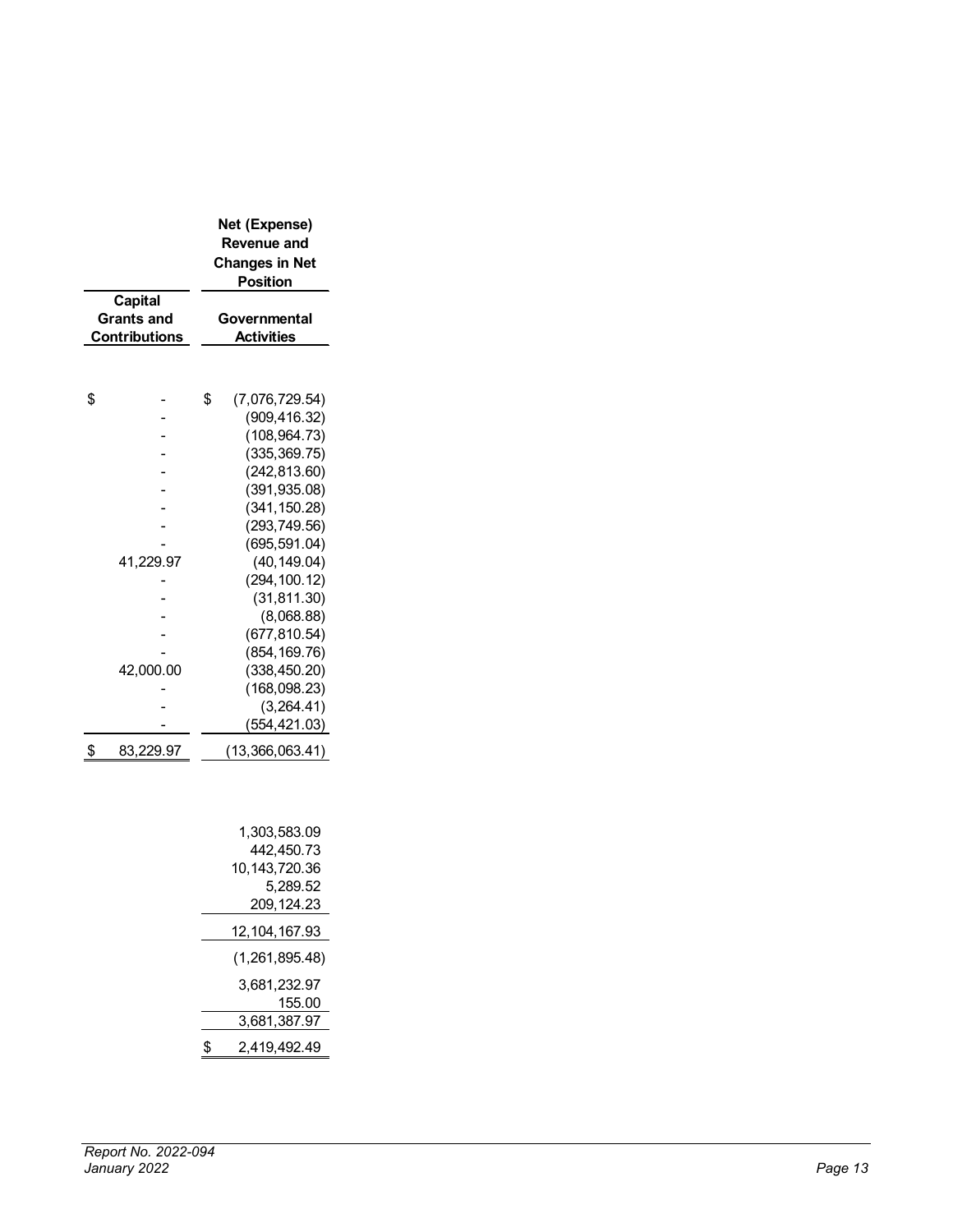#### **Lafayette County District School Board Balance Sheet – Governmental Funds June 30, 2021**

<span id="page-19-0"></span>

|                                                      | General<br><b>Fund</b> |                         | <b>Special Revenue -</b><br><b>Federal Education</b><br><b>Stabilization Fund</b> |                | <b>Capital Projects -</b><br><b>Local Capital</b><br><b>Improvement Fund</b> |            |
|------------------------------------------------------|------------------------|-------------------------|-----------------------------------------------------------------------------------|----------------|------------------------------------------------------------------------------|------------|
| <b>ASSETS</b>                                        |                        |                         |                                                                                   |                |                                                                              |            |
| Cash and Cash Equivalents                            | \$                     | 1,739,530.84            | \$                                                                                |                | \$                                                                           | 438,259.65 |
| Due from Other Funds                                 |                        | 75,546.14               |                                                                                   |                |                                                                              |            |
| Due from Other Agencies                              |                        | 36,997.24               |                                                                                   | 57,341.27      |                                                                              | 6,541.18   |
| Deposits Receivable<br>Inventories                   |                        | 100,000.00<br>13,206.88 |                                                                                   |                |                                                                              |            |
|                                                      |                        |                         |                                                                                   |                |                                                                              |            |
| <b>TOTAL ASSETS</b>                                  | \$                     | 1,965,281.10            | \$                                                                                | 57,341.27      | \$                                                                           | 444,800.83 |
| <b>LIABILITIES AND FUND BALANCES</b><br>Liabilities: |                        |                         |                                                                                   |                |                                                                              |            |
| <b>Accrued Salaries and Benefits</b>                 | \$                     | 273,020.65              | \$                                                                                |                | \$                                                                           |            |
| Payroll Deductions and Withholdings                  |                        | 107,938.70              |                                                                                   |                |                                                                              |            |
| Accounts Payable                                     |                        | 20,487.98               |                                                                                   |                |                                                                              |            |
| Due to Other Funds                                   |                        |                         |                                                                                   | 57,341.27      |                                                                              |            |
| Due to Other Agencies                                |                        | 240.00                  |                                                                                   |                |                                                                              |            |
| <b>Total Liabilities</b>                             |                        | 401,687.33              |                                                                                   | 57,341.27      |                                                                              |            |
| Fund Balances:                                       |                        |                         |                                                                                   |                |                                                                              |            |
| Nonspendable:                                        |                        |                         |                                                                                   |                |                                                                              |            |
| Inventories                                          |                        | 13,206.88               |                                                                                   |                |                                                                              |            |
| Restricted for:                                      |                        |                         |                                                                                   |                |                                                                              |            |
| <b>State Required Carryover Programs</b>             |                        | 343,189.65              |                                                                                   |                |                                                                              |            |
| <b>Capital Projects</b>                              |                        |                         |                                                                                   |                |                                                                              | 444,800.83 |
| <b>Food Service</b><br><b>Adult Education</b>        |                        | 65,063.61               |                                                                                   |                |                                                                              |            |
| <b>Other Purposes</b>                                |                        | 268,926.64              |                                                                                   |                |                                                                              |            |
| <b>Total Restricted Fund Balance</b>                 |                        | 677,179.90              |                                                                                   |                |                                                                              | 444,800.83 |
| Assigned for:                                        |                        |                         |                                                                                   |                |                                                                              |            |
| Board-Approved Budget Items                          |                        | 87,827.78               |                                                                                   |                |                                                                              |            |
| <b>Other Purposes</b>                                |                        | 100,000.00              |                                                                                   |                |                                                                              |            |
| <b>Total Assigned Fund Balance</b>                   |                        | 187,827.78              |                                                                                   | $\blacksquare$ |                                                                              |            |
| Unassigned Fund Balance                              |                        | 685,379.21              |                                                                                   |                |                                                                              |            |
| <b>Total Fund Balances</b>                           |                        | 1,563,593.77            |                                                                                   |                |                                                                              | 444,800.83 |
| TOTAL LIABILITIES AND FUND BALANCES                  | \$                     | 1,965,281.10            | \$                                                                                | 57,341.27      | \$                                                                           | 444,800.83 |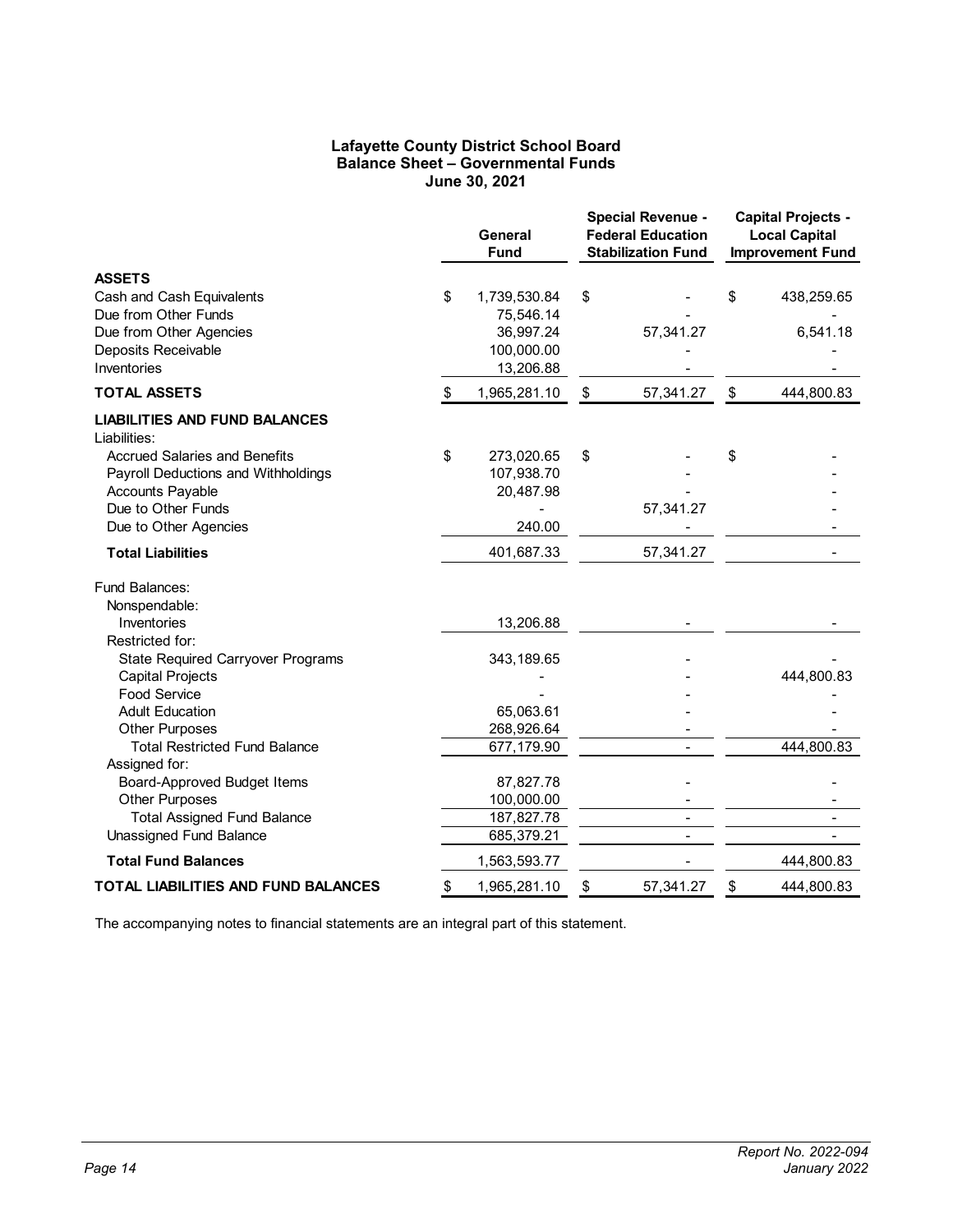| Other             | <b>Total</b> |              |  |  |  |
|-------------------|--------------|--------------|--|--|--|
| Governmental      |              | Governmental |  |  |  |
| <b>Funds</b>      |              | Funds        |  |  |  |
|                   |              |              |  |  |  |
| \$<br>333, 152.24 | \$           | 2,510,942.73 |  |  |  |
|                   |              | 75,546.14    |  |  |  |
| 20,892.37         |              | 121,772.06   |  |  |  |
|                   |              | 100,000.00   |  |  |  |
| 58,465.55         |              | 71,672.43    |  |  |  |
| \$<br>412,510.16  | \$           | 2,879,933.36 |  |  |  |
|                   |              |              |  |  |  |
|                   |              |              |  |  |  |
| \$                | \$           | 273,020.65   |  |  |  |
|                   |              | 107,938.70   |  |  |  |
| 3,838.41          |              | 24,326.39    |  |  |  |
| 18,204.87         |              | 75,546.14    |  |  |  |
|                   |              | 240.00       |  |  |  |
| 22,043.28         |              | 481,071.88   |  |  |  |
|                   |              |              |  |  |  |
|                   |              |              |  |  |  |
| 58,465.55         |              | 71,672.43    |  |  |  |
|                   |              |              |  |  |  |
|                   |              | 343,189.65   |  |  |  |
| 109,603.42        |              | 554,404.25   |  |  |  |
| 222,397.91        |              | 222,397.91   |  |  |  |
|                   |              | 65,063.61    |  |  |  |
|                   |              | 268,926.64   |  |  |  |
| 332,001.33        |              | 1,453,982.06 |  |  |  |
|                   |              |              |  |  |  |
|                   |              | 87,827.78    |  |  |  |
|                   |              | 100,000.00   |  |  |  |
|                   |              | 187,827.78   |  |  |  |
|                   |              | 685,379.21   |  |  |  |
| 390,466.88        |              | 2,398,861.48 |  |  |  |
| \$<br>412,510.16  | \$           | 2,879,933.36 |  |  |  |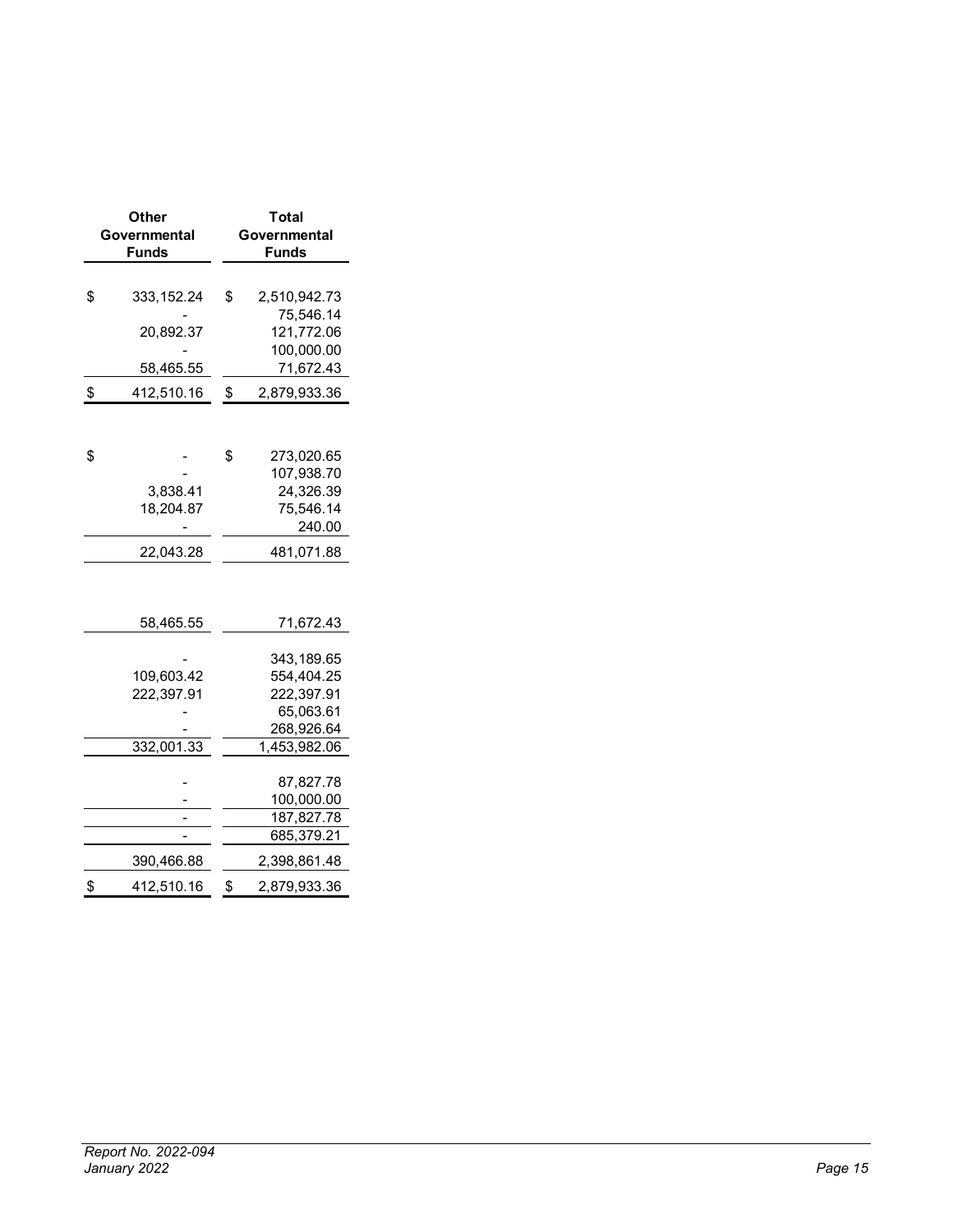#### **Lafayette County District School Board Reconciliation of the Governmental Funds Balance Sheet to the Statement of Net Position June 30, 2021**

<span id="page-21-0"></span>

| Total Fund Balances - Governmental Funds                                                                                                                                                                                                                                                                                         | \$<br>2,398,861.48 |
|----------------------------------------------------------------------------------------------------------------------------------------------------------------------------------------------------------------------------------------------------------------------------------------------------------------------------------|--------------------|
| Amounts reported for governmental activities in the statement of net position are different because:                                                                                                                                                                                                                             |                    |
| Capital assets, net of accumulated depreciation, used in governmental activities are not financial<br>resources and, therefore, are not reported as assets in the governmental funds.                                                                                                                                            | 10,946,635.92      |
| The deferred outflows of resources and deferred inflows of resources related to pensions and<br>other postemployment benefits (OPEB) are applicable to future periods and, therefore, are not<br>reported in the governmental funds.                                                                                             |                    |
| Deferred Outflows Related to Pensions<br>\$<br>3,120,386.00<br>Deferred Outflows Related to OPEB<br>425,843.00<br>(424, 663.00)<br>Deferred Inflows Related to Pensions<br>Deferred Inflows Related to OPEB<br>(327,900.00)<br>Long-term liabilities are not due and payable in the fiscal year and, therefore, are not reported | 2,793,666.00       |
| as liabilities in the governmental funds. Long-term liabilities at year end consist of:<br>\$<br>Installment-Purchase Payable<br>(251, 156.14)<br>(897, 702.77)<br><b>Compensated Absences Payable</b><br>(9,437,712.00)<br>Net Pension Liability<br><b>Total OPEB Liability</b><br>(3, 133, 100.00)                             | (13,719,670.91)    |
| <b>Net Position - Governmental Activities</b>                                                                                                                                                                                                                                                                                    | 2,419,492.49       |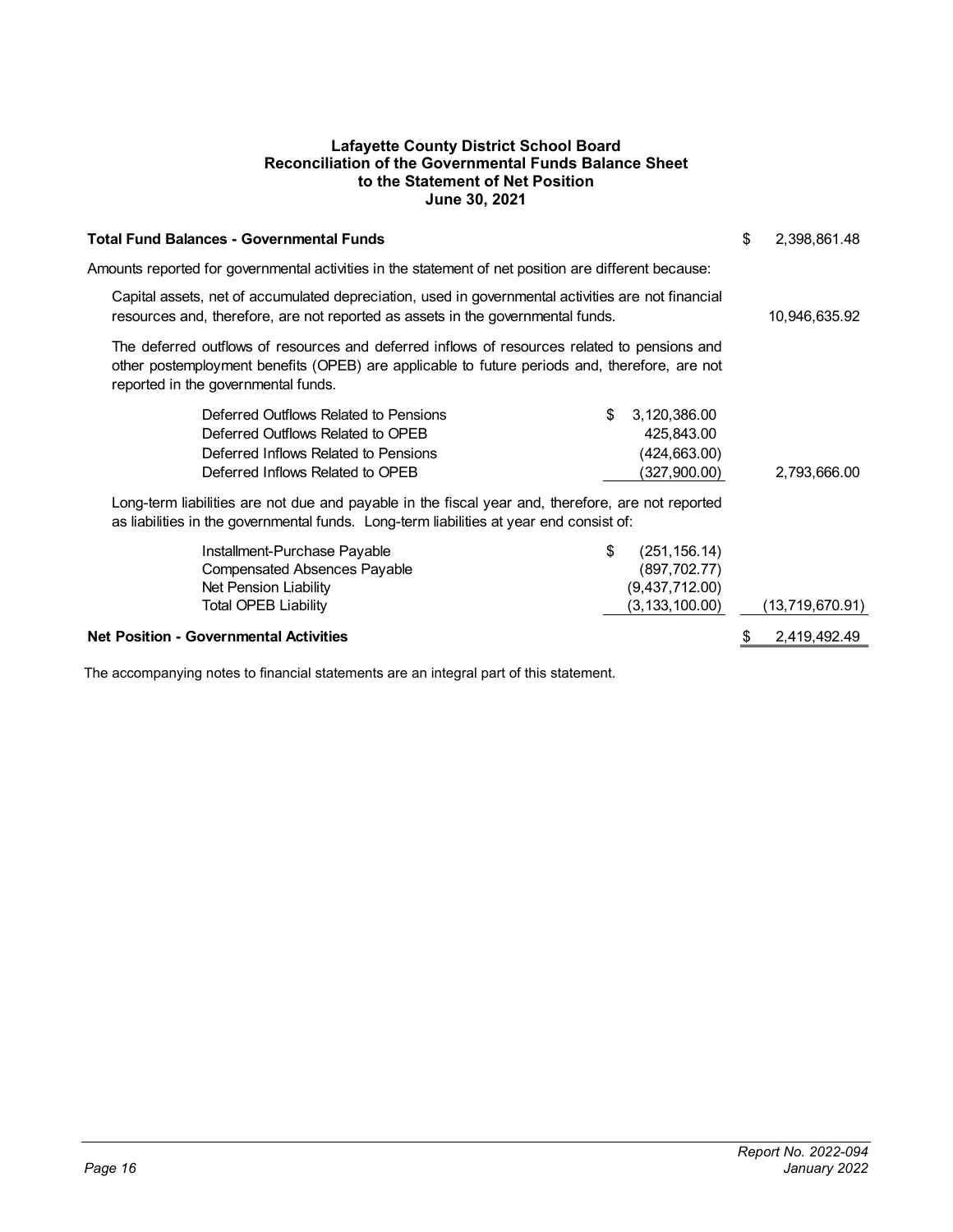THIS PAGE INTENTIONALLY LEFT BLANK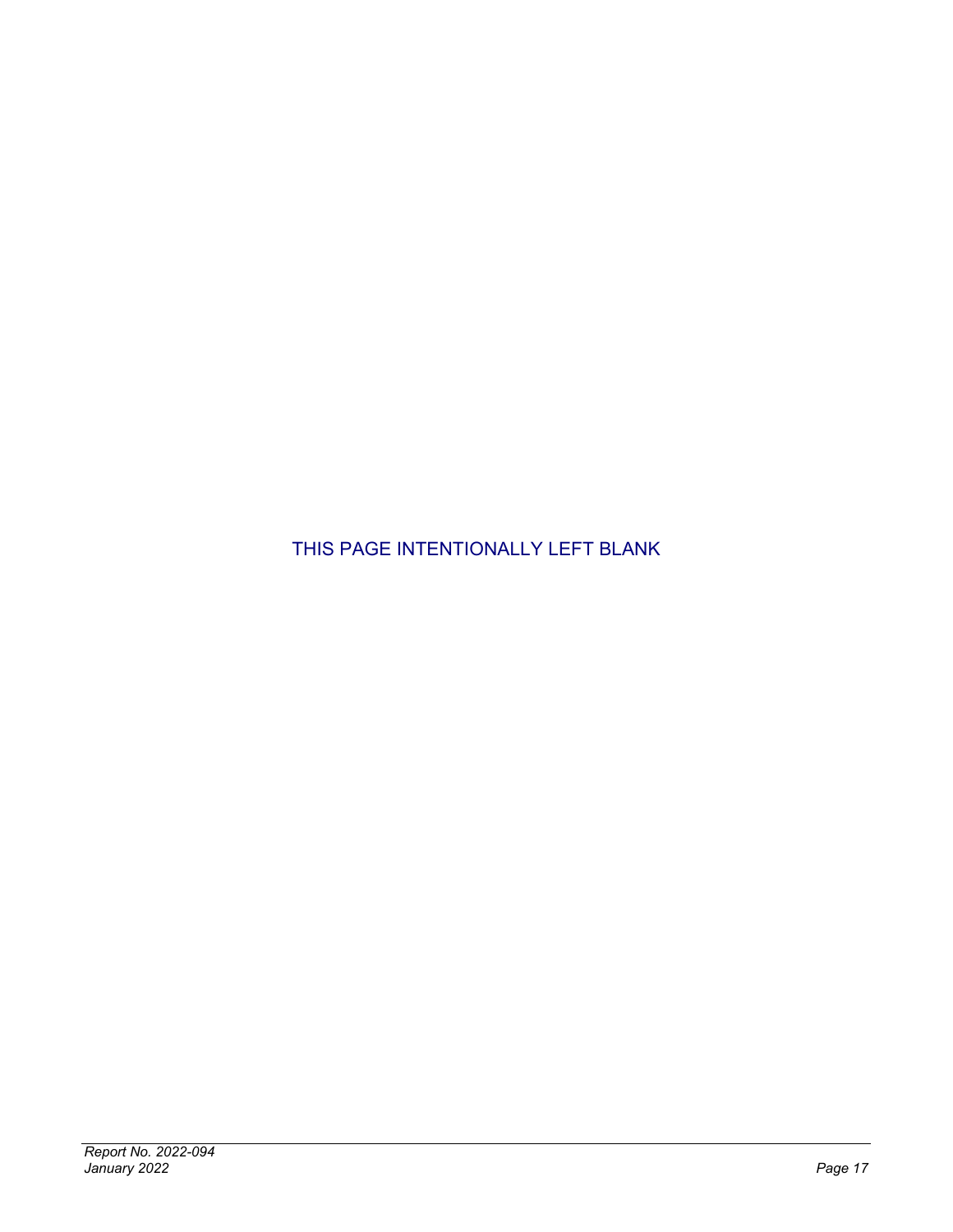#### **Lafayette County District School Board Statement of Revenues, Expenditures, and Changes in Fund Balances – Governmental Funds For the Fiscal Year Ended June 30, 2021**

<span id="page-23-0"></span>

|                                                                   | General<br><b>Fund</b>  | <b>Special Revenue -</b><br><b>Federal Education</b><br><b>Stabilization Fund</b> |            | <b>Capital Projects -</b><br><b>Local Capital</b><br><b>Improvement Fund</b> |               |
|-------------------------------------------------------------------|-------------------------|-----------------------------------------------------------------------------------|------------|------------------------------------------------------------------------------|---------------|
| <b>Revenues</b>                                                   |                         |                                                                                   |            |                                                                              |               |
| Intergovernmental:                                                |                         |                                                                                   |            |                                                                              |               |
| Federal Through State and Local                                   | \$<br>107,011.00        | \$                                                                                | 406,313.28 | \$                                                                           |               |
| <b>State</b>                                                      | 8,772,295.40            |                                                                                   |            |                                                                              |               |
| Local:                                                            |                         |                                                                                   |            |                                                                              |               |
| <b>Property Taxes</b>                                             | 1,303,583.09            |                                                                                   |            |                                                                              | 442,450.73    |
| <b>Charges for Services</b>                                       | 33,020.25               |                                                                                   |            |                                                                              |               |
| Miscellaneous                                                     | 175, 142.84             |                                                                                   |            |                                                                              | 689.37        |
| <b>Total Local Revenues</b>                                       | 1,511,746.18            |                                                                                   |            |                                                                              | 443,140.10    |
| <b>Total Revenues</b>                                             | 10,391,052.58           |                                                                                   | 406,313.28 |                                                                              | 443,140.10    |
| <b>Expenditures</b>                                               |                         |                                                                                   |            |                                                                              |               |
| Current - Education:                                              |                         |                                                                                   |            |                                                                              |               |
| Instruction                                                       | 6,008,488.72            |                                                                                   | 114,552.86 |                                                                              |               |
| <b>Student Support Services</b>                                   | 663,223.15              |                                                                                   | 36,378.67  |                                                                              |               |
| <b>Instructional Media Services</b>                               | 100,304.79              |                                                                                   |            |                                                                              |               |
| Instruction and Curriculum Development Services                   | 216, 138.32             |                                                                                   | 1,581.32   |                                                                              |               |
| <b>Instructional Staff Training Services</b>                      | 67,199.34               |                                                                                   | 17,476.14  |                                                                              |               |
| Instruction-Related Technology                                    | 313,228.13              |                                                                                   | 73,033.00  |                                                                              |               |
| Board                                                             | 320,866.08              |                                                                                   |            |                                                                              |               |
| <b>General Administration</b>                                     | 238,234.63              |                                                                                   | 5,658.15   |                                                                              |               |
| School Administration                                             | 624,286.82              |                                                                                   | 11,293.84  |                                                                              |               |
| Facilities Acquisition and Construction<br><b>Fiscal Services</b> | 43,149.95<br>268,732.79 |                                                                                   |            |                                                                              | 38,229.06     |
| <b>Food Services</b>                                              |                         |                                                                                   |            |                                                                              |               |
| <b>Central Services</b>                                           | 7,991.51                |                                                                                   |            |                                                                              |               |
| <b>Student Transportation Services</b>                            | 554,624.09              |                                                                                   |            |                                                                              |               |
| Operation of Plant                                                | 760,422.39              |                                                                                   | 64,410.56  |                                                                              |               |
| Maintenance of Plant                                              | 347, 157.84             |                                                                                   | 6,817.00   |                                                                              |               |
| Administrative Technology Services                                | 157,948.61              |                                                                                   |            |                                                                              |               |
| Fixed Capital Outlay:                                             |                         |                                                                                   |            |                                                                              |               |
| Facilities Acquisition and Construction                           | 23,277.73               |                                                                                   |            |                                                                              | 56,178.43     |
| Other Capital Outlay                                              | 61,794.42               |                                                                                   | 75,111.74  |                                                                              | 344,757.01    |
| Debt Service:                                                     |                         |                                                                                   |            |                                                                              |               |
| Principal                                                         |                         |                                                                                   |            |                                                                              | 160,646.52    |
| Interest and Fiscal Charges                                       |                         |                                                                                   |            |                                                                              | 3,218.88      |
| <b>Total Expenditures</b>                                         | 10,777,069.31           |                                                                                   | 406,313.28 |                                                                              | 603,029.90    |
| <b>Excess (Deficiency) of Revenues Over Expenditures</b>          | (386,0 <u>16.73)</u>    |                                                                                   |            |                                                                              | (159, 889.80) |
| <b>Other Financing Sources (Uses)</b>                             |                         |                                                                                   |            |                                                                              |               |
| Transfers In                                                      | 92,488.18               |                                                                                   |            |                                                                              |               |
| Proceeds of Lease-Purchase Agreements                             |                         |                                                                                   |            |                                                                              | 340,272.00    |
| <b>Transfers Out</b>                                              |                         |                                                                                   |            |                                                                              | (92, 479.64)  |
| <b>Total Other Financing Sources (Uses)</b>                       | 92,488.18               |                                                                                   |            |                                                                              | 247,792.36    |
| <b>Net Change in Fund Balances</b>                                | (293, 528.55)           |                                                                                   |            |                                                                              | 87,902.56     |
| Fund Balances, Beginning                                          | 1,857,122.32            |                                                                                   |            |                                                                              | 356,898.27    |
| <b>Fund Balances, Ending</b>                                      | \$<br>1,563,593.77      | \$                                                                                | 0.00       | \$                                                                           | 444,800.83    |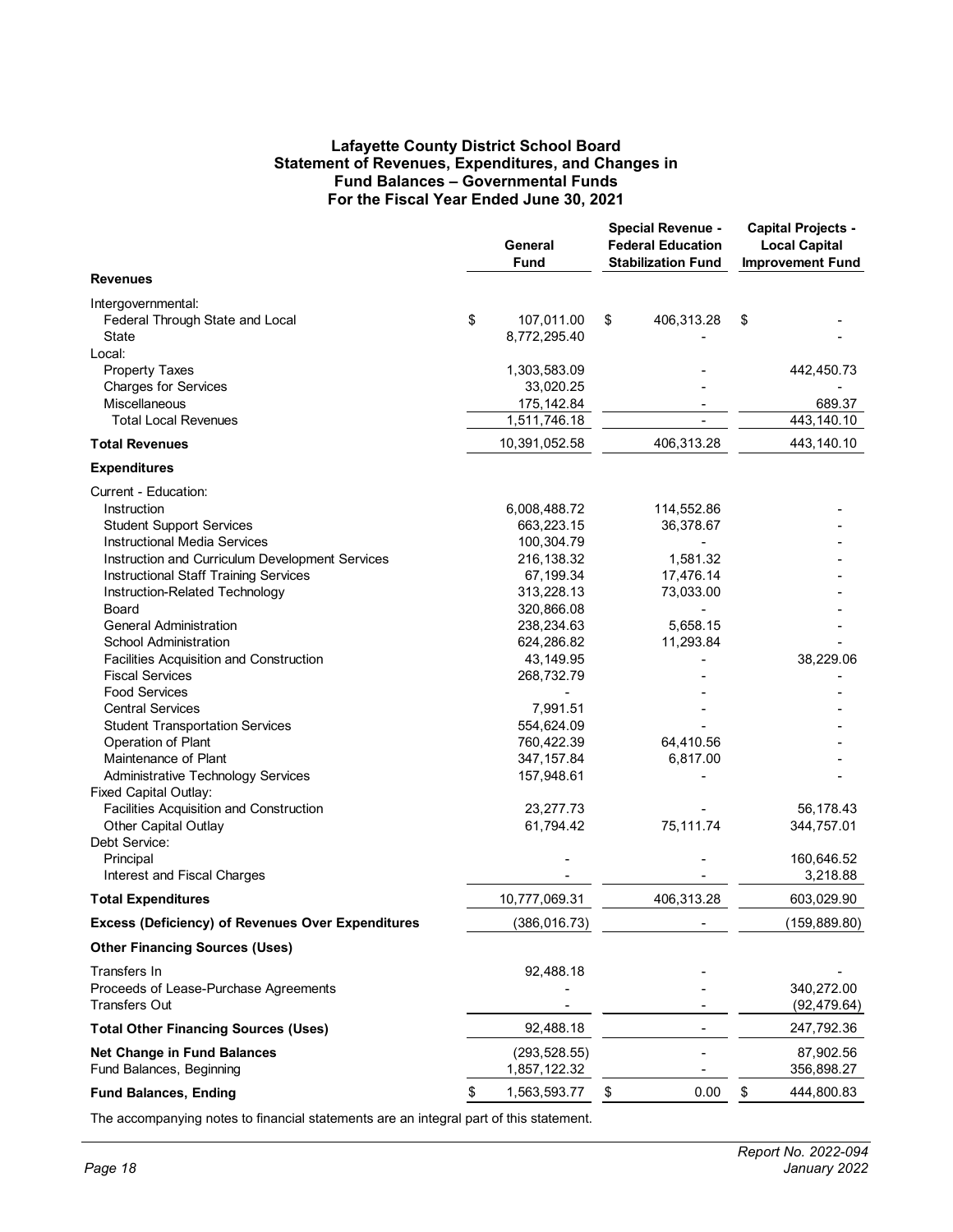| Other<br>Governmental<br><b>Funds</b> | Total<br>Governmental<br>Funds |
|---------------------------------------|--------------------------------|
|                                       |                                |
|                                       |                                |
| \$<br>1,423,814.46                    | \$<br>1,937,138.74             |
| 94,220.09                             | 8,866,515.49                   |
|                                       | 1,746,033.82                   |
| 8,841.89                              | 41,862.14                      |
| 38,581.54                             | 214,413.75                     |
| 47,423.43                             | 2,002,309.71                   |
| 1,565,457.98                          | 12,805,963.94                  |
|                                       |                                |
|                                       |                                |
| 414,245.74                            | 6,537,287.32                   |
| 154,351.43                            | 853,953.25                     |
|                                       | 100,304.79                     |
| 88,644.27                             | 306,363.91                     |
| 139,117.49                            | 223,792.97                     |
|                                       | 386,261.13                     |
|                                       | 320,866.08                     |
| 31,582.76                             | 275,475.54                     |
|                                       | 635,580.66<br>81,379.01        |
|                                       | 268,732.79                     |
| 586,398.44                            | 586,398.44                     |
|                                       | 7,991.51                       |
|                                       | 554,624.09                     |
|                                       | 824,832.95                     |
|                                       | 353,974.84                     |
|                                       | 157,948.61                     |
|                                       |                                |
| 183,511.55                            | 262,967.71                     |
| 23,927.80                             | 505,590.97                     |
|                                       | 160,646.52                     |
| 45.53                                 | 3,264.41                       |
| 1,621,825.01                          | 13,408,237.50                  |
| (56, 367.03)                          | (602,273.56)                   |
|                                       |                                |
|                                       | 92,488.18                      |
|                                       | 340,272.00                     |
| (8.54)                                | (92, 488.18)                   |
| (8.54)                                | 340,272.00                     |
| (56, 375.57)                          | (262,001.56)                   |
| 446,842.45                            | 2,660,863.04                   |
| \$<br>390,466.88                      | \$<br>2,398,861.48             |
|                                       |                                |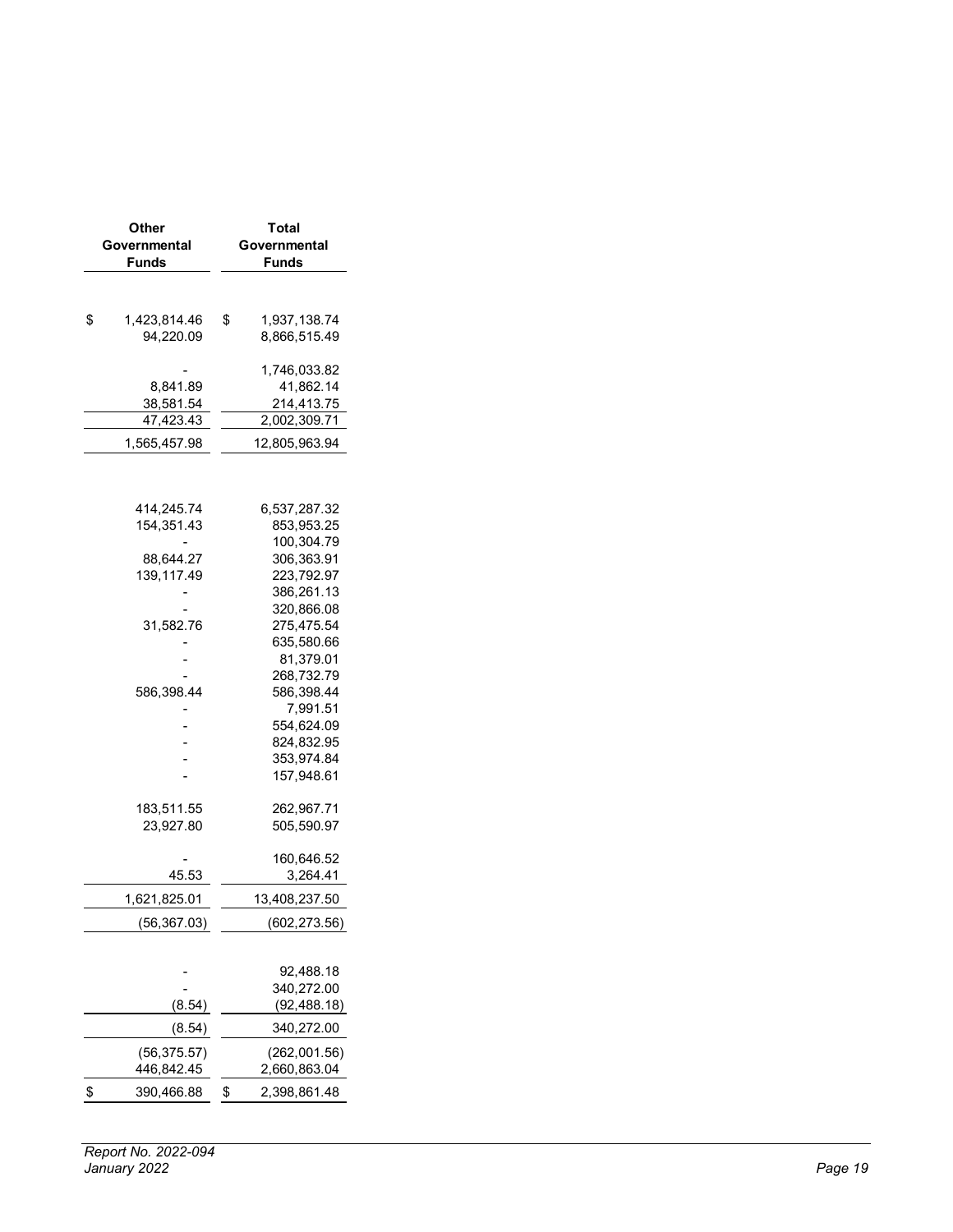#### <span id="page-25-0"></span>**Lafayette County District School Board Reconciliation of the Governmental Funds Statement of Revenues, Expenditures, and Changes in Fund Balances to the Statement of Activities For the Fiscal Year Ended June 30, 2021**

| Net Change in Fund Balances - Governmental Funds                                                                                                                                                                                                                                                                                                                                                                                 | \$<br>(262,001.56) |
|----------------------------------------------------------------------------------------------------------------------------------------------------------------------------------------------------------------------------------------------------------------------------------------------------------------------------------------------------------------------------------------------------------------------------------|--------------------|
| Amounts reported for governmental activities in the statement of activities are different because:                                                                                                                                                                                                                                                                                                                               |                    |
| Capital outlays are reported in the governmental funds as expenditures. However, in the statement of<br>activities, the cost of those assets is allocated over their estimated useful lives as depreciation expense.<br>This is the amount of capital outlays in excess of depreciation expense in the current fiscal year.                                                                                                      | 134,457.66         |
| Long-term debt proceeds provide current financial resources to the governmental funds, but issuing debt<br>increases long-term liabilities in the statement of net position. Repayment of long-term debt is an<br>expenditure in the governmental funds, but the repayment reduces long-term liabilities in the statement of<br>net position. This is the amount by which proceeds exceed repayments in the current fiscal year. |                    |
| Debt Issued<br>\$<br>(340, 272.00)<br>Debt Repayments<br>160,646.52                                                                                                                                                                                                                                                                                                                                                              | (179, 625.48)      |
| In the statement of activities, the cost of compensated absences is measured by the amounts earned<br>during the year, while in the governmental funds, expenditures are recognized based on the amounts<br>actually paid for compensated absences. This is the net amount of compensated absences earned in<br>excess of the amount paid in the current fiscal year.                                                            | (50, 883.10)       |
| Governmental funds report District OPEB contributions as expenditures. However, in the statement of<br>activities, the cost of OPEB benefits earned net of employee contributions, as determined through an<br>actuarial valuation, is reported as an OPEB expense.                                                                                                                                                              |                    |
| Increase in Total OPEB Liability<br>\$<br>(428,700.00)<br>Increase in Deferred Outflows of Resources - OPEB<br>275,151.00<br>Decrease in Deferred Inflows of Resources - OPEB<br>63,500.00                                                                                                                                                                                                                                       | (90,049.00)        |
| Governmental funds report District pension contributions as expenditures. However, in the statement of<br>activities, the cost of pension benefits earned net of employee contributions is reported as a pension<br>expense.                                                                                                                                                                                                     |                    |
| <b>FRS Pension Contribution</b><br>\$<br>662,464.00<br>123,009.00<br><b>HIS Pension Contribution</b><br>(1,401,658.00)<br><b>FRS Pension Expense</b><br>(197, 609.00)<br><b>HIS Pension Expense</b>                                                                                                                                                                                                                              | (813, 794.00)      |
| <b>Change in Net Position - Governmental Activities</b>                                                                                                                                                                                                                                                                                                                                                                          | (1,261,895.48)     |
|                                                                                                                                                                                                                                                                                                                                                                                                                                  |                    |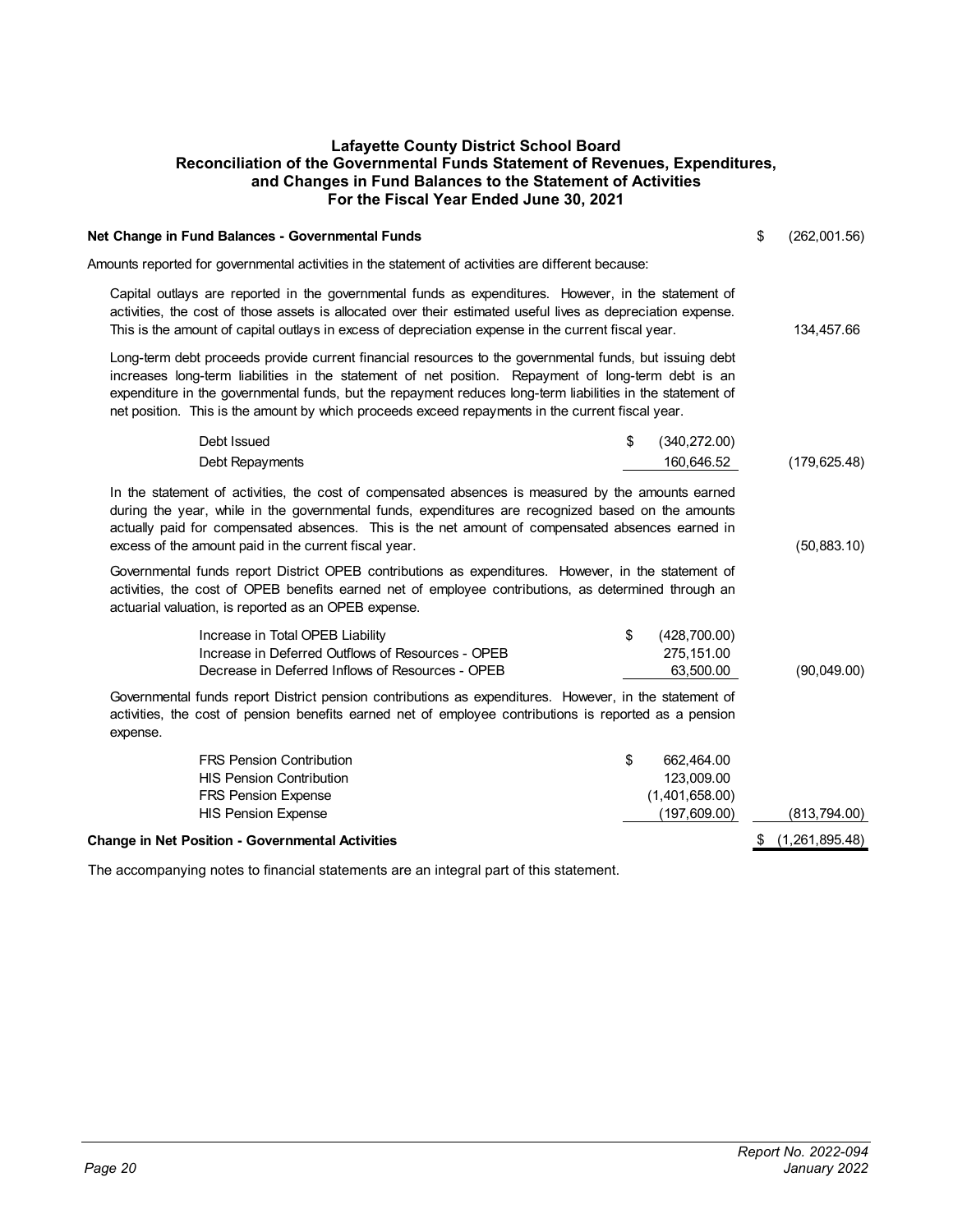#### <span id="page-26-0"></span>**Lafayette County District School Board Statement of Fiduciary Net Position – Fiduciary Funds June 30, 2021**

|                                      | <b>Custodial</b><br><b>Funds</b> |         |  |  |
|--------------------------------------|----------------------------------|---------|--|--|
| <b>ASSETS</b>                        |                                  |         |  |  |
| Cash                                 | \$<br>190,400                    |         |  |  |
| <b>NET POSITION</b>                  |                                  |         |  |  |
| <b>Restricted for Student Groups</b> | \$                               | 190,400 |  |  |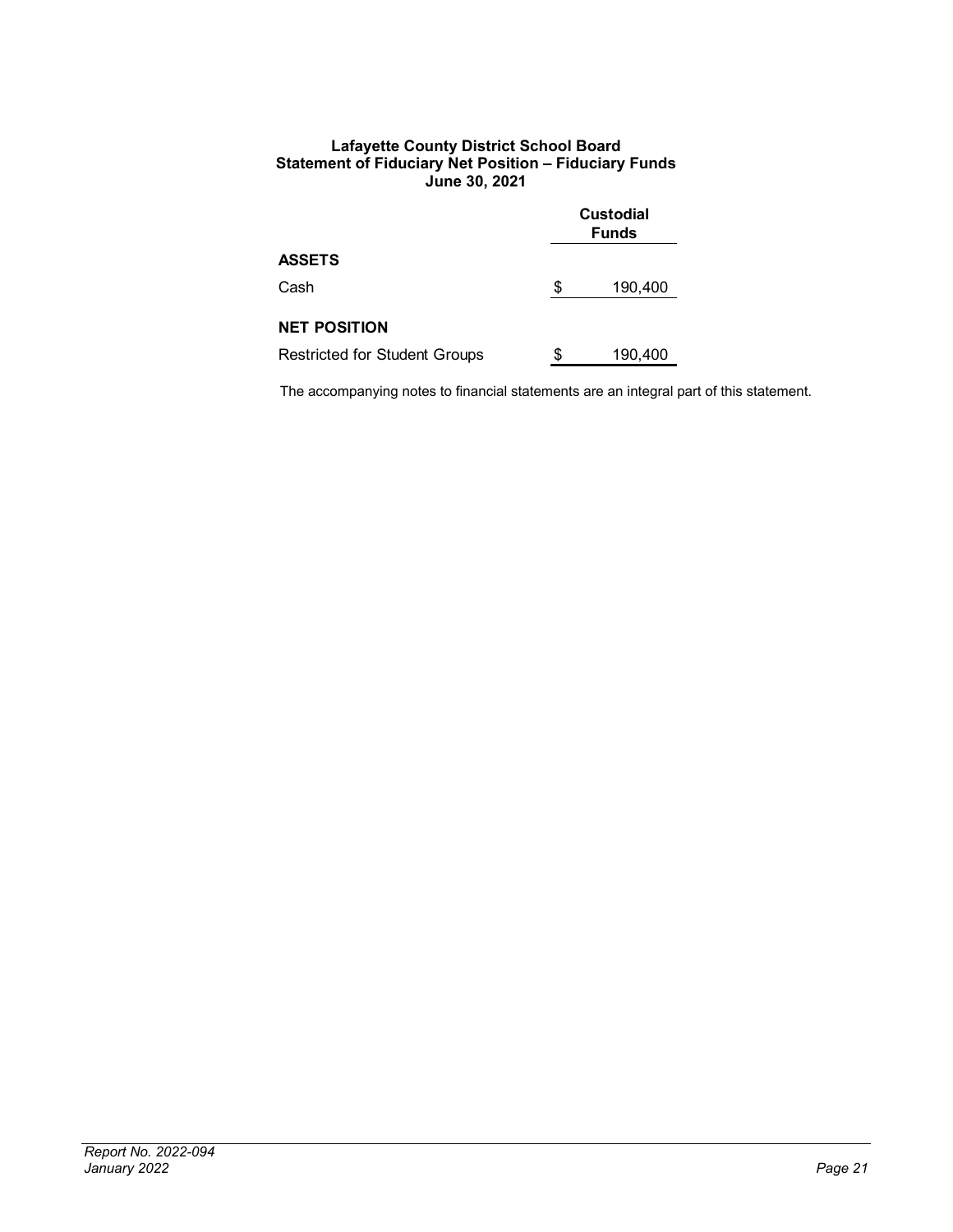#### <span id="page-27-0"></span>**Lafayette County District School Board Statement of Changes in Fiduciary Net Position – Fiduciary Funds For the Fiscal Year Ended June 30, 2021**

|                                                                               | <b>Custodial</b><br><b>Funds</b> |                    |  |
|-------------------------------------------------------------------------------|----------------------------------|--------------------|--|
| <b>ADDITIONS</b>                                                              |                                  |                    |  |
| <b>Student Group Collections</b>                                              | S                                | 462,263            |  |
| <b>DEDUCTIONS</b>                                                             |                                  |                    |  |
| <b>Student Group Disbursements</b>                                            |                                  | 453,530            |  |
| <b>Change in Net Position</b><br>Net Position - Beginning                     |                                  | 8,733              |  |
| Adjustment to Beginning Net Position<br>Net Position - Beginning, as Restated |                                  | 181,667<br>181,667 |  |
| <b>Net Position - Ending</b>                                                  | \$                               | 190.400            |  |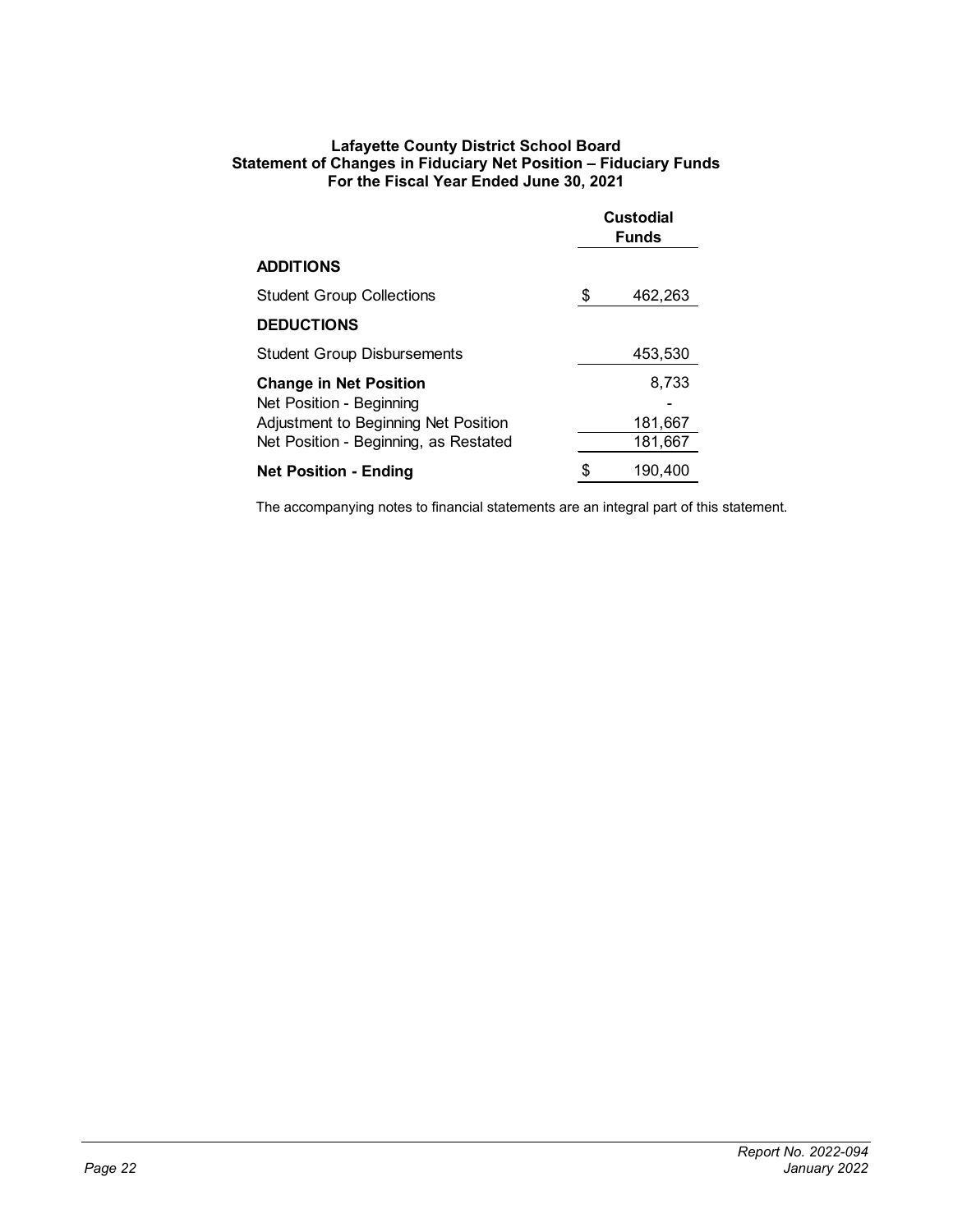#### <span id="page-28-0"></span> **SUMMARY OF SIGNIFICANT ACCOUNTING POLICIES**

#### **A. Description of Government-Wide Financial Statements**

The government-wide financial statements (i.e., the statement of net position and the statement of activities) report information on all of the nonfiduciary activities of the Lafayette County School District (District). All fiduciary activities are reported only in the fund financial statements. Governmental activities are normally supported by taxes, intergovernmental revenues, and other nonexchange transactions.

The statement of activities presents a comparison between direct expenses and program revenues for each function or program of the District's governmental activities. Direct expenses are those that are specifically associated with a service, program, or department and are thereby clearly identifiable to a particular function. Depreciation expense associated with the District's transportation department is allocated to the student transportation services function, while remaining depreciation expense is not readily associated with a particular function and is reported as unallocated.

#### **B. Reporting Entity**

The Lafayette County District School Board (Board) has direct responsibility for operation, control, and supervision of District schools and is considered a primary government for financial reporting. The District is considered part of the Florida system of public education, operates under the general direction of the Florida Department of Education (FDOE), and is governed by State law and State Board of Education (SBE) rules. The governing body of the District is the Board, which is composed of five elected members. The elected Superintendent of Schools is the executive officer of the Board. Geographic boundaries of the District correspond with those of Lafayette County.

Criteria for determining if other entities are potential component units that should be reported within the District's basic financial statements are identified and described in the Governmental Accounting Standards Board's (GASB) *Codification of Governmental Accounting and Financial Reporting Standards*, Sections 2100 and 2600. The application of these criteria provides for identification of any legally separate entities for which the Board is financially accountable and other organizations for which the nature and significance of their relationship with the Board are such that exclusion would cause the District's basic financial statements to be misleading. Based on these criteria, no component units are included within the District's reporting entity.

#### **C. Basis of Presentation: Government-Wide Financial Statements**

While separate government-wide and fund financial statements are presented, they are interrelated. The governmental activities column incorporates data from governmental funds. Separate financial statements are provided for governmental funds and fiduciary funds, even though the latter are excluded from the government-wide financial statements.

The effects of interfund activity have been eliminated from the government-wide financial statements except for interfund services provided and used.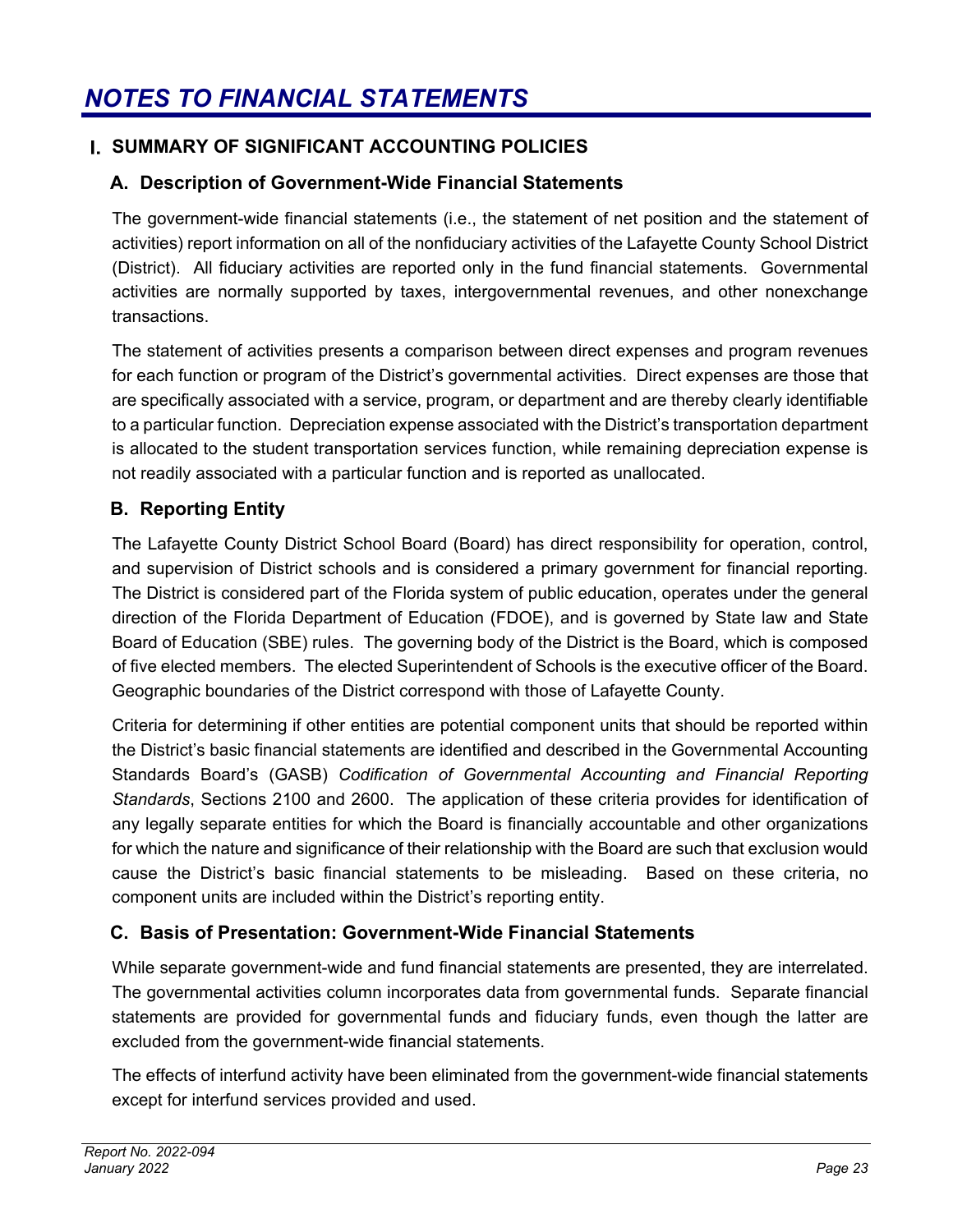### **D. Basis of Presentation: Fund Financial Statements**

The fund financial statements provide information about the District's funds, including the fiduciary funds. Separate statements for each fund category – governmental and fiduciary – are presented. The emphasis of fund financial statements is on major governmental funds, each displayed in a separate column. All remaining governmental funds are aggregated and reported as nonmajor funds.

The District reports the following major governmental funds:

- General Fund to account for all financial resources not required to be accounted for in another fund and for certain revenues from the State that are legally restricted to be expended for specific current operating purposes.
- Special Revenue Federal Education Stabilization Fund to account for Federal Coronavirus Aid, Relief, and Economic Security (CARES) Act funding provided through the State as emergency relief to address the impact of COVID-19 on elementary and secondary schools.
- Capital Projects Local Capital Improvement Fund to account for the financial resources generated by the local capital improvement tax levy to be used for educational capital outlay needs, including new construction, renovation and remodeling projects, new and replacement equipment, motor vehicle purchases, and debt service payments on the installment purchase of buses.

Additionally, the District reports the following fiduciary fund type:

 Custodial Funds – to account for resources of the school internal funds, which are used to administer moneys collected at several schools in connection with school, student athletic, class, and club activities.

During the course of operations, the District has activity between funds for various purposes. Any residual balances outstanding at fiscal year end are reported as due from/to other funds. While these balances are reported in fund financial statements, certain eliminations are made in the preparation of the government-wide financial statements. Further, certain activity occurs during the year involving transfers of resources between funds. In fund financial statements, these amounts are reported at gross amounts as transfers in and out. While reported in fund financial statements, transfers between the funds included in governmental activities are eliminated in the preparation of the government-wide financial statements.

#### **E. Measurement Focus and Basis of Accounting**

The accounting and financial reporting treatment is determined by the applicable measurement focus and basis of accounting. Measurement focus indicates the type of resources being measured such as current financial resources or economic resources. The basis of accounting indicates the timing of transactions or events for recognition in the financial statements.

The government-wide financial statements are reported using the economic resources measurement focus and the accrual basis of accounting. Revenues are recognized when earned and expenses are recognized when a liability is incurred, regardless of the timing of the related cash flows. Property taxes are recognized in the year for which they are levied. Revenues from grants, entitlements, and donations are recognized as soon as all eligibility requirements imposed by the provider have been met.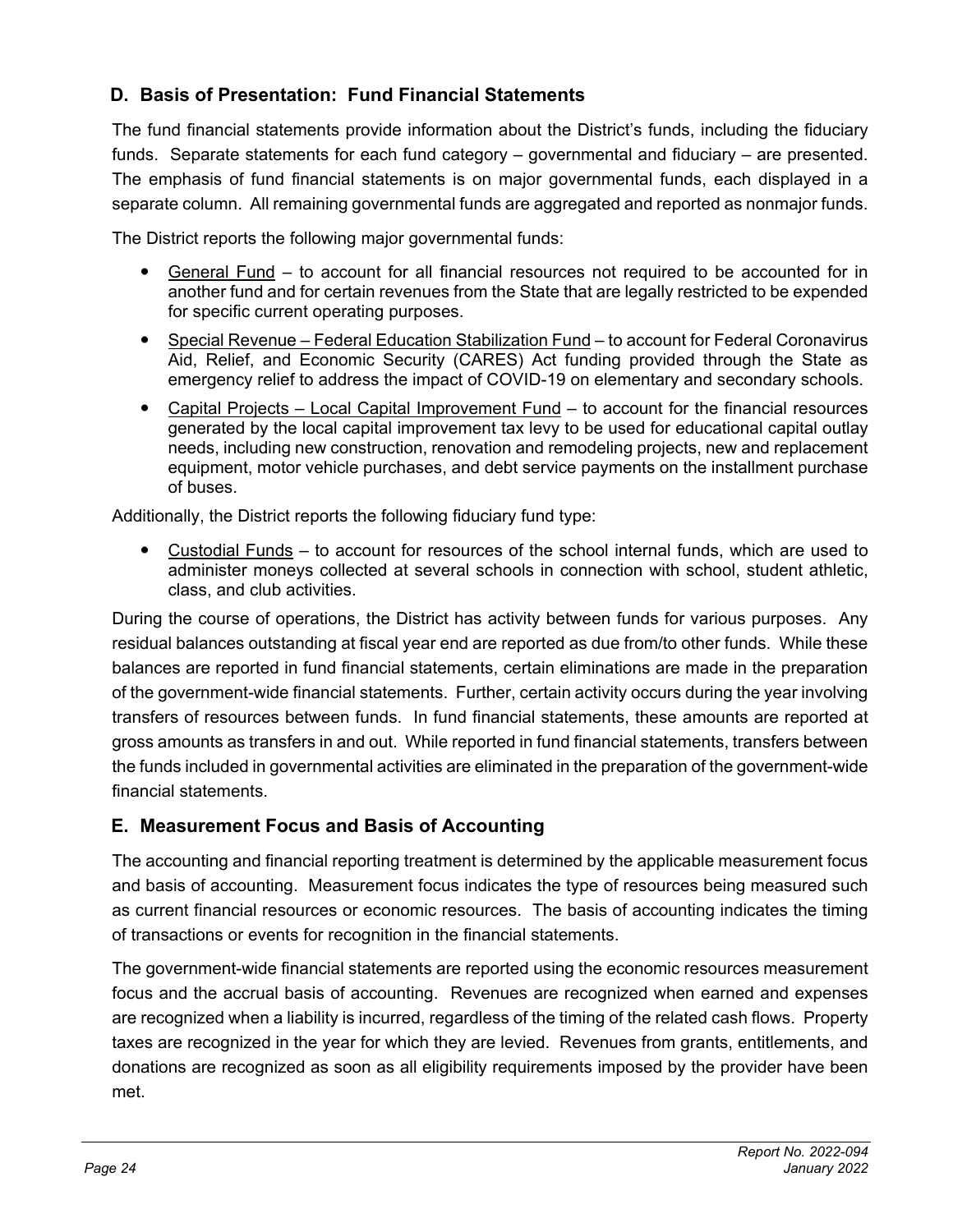The governmental fund financial statements are reported using the current financial resources measurement focus and the modified accrual basis of accounting. Revenues, except for certain grant revenues, are recognized as soon as they are both measurable and available. Revenues are considered to be available when they are collectible within the current period or soon enough thereafter to pay liabilities of the current period. For this purpose, the District considers revenues to be available if they are collected within 30 days of the end of the current fiscal year. When grant terms provide that the expenditure of resources is the prime factor for determining eligibility for Federal, State, and other grant resources, revenue is recognized at the time the expenditure is made. Entitlements are recorded as revenues when all eligibility requirements are met, including any time requirements, and the amount is received during the period or within the availability period for this revenue source (within 30 days of year end). Property taxes, and interest associated with the current fiscal period are all considered to be susceptible to accrual and so have been recognized as revenues of the current fiscal period. Expenditures are generally recognized when the related fund liability is incurred, as under accrual accounting. However, debt service expenditures, claims and judgments, pension benefits, other postemployment benefits, and compensated absences, are only recorded when payment is due. General capital asset acquisitions are reported as expenditures in governmental funds. Issuance of long-term debt and acquisitions under capital leases are reported as other financing sources. Allocations of cost, such as depreciation, are not recognized in governmental funds.

The fiduciary funds are reported using the economic resources measurement focus and the accrual basis of accounting.

## **F. Assets, Liabilities, Deferred Outflows/Inflows of Resources, and Net Position/Fund Balance**

## **Cash and Cash Equivalents**

The District's cash and cash equivalents are considered to be cash on hand, demand deposits, and short-term liquid investments with original maturities of 3 months or less from the date of acquisition. Investments classified as cash equivalents include amounts placed with the State Board of Administration (SBA) in Florida PRIME.

Cash deposits are held by banks qualified as public depositories under Florida law. All deposits are insured by Federal depository insurance, up to specified limits, or collateralized with securities held in Florida's multiple financial institution collateral pool as required by Chapter 280, Florida Statutes.

## **Investments**

Investments consist of amounts placed with the SBA for participation in the Florida PRIME investment pool created by Section 218.405, Florida Statutes. The investment pool operates under investment guidelines established by Section 215.47, Florida Statutes.

The District's investment in Florida PRIME, which the SBA indicates is a Securities and Exchange Commission Rule 2a7-like external investment pool, are similar to money market funds in which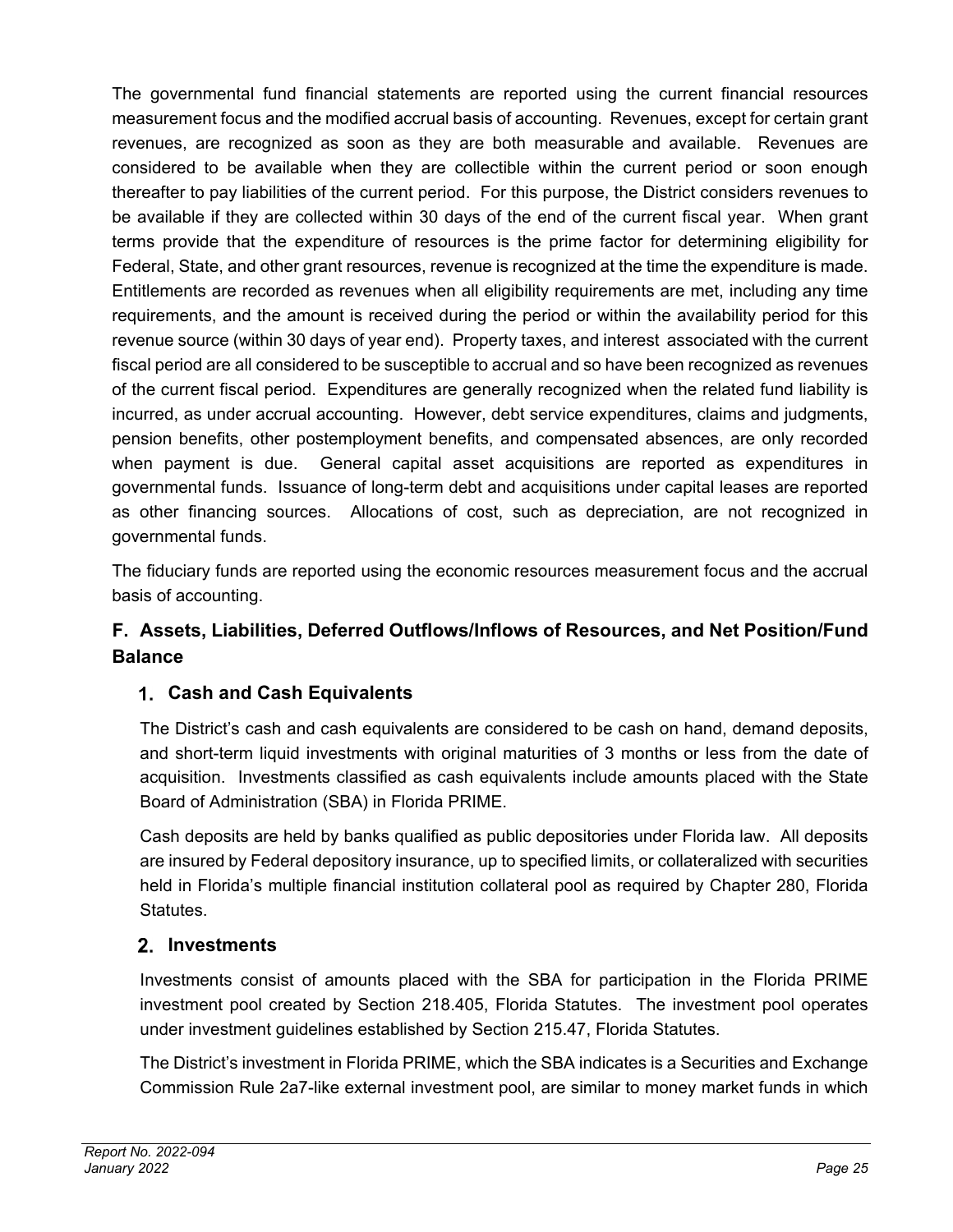shares are owned in the fund rather than the underlying investments. This investment is reported at fair value, which is amortized cost.

Types and amounts of investments held at fiscal year end are described in a subsequent note.

#### **Inventories**

Inventories consist of expendable supplies held for consumption in the course of District operations. Inventories are stated at last invoice, which approximates the first-in, first-out basis), except that United States Department of Agriculture donated foods are stated at their fair value as determined at the time of donation to the District's food service program by the Florida Department of Agriculture and Consumer Services, Bureau of Food Distribution. The costs of inventories are recorded as expenditures when purchased during the year and are adjusted at year end to reflect year-end physical inventories.

### **Capital Assets**

Expenditures for capital assets acquired or constructed for general District purposes are reported in the governmental fund that financed the acquisition or construction. The capital assets so acquired are reported at cost in the government-wide statement of net position but are not reported in the governmental fund financial statements. Capital assets are defined by the District as those costing more than \$750. Such assets are recorded at historical cost or estimated historical cost if purchased or constructed. Donated assets are recorded at acquisition value at the date of donation.

Capital assets are depreciated using the straight-line method over the following estimated useful lives:

| <b>Description</b>                           | <b>Estimated Useful Lives</b> |
|----------------------------------------------|-------------------------------|
| Improvements Other Than Buildings            | 5 - 35 years                  |
| <b>Buildings and Fixed Equipment</b>         | 20 - 50 years                 |
| Furniture, Fixtures, and Equipment           | $5 - 15$ years                |
| Motor Vehicles                               | $5 - 10$ years                |
| Audio Visual Materials and Computer Software | 5 years                       |

Current year information relative to changes in capital assets is described in a subsequent note.

## **Pensions**

In the government-wide statement of net position, liabilities are recognized for the District's proportionate share of each pension plan's net pension liability. For purposes of measuring the net pension liability, deferred outflows of resources and deferred inflows of resources related to pensions, and pension expense, information about the fiduciary net position of the Florida Retirement System (FRS) defined benefit plan and the Health Insurance Subsidy (HIS) defined benefit plan and additions to/deductions from the FRS and the HIS fiduciary net position have been determined on the same basis as they are reported by the FRS and the HIS plans. For this purpose, benefit payments (including refunds of employee contributions) are recognized when due and payable in accordance with benefit terms. Investments are reported at fair value.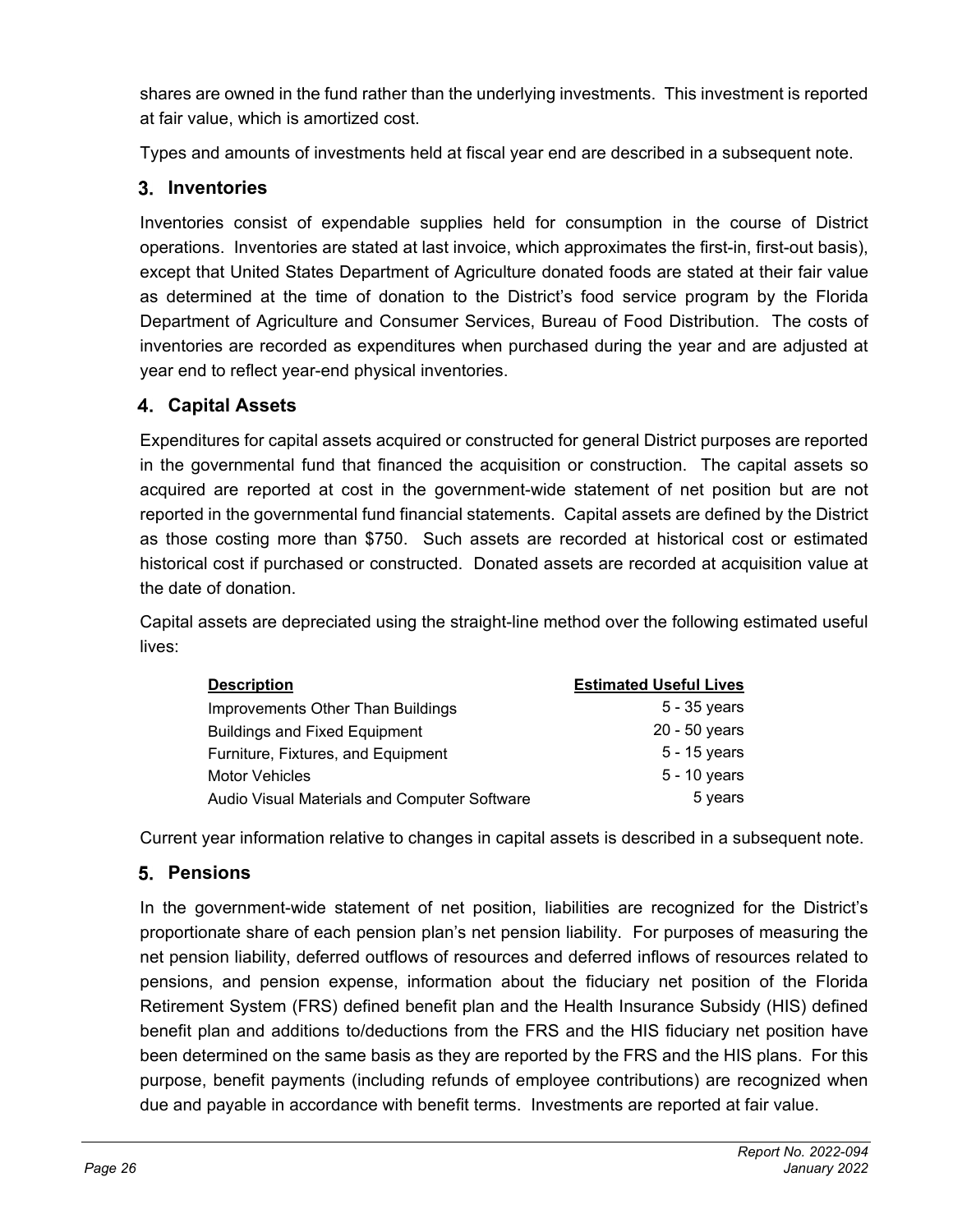The District's retirement plans and related amounts are described in a subsequent note.

## **Long-Term Liabilities**

Long-term obligations that will be financed from resources to be received in the future by governmental funds are reported as liabilities in the government-wide statement of net position.

In the governmental fund financial statements, bonds and other long-term obligations are not recognized as liabilities until due.

Changes in long-term liabilities for the current year are reported in a subsequent note.

## **Deferred Outflows/Inflows of Resources**

In addition to assets, the statement of net position reports a separate section for deferred outflows of resources. This separate financial statement element, *deferred outflows of resources*, represents a consumption of net position that applies to future periods and so will not be recognized as an outflow of resources (expense) until then. The District has two items that qualify for reporting in this category. The deferred outflows of resources related to pensions and OPEB are discussed in subsequent notes.

In addition to liabilities, the statement of net position reports a separate section for deferred inflows of resources. This separate financial statement element, *deferred inflows of resources*, represents an acquisition of net position that applies to future periods and so will not be recognized as an inflow of resources (revenue) until that time. The District has two items that qualify for reporting in this category. The deferred inflows of resources related to pensions and OPEB are discussed in subsequent notes.

## **Net Position Flow Assumption**

The District occasionally funds outlays for a particular purpose from both restricted (e.g., restricted bond or grant proceeds) and unrestricted resources. To calculate the amounts to report as restricted net position and unrestricted net position in the government-wide financial statements, a flow assumption must be made about the order in which the resources are considered to be applied. Consequently, it is the District's policy to consider restricted net position to have been depleted before unrestricted net position is applied.

## **Fund Balance Flow Assumptions**

The District may fund outlays for a particular purpose from both restricted and unrestricted resources (the total of committed, assigned, and unassigned fund balance). To calculate the amounts to report as restricted, committed, assigned, and unassigned fund balance in the governmental fund financial statements, a flow assumption must be made about the order in which the resources are considered to be applied. It is the District's policy to consider restricted fund balance to have been depleted before using any of the components of unrestricted fund balance. Further, when components of unrestricted fund balance can be used for the same purpose, committed fund balance is depleted first, followed by assigned fund balance. Unassigned fund balance is applied last.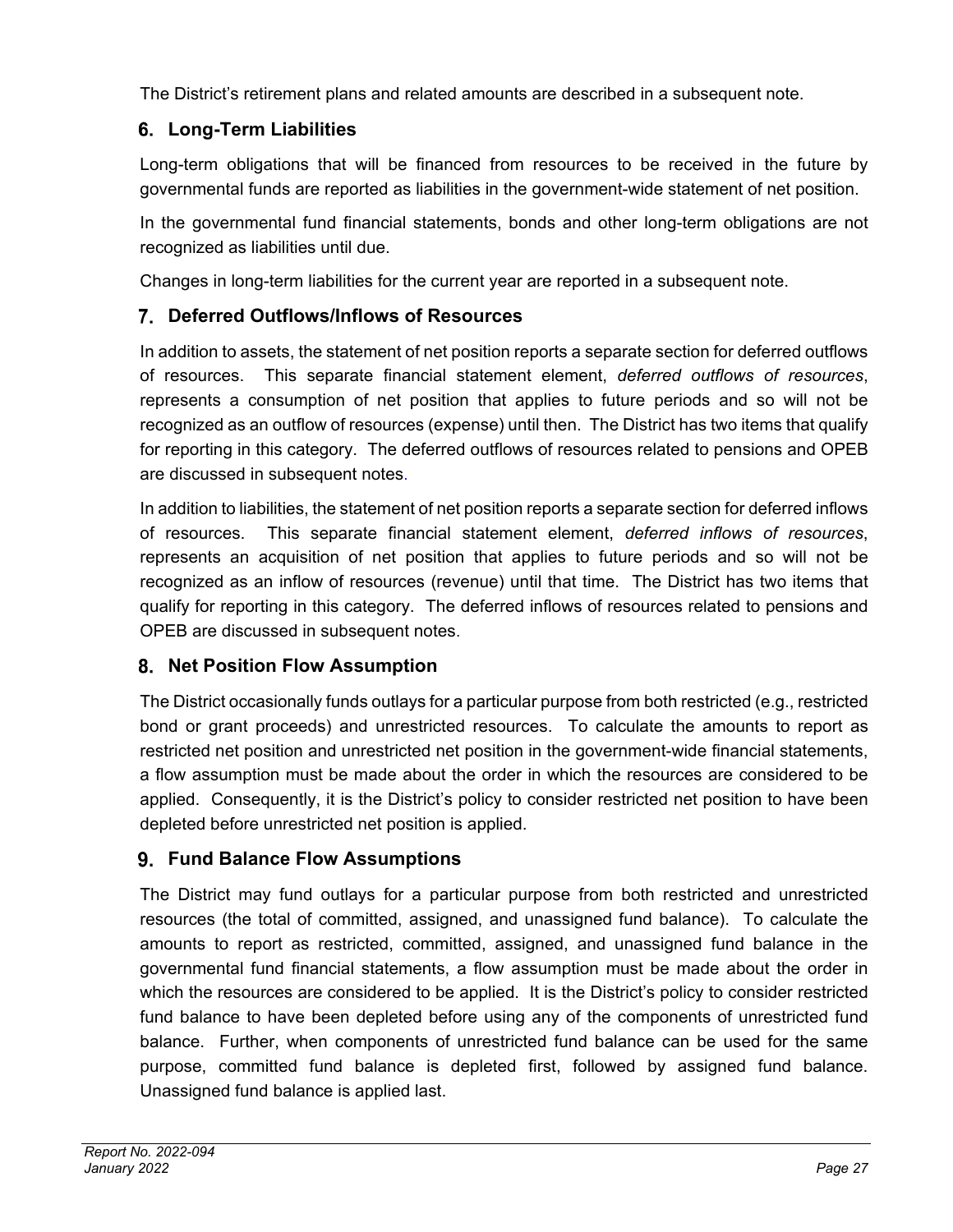## **Fund Balance Policies**

Fund balance of governmental funds is reported in various categories based on the nature of any limitations requiring the use of resources for specific purposes. The District itself can establish limitations on the use of resources through either a commitment (committed fund balance) or an assignment (assigned fund balance).

The committed fund balance classification includes amounts that can be used only for the specific purposes determined by a formal action of the District's highest level of decision-making authority. The Board is the highest level of decision-making authority for the District that can, by adoption of a resolution prior to the end of the fiscal year, commit fund balance. Once adopted, the limitation imposed by the resolution remains in place until a similar action is taken (the adoption of another resolution) to remove or revise the limitation. The District reported no committed fund balances at June 30, 2021.

Amounts in the assigned fund balance classification are intended to be used by the District for specific purposes but do not meet the criteria to be classified as committed. The Board has, by approval of the annual financial report, authorized the assignment of fund balance. The Board may also assign fund balance as it does when appropriating fund balance to cover a gap between estimated revenue and appropriations in the subsequent year's appropriated budget. Unlike commitments, assignments generally only exist temporarily. In other words, an additional action does not normally have to be taken for the removal of an assignment. Conversely, as discussed above, an additional action is essential to either remove or revise a commitment.

## **G. Revenues and Expenditures/Expenses**

#### **Program Revenues**

Amounts reported as program revenues include charges paid by the recipient of the goods or services offered by the program and grants and contributions that are restricted to meeting the operational or capital requirements of a particular program. All taxes, including those dedicated for specific purposes, and other internally dedicated resources are reported as general revenues rather than program revenues. Revenues that are not classified as program revenues are presented as general revenues. The comparison of direct expenses with program revenues identifies the extent to which each governmental function is self-financing or draws from the general revenues of the District.

## **State Revenue Sources**

Significant revenues from State sources for current operations include the Florida Education Finance Program administered by the FDOE under the provisions of Section 1011.62, Florida Statutes. In accordance with this law, the District determines and reports the number of full-time equivalent (FTE) students and related data to the FDOE. The FDOE performs certain edit checks on the reported number of FTE and related data and calculates the allocation of funds to the District. The District is permitted to amend its original reporting during specified time periods following the date of the original reporting. The FDOE may also adjust subsequent fiscal period allocations based upon an audit of the District's compliance in determining and reporting FTE and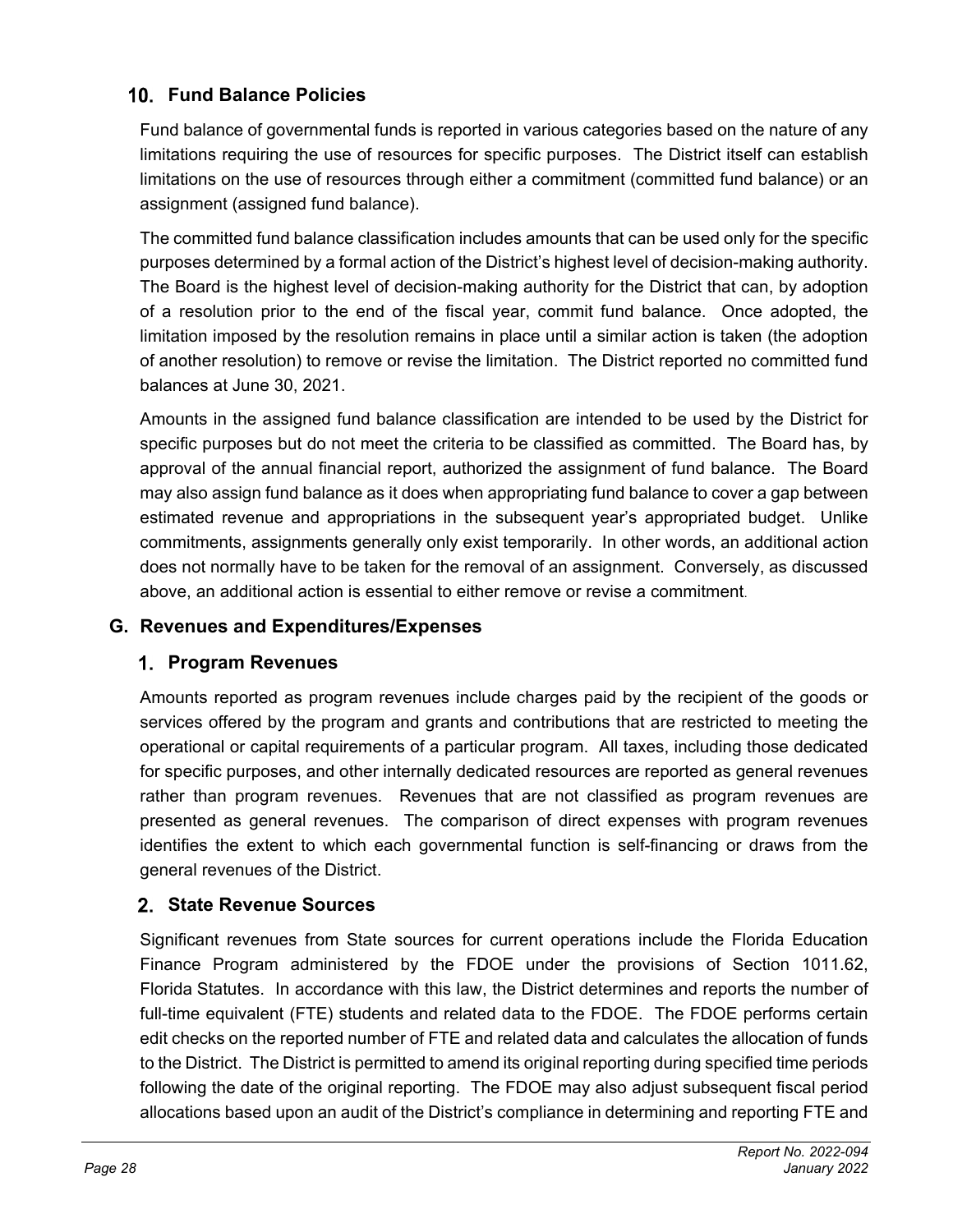related data. Normally, such adjustments are treated as reductions or additions of revenue in the fiscal year when the adjustments are made.

The State provides financial assistance to administer certain educational programs. SBE rules require that revenue earmarked for certain programs be expended only for the program for which the money is provided, and require that the money not expended as of the close of the fiscal year be carried forward into the following fiscal year to be expended for the same educational programs. The FDOE generally requires that these educational program revenues be accounted for in the General Fund. A portion of the fund balance of the General Fund is restricted in the governmental fund financial statements for the balance of categorical and earmarked educational program resources.

The District received an allocation from the State under the Educational Facilities Security Grant program. The District is authorized to expend these funds only upon applying for and receiving an encumbrance authorization from the FDOE.

A schedule of revenue from State sources for the current year is presented in a subsequent note.

## **District Property Taxes**

The Board is authorized by State law to levy property taxes for district school operations, capital improvements, and debt service.

Property taxes consist of ad valorem taxes on real and personal property within the District. Property values are determined by the Lafayette County Property Appraiser, and property taxes are collected by the Lafayette County Tax Collector.

The Board adopted the 2020 tax levy on September 10, 2020. Tax bills are mailed in October and taxes are payable between November 1 of the year assessed and March 31 of the following year at discounts of up to 4 percent for early payment.

Taxes become a lien on the property on January 1 and are delinquent on April 1 of the year following the year of assessment. State law provides for enforcement of collection of personal property taxes by seizure of the property to satisfy unpaid taxes and for enforcement of collection of real property taxes by the sale of interest-bearing tax certificates to satisfy unpaid taxes. The procedures result in the collection of essentially all taxes prior to June 30 of the year following the year of assessment.

Property tax revenues are recognized in the government-wide financial statements when the Board adopts the tax levy. Property tax revenues are recognized in the governmental fund financial statements when taxes are received by the District, except that revenue is accrued for taxes collected by the Lafayette County Tax Collector at fiscal year end but not yet remitted to the District.

Millages and taxes levied for the current year are presented in a subsequent note.

## **Federal Revenue Sources**

The District receives Federal awards for the enhancement of various educational programs. Federal awards are generally received based on applications submitted to, and approved by,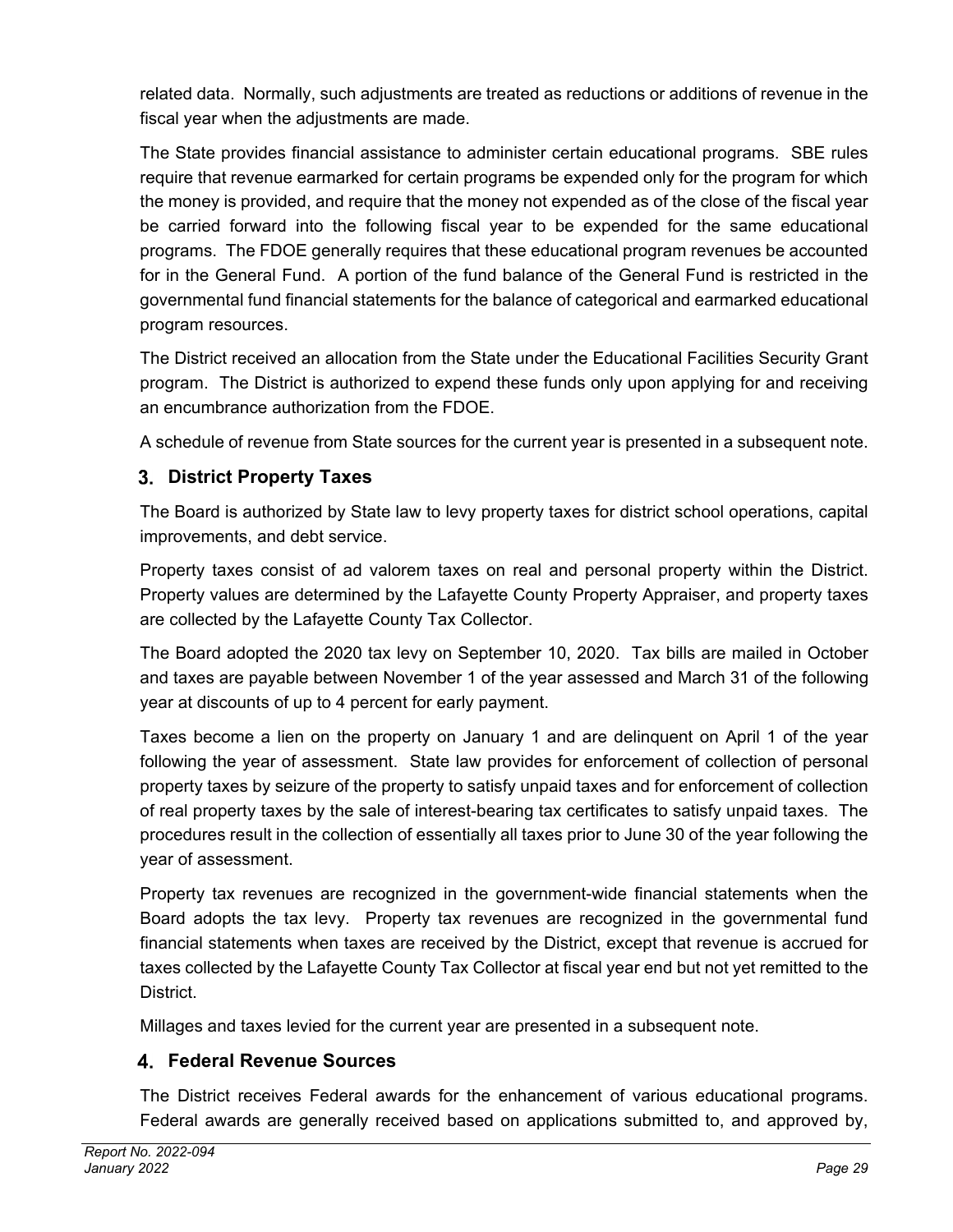various granting agencies. For Federal awards in which a claim to these grant proceeds is based on incurring eligible expenditures, revenue is recognized to the extent that eligible expenditures have been incurred. The FDOE may require adjustments to subsequent fiscal period expenditures and related revenues based upon an audit of the District's compliance with applicable Federal awards requirements. Normally, such adjustments are treated as reductions of expenditures and related revenues in the fiscal year when the adjustments are made.

#### **Compensated Absences**

In the government-wide financial statements, compensated absences (i.e., paid absences for employee vacation leave and sick leave) are accrued as liabilities to the extent that it is probable that the benefits will result in termination payments. A liability for these amounts is reported in the governmental fund financial statements only if it has matured, such as for occurrences of employee resignations and retirements. The liability for compensated absences includes salary-related benefits, where applicable.

#### **II. ACCOUNTING CHANGE**

The District implemented GASB Statement No. 84, *Fiduciary Activities*, which establishes criteria for identifying and reporting fiduciary activities of all state and local governments. The focus of the criteria generally is on (1) whether a government is controlling the assets of the fiduciary activity and (2) the beneficiaries with whom a fiduciary relationship exists. Governments with activities meeting the criteria should present a statement of fiduciary net position and a statement of changes in fiduciary net position. The District considers the school internal funds to meet the criteria for reporting as fiduciary activities in the custodial funds. As such, the beginning net position of the custodial funds was increased by \$181,667.

#### **DETAILED NOTES ON ALL ACTIVITIES AND FUNDS**

#### **A. Cash Deposits with Financial Institutions**

**Custodial Credit Risk**. In the case of deposits, this is the risk that, in the event of the failure of a depository financial institution, the District will not be able to recover deposits or will not be able to recover collateral securities that are in the possession of an outside party. The District does not have a policy for custodial credit risk. All bank balances of the District are fully insured or collateralized as required by Chapter 280, Florida Statutes.

#### **B. Investments**

The District's investments at June 30, 2021, are reported as follows:

| <b>Investments</b> | Maturities | <b>Fair Value</b> |
|--------------------|------------|-------------------|
| SBA:               |            |                   |
| Florida PRIME (1)  | 50 Days    | \$38,682.19       |

(1) This investment is reported as a cash equivalent for financial statement reporting purposes.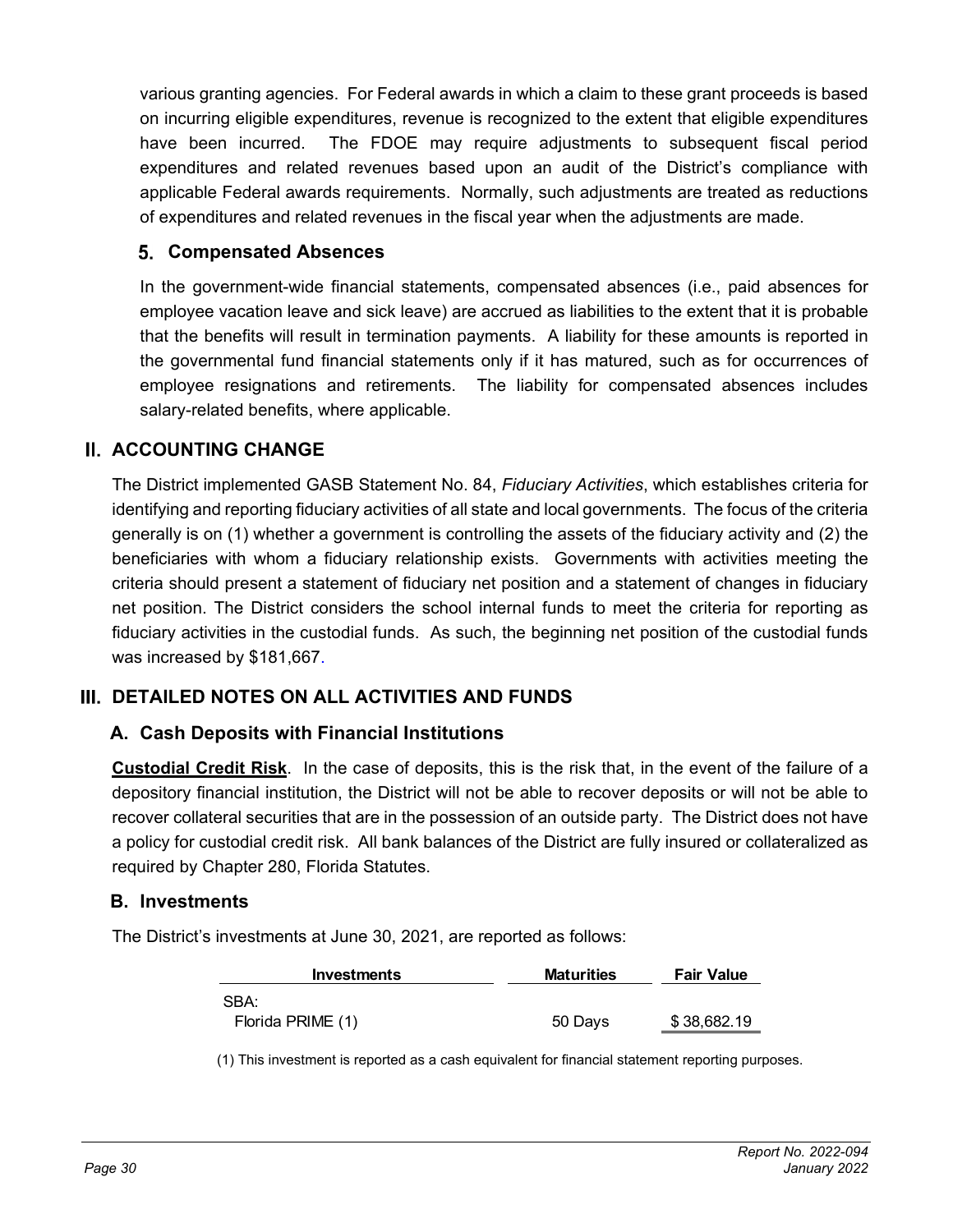#### **Interest Rate Risk**

Interest rate risk is the risk that changes in interest rates will adversely affect the fair value of an investment. The District does not have a formal investment policy that limits investment maturities as a means of managing its exposure to fair value losses from increasing interest rates.

Florida PRIME use a weighted average days to maturity (WAM). A portfolio's WAM reflects the average maturity in days based on final maturity or reset date, in the case of floating rate instruments. WAM measures the sensitivity of the portfolio to interest rate changes.

For Florida PRIME, with regard to redemption gates, Section 218.409(8)(a), Florida Statutes, states, "The principal, and any part thereof, of each account constituting the trust fund is subject to payment at any time from the moneys in the trust fund. However, the executive director may, in good faith, on the occurrence of an event that has a material impact on liquidity or operations of the trust fund, for 48 hours limit contributions to or withdrawals from the trust fund to ensure that the board [State Board of Administration] can invest moneys entrusted to it in exercising its fiduciary responsibility. Such action must be immediately disclosed to all participants, the trustees, the Joint Legislative Auditing Committee, and the Investment Advisory Council. The trustees shall convene an emergency meeting as soon as practicable from the time the executive director has instituted such measures and review the necessity of those measures. If the trustees are unable to convene an emergency meeting before the expiration of the 48-hour moratorium on contributions and withdrawals, the moratorium may be extended by the executive director until the trustees are able to meet to review the necessity for the moratorium. If the trustees agree with such measures, the trustees shall vote to continue the measures for up to an additional 15 days. The trustees must convene and vote to continue any such measures before the expiration of the time limit set, but in no case may the time limit set by the trustees exceed 15 days." As of June 30, 2021, there were no redemption fees, maximum transaction amounts, or any other requirements that serve to limit a participant's daily access to 100 percent of their account value.

#### **Credit Risk**

Credit risk is the risk that an issuer or other counterparty to an investment will not fulfill its obligations. Section 218.415(17), Florida Statutes, limits investments to the Local Government Surplus Funds Trust Fund [Florida PRIME], or any intergovernmental investment pool authorized pursuant to the Florida Interlocal Cooperation Act as provided in Section 163.01, Florida Statutes; Securities and Exchange Commission registered money market funds with the highest credit quality rating from a nationally recognized rating agency; interest-bearing time deposits or savings accounts in qualified public depositories, as defined in Section 280.02, Florida Statutes; and direct obligations of the United States Treasury. The District's investment policy limits the District's investment choices to prohibit investing in derivative products.

The District's investment in Florida PRIME is rated AAAm by Standard & Poor's.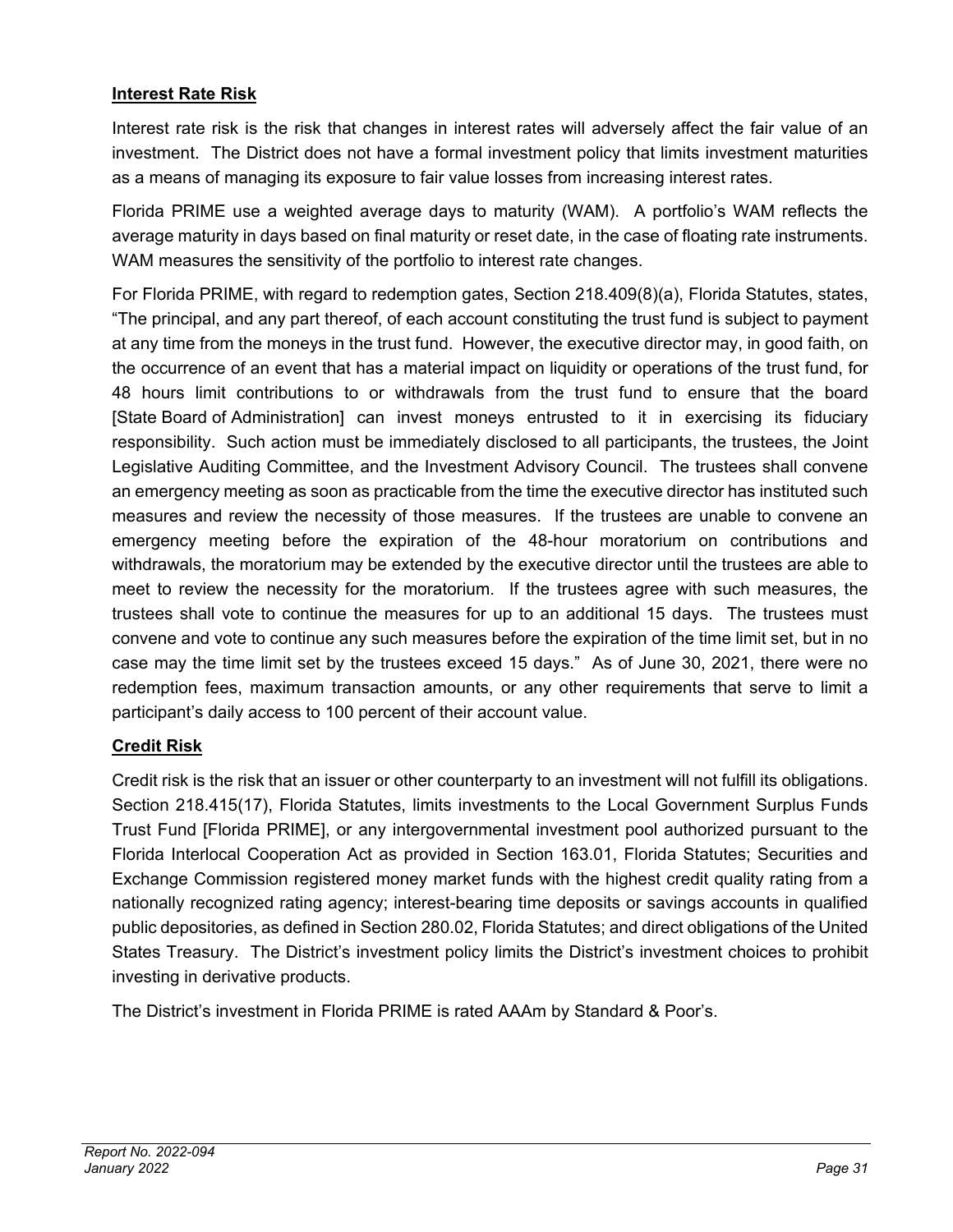### **C. Changes in Capital Assets**

Changes in capital assets are presented in the following table:

|                                                                                                                                                                                                                                                                                   | <b>Beginning</b><br><b>Balance</b>                                                          | <b>Additions</b>                                     | <b>Deletions</b>                                     | <b>Ending</b><br><b>Balance</b>                                                            |
|-----------------------------------------------------------------------------------------------------------------------------------------------------------------------------------------------------------------------------------------------------------------------------------|---------------------------------------------------------------------------------------------|------------------------------------------------------|------------------------------------------------------|--------------------------------------------------------------------------------------------|
| <b>GOVERNMENTAL ACTIVITIES</b>                                                                                                                                                                                                                                                    |                                                                                             |                                                      |                                                      |                                                                                            |
| Capital Assets Not Being Depreciated:<br>Land<br><b>Construction in Progress</b>                                                                                                                                                                                                  | \$<br>250,794.93                                                                            | \$<br>242,276.92                                     | \$<br>242,276.92                                     | \$<br>250,794.93                                                                           |
| <b>Total Capital Assets Not Being Depreciated</b>                                                                                                                                                                                                                                 | 250,794.93                                                                                  | 242,276.92                                           | 242,276.92                                           | 250,794.93                                                                                 |
| Capital Assets Being Depreciated:<br>Improvements Other Than Buildings<br><b>Buildings and Fixed Equipment</b><br>Furniture, Fixtures, and Equipment<br><b>Motor Vehicles</b><br>Audio Visual Materials and<br>Computer Software<br><b>Total Capital Assets Being Depreciated</b> | 1,126,415.61<br>20,421,244.10<br>1,334,804.08<br>1,647,757.38<br>32,821.73<br>24,563,042.90 | 262,967.71<br>165,318.97<br>340,272.00<br>768,558.68 | 184, 155.90<br>356,815.11<br>24,329.78<br>565,300.79 | 1,126,415.61<br>20,684,211.81<br>1,315,967.15<br>1,631,214.27<br>8,491.95<br>24,766,300.79 |
| Less Accumulated Depreciation for:                                                                                                                                                                                                                                                |                                                                                             |                                                      |                                                      |                                                                                            |
| Improvements Other Than Buildings<br><b>Buildings and Fixed Equipment</b><br>Furniture, Fixtures, and Equipment<br><b>Motor Vehicles</b><br>Audio Visual Materials and                                                                                                            | 866,569.54<br>10,920,332.07<br>962,982.20<br>1,218,954.03                                   | 29, 187.64<br>420,343.35<br>104,890.04<br>79,679.99  | 184, 155.90<br>356,815.11                            | 895,757.18<br>11,340,675.42<br>883,716.34<br>941,818.91                                    |
| Computer Software<br><b>Total Accumulated Depreciation</b>                                                                                                                                                                                                                        | 32,821.73<br>14,001,659.57                                                                  | 634, 101.02                                          | 24,329.78<br>565,300.79                              | 8,491.95<br>14,070,459.80                                                                  |
| Total Capital Assets Being Depreciated, Net                                                                                                                                                                                                                                       | 10,561,383.33                                                                               | 134,457.66                                           |                                                      | 10,695,840.99                                                                              |
| Governmental Activities Capital Assets, Net                                                                                                                                                                                                                                       | 10,812,178.26<br>\$.                                                                        | 376,734.58<br>\$                                     | 242,276.92<br>\$                                     | 10,946,635.92<br>\$                                                                        |

Depreciation expense was charged to functions as follows:

| <b>Function</b>                                      | Amount       |
|------------------------------------------------------|--------------|
| GOVERNMENTAL ACTIVITIES                              |              |
| <b>Student Transportation Services</b>               | \$79,679.99  |
| Unallocated                                          | 554,421.03   |
| Total Depreciation Expense - Governmental Activities | \$634,101.02 |

#### **D. Retirement Plans**

#### **FRS – Defined Benefit Pension Plans**

#### **General Information about the FRS**

The FRS was created in Chapter 121, Florida Statutes, to provide a defined benefit pension plan for participating public employees. The FRS was amended in 1998 to add the Deferred Retirement Option Program (DROP) under the defined benefit plan and amended in 2000 to provide a defined contribution plan alternative to the defined benefit plan for FRS members effective July 1, 2002. This integrated defined contribution pension plan is the FRS Investment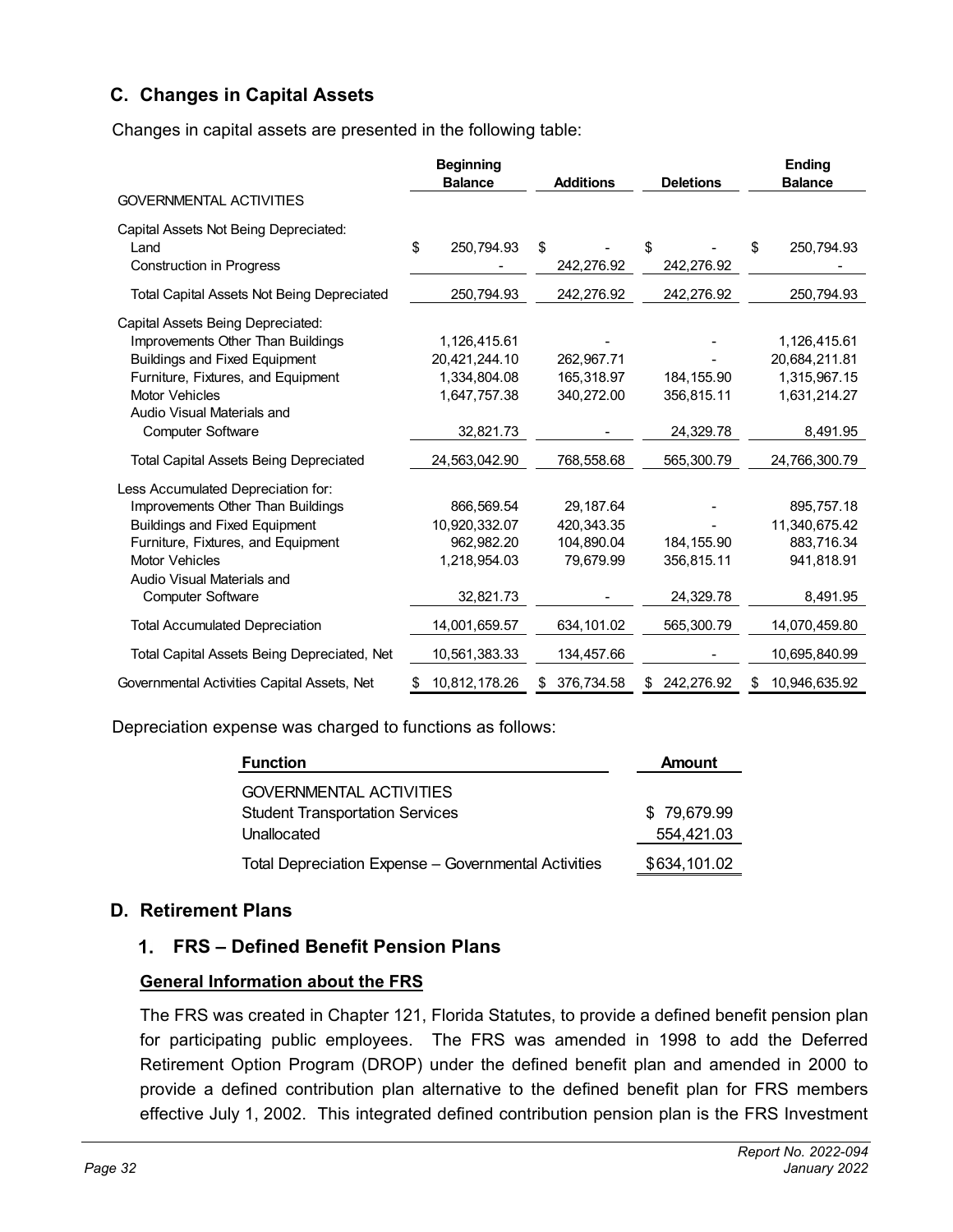Plan. Chapter 112, Florida Statutes, established the Retiree HIS Program, a cost-sharing multiple-employer defined benefit pension plan, to assist retired members of any State-administered retirement system in paying the costs of health insurance.

Essentially all regular employees of the District are eligible to enroll as members of the State-administered FRS. Provisions relating to the FRS are established by Chapters 121 and 122, Florida Statutes; Chapter 112, Part IV, Florida Statutes; Chapter 238, Florida Statutes; and FRS Rules, Chapter 60S, Florida Administrative Code; wherein eligibility, contributions, and benefits are defined and described in detail. Such provisions may be amended at any time by further action from the Florida Legislature. The FRS is a single retirement system administered by the Florida Department of Management Services, Division of Retirement, and consists of the two cost-sharing multiple-employer defined benefit plans and other nonintegrated programs. A comprehensive annual financial report of the FRS, which includes its financial statements, required supplementary information, actuarial report, and other relevant information, is available from the Florida Department of Management Services Web site (www.dms.myflorida.com).

The District's FRS and HIS pension expense totaled \$1,599,267 for the fiscal year ended June 30, 2021.

#### **FRS Pension Plan**

*Plan Description*. The FRS Pension Plan (Plan) is a cost-sharing multiple-employer defined benefit pension plan, with a DROP for eligible employees. The general classes of membership are:

- *Regular* Members of the FRS who do not qualify for membership in the other classes.
- *Elected County Officers* Members who hold specified elective offices in local government.

Employees enrolled in the Plan prior to July 1, 2011, vest at 6 years of creditable service and employees enrolled in the Plan on or after July 1, 2011, vest at 8 years of creditable service. All vested members, enrolled prior to July 1, 2011, are eligible for normal retirement benefits at age 62 or at any age after 30 years of service. All members enrolled in the Plan on or after July 1, 2011, once vested, are eligible for normal retirement benefits at age 65 or any time after 33 years of creditable service. Employees enrolled in the Plan may include up to 4 years of credit for military service toward creditable service. The Plan also includes an early retirement provision; however, there is a benefit reduction for each year a member retires before his or her normal retirement date. The Plan provides retirement, disability, death benefits, and annual cost-of-living adjustments to eligible participants.

The DROP, subject to provisions of Section 121.091, Florida Statutes, permits employees eligible for normal retirement under the Plan to defer receipt of monthly benefit payments while continuing employment with an FRS participating employer. An employee may participate in DROP for a period not to exceed 60 months after electing to participate, except that certain instructional personnel may participate for up to 96 months. During the period of DROP participation, deferred monthly benefits are held in the FRS Trust Fund and accrue interest. The net pension liability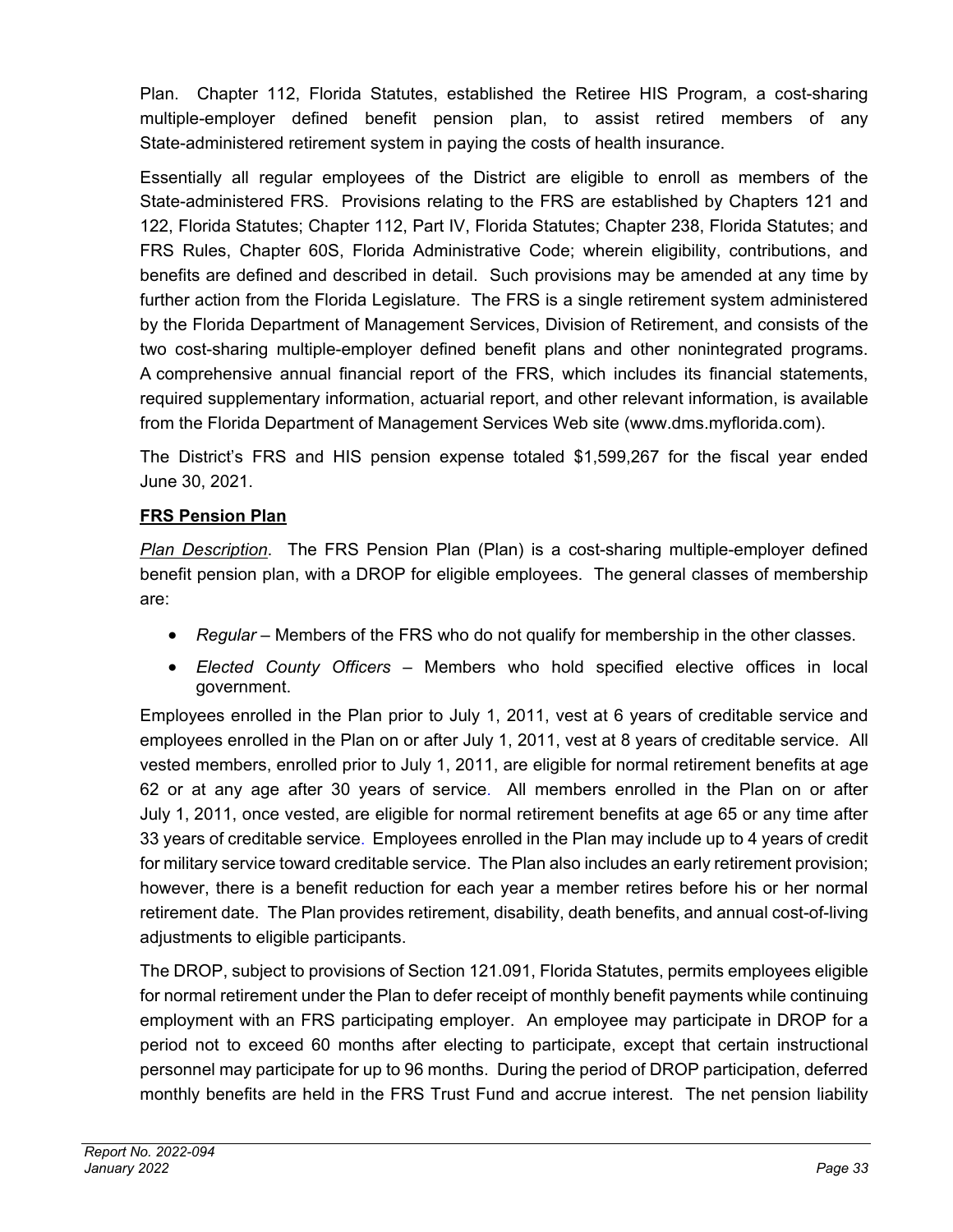does not include amounts for DROP participants, as these members are considered retired and are not accruing additional pension benefits.

*Benefits Provided*. Benefits under the Plan are computed on the basis of age and/or years of service, average final compensation, and service credit. Credit for each year of service is expressed as a percentage of the average final compensation. For members initially enrolled before July 1, 2011, the average final compensation is the average of the 5 highest fiscal years' earnings; for members initially enrolled on or after July 1, 2011, the average final compensation is the average of the 8 highest fiscal years' earnings. The total percentage value of the benefit received is determined by calculating the total value of all service, which is based on the retirement class to which the member belonged when the service credit was earned. Members are eligible for in-line-of-duty or regular disability and survivors' benefits. The following table shows the percentage value for each year of service credit earned:

| Class, Initial Enrollment, and Retirement Age/Years of Service | <b>Percent Value</b> |
|----------------------------------------------------------------|----------------------|
| <b>Regular Members Initially Enrolled Before July 1, 2011</b>  |                      |
| Retirement up to age 62 or up to 30 years of service           | 1.60                 |
| Retirement at age 63 or with 31 years of service               | 1.63                 |
| Retirement at age 64 or with 32 years of service               | 1.65                 |
| Retirement at age 65 or with 33 or more years of service       | 1.68                 |
| Regular Members Initially Enrolled On or After July 1, 2011    |                      |
| Retirement up to age 65 or up to 33 years of service           | 1.60                 |
| Retirement at age 66 or with 34 years of service               | 1.63                 |
| Retirement at age 67 or with 35 years of service               | 1.65                 |
| Retirement at age 68 or with 36 or more years of service       | 1.68                 |
| <b>Elected County Officers</b>                                 | 3.00                 |

As provided in Section 121.101, Florida Statutes, if the member was initially enrolled in the Plan before July 1, 2011, and all service credit was accrued before July 1, 2011, the annual cost-of-living adjustment is 3 percent per year. If the member was initially enrolled before July 1, 2011, and has service credit on or after July 1, 2011, there is an individually calculated cost-of-living adjustment. The annual cost-of-living adjustment is a proportion of 3 percent determined by dividing the sum of the pre-July 2011 service credit by the total service credit at retirement multiplied by 3 percent. Plan members initially enrolled on or after July 1, 2011, will not have a cost-of-living adjustment after retirement.

*Contributions*. The Florida Legislature establishes contribution rates for participating employers and employees. Contribution rates during the 2020-21 fiscal year were as follows: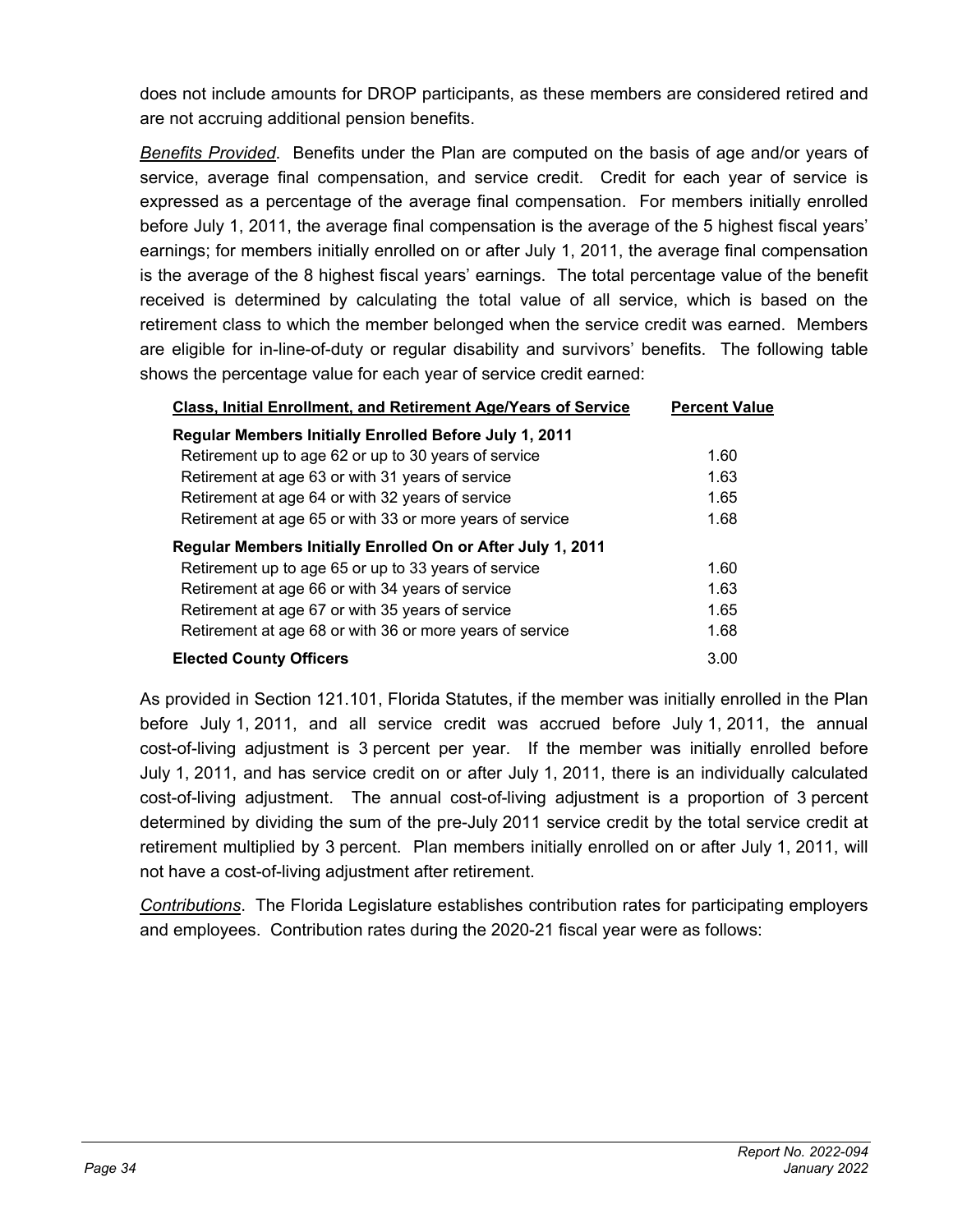|                                                               | <b>Percent of Gross Salary</b> |             |  |  |
|---------------------------------------------------------------|--------------------------------|-------------|--|--|
| <b>Class</b>                                                  | <b>Employee</b>                | Emplover(1) |  |  |
| FRS, Regular                                                  | 3.00                           | 10.00       |  |  |
| FRS, Elected County Officers                                  | 3.00                           | 49.18       |  |  |
| DROP - Applicable to<br>Members from All of the Above Classes | 0.00                           | 16.98       |  |  |
| FRS, Reemployed Retiree                                       | (2)                            |             |  |  |

(1) Employer rates include 1.66 percent for the postemployment health insurance subsidy. Also, employer rates, other than for DROP participants, include 0.06 percent for administrative costs of the Investment Plan.

(2) Contribution rates are dependent upon retirement class in which reemployed.

The District's contributions to the Plan totaled \$662,464 for the fiscal year ended June 30, 2021.

*Pension Liabilities, Pension Expense, and Deferred Outflows of Resources and Deferred Inflows of Resources Related to Pensions*. At June 30, 2021, the District reported a liability of \$6,941,084 for its proportionate share of the Plan's net pension liability. The net pension liability was measured as of June 30, 2020, and the total pension liability used to calculate the net pension liability was determined by an actuarial valuation as of July 1, 2020. The District's proportionate share of the net pension liability was based on the District's 2019-20 fiscal year contributions relative to the total 2019-20 fiscal year contributions of all participating members. At June 30, 2020, the District's proportionate share was 0.016014878 percent, which was a decrease of 0.00041438 from its proportionate share measured as of June 30, 2019.

For the fiscal year ended June 30, 2021, the District recognized the Plan pension expense of \$1,401,658. In addition, the District reported deferred outflows of resources and deferred inflows of resources related to pensions from the following sources:

| <b>Description</b>                            | <b>Deferred Outflows</b><br>of Resources |           | <b>Deferred Inflows</b><br>of Resources |         |
|-----------------------------------------------|------------------------------------------|-----------|-----------------------------------------|---------|
|                                               |                                          |           |                                         |         |
| Differences Between Expected and              |                                          |           |                                         |         |
| <b>Actual Experience</b>                      | \$                                       | 265,649   | \$                                      |         |
| Change of Assumptions                         |                                          | 1,256,557 |                                         |         |
| Net Difference Between Projected and Actual   |                                          |           |                                         |         |
| Earnings on FRS Pension Plan Investments      |                                          | 413.279   |                                         |         |
| Changes in Proportion and Differences Between |                                          |           |                                         |         |
| District FRS Contributions and Proportionate  |                                          |           |                                         |         |
| <b>Share of Contributions</b>                 |                                          | 489       |                                         | 214,888 |
| District FRS Contributions Subsequent to      |                                          |           |                                         |         |
| the Measurement Date                          |                                          | 662,464   |                                         |         |
| Total                                         |                                          | 2,598,438 | \$                                      | 214,888 |

The deferred outflows of resources related to pensions resulting from District contributions to the Plan subsequent to the measurement date, totaling \$662,464, will be recognized as a reduction of the net pension liability in the fiscal year ending June 30, 2022. Other amounts reported as deferred outflows of resources and deferred inflows of resources related to pensions will be recognized in pension expense as follows: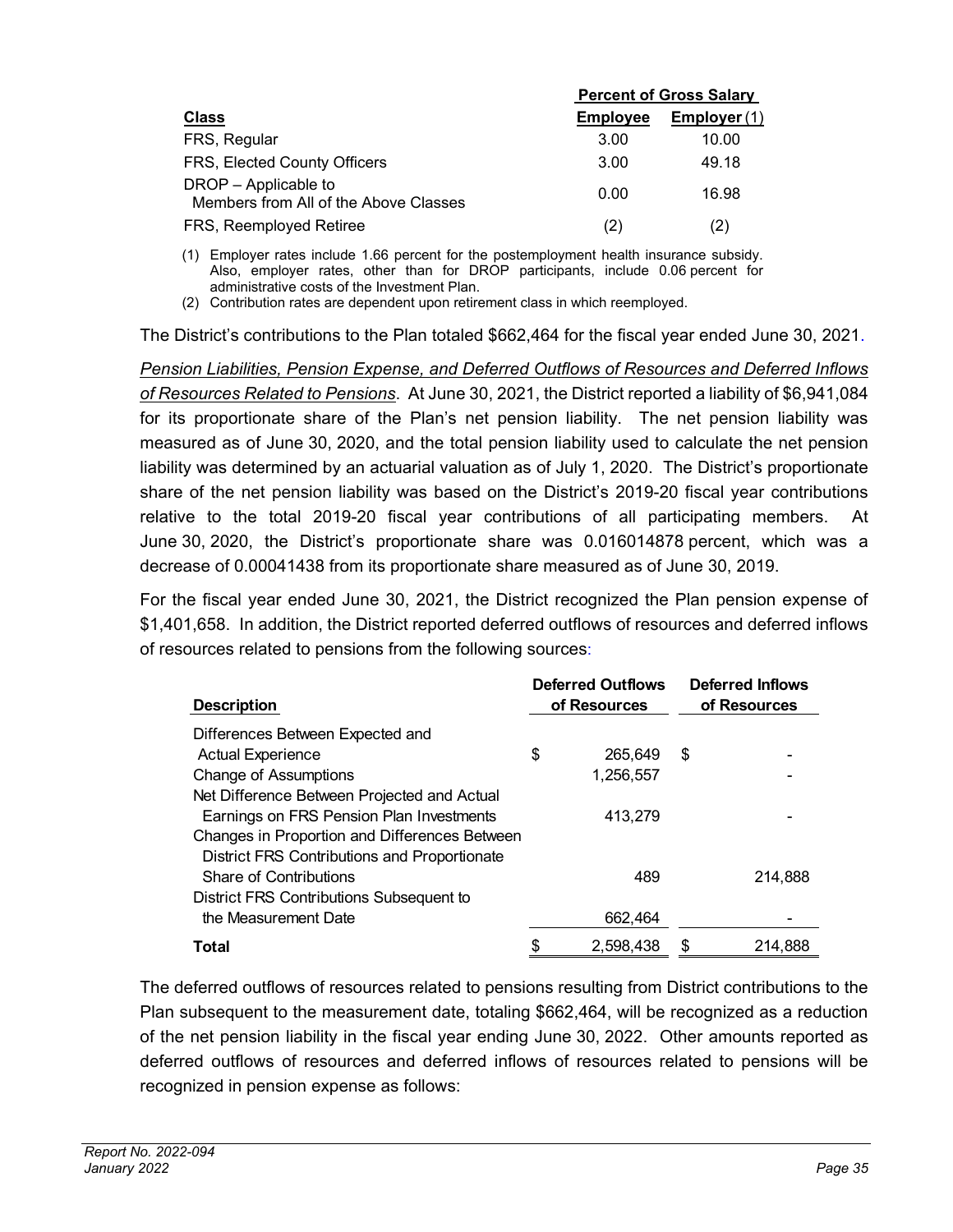| <b>Fiscal Year Ending June 30</b> |    | <b>Amount</b> |  |  |
|-----------------------------------|----|---------------|--|--|
| 2022                              | \$ | 332.645       |  |  |
| 2023                              |    | 564,327       |  |  |
| 2024                              |    | 486,903       |  |  |
| 2025                              |    | 285,297       |  |  |
| 2026                              |    | 51,914        |  |  |
| Total                             |    | 1,721,086     |  |  |

*Actuarial Assumptions*. The total pension liability in the July 1, 2020, actuarial valuation was determined using the following actuarial assumptions, applied to all periods included in the measurement:

| Inflation        | 2.40 percent                                                           |
|------------------|------------------------------------------------------------------------|
| Salary Increases | 3.25 percent, average, including inflation                             |
|                  | Investment Rate of Return 6.80 percent, net of pension plan investment |
|                  | expense, including inflation                                           |

Mortality rates were based on the PUB-2010 base table, projected generationally with Scale MP-2018.

The actuarial assumptions used in the July 1, 2020, valuation were based on the results of an actuarial experience study for the period July 1, 2013, through June 30, 2018.

The long-term expected rate of return on pension plan investments was not based on historical returns, but instead is based on a forward-looking capital market economic model. The allocation policy's description of each asset class was used to map the target allocation to the asset classes shown below. Each asset class assumption is based on a consistent set of underlying assumptions and includes an adjustment for the inflation assumption. The target allocation and best estimates of arithmetic and geometric real rates of return for each major asset class are summarized in the following table:

| <b>Asset Class</b>           | <b>Target</b><br><b>Allocation (1)</b> | Annual<br><b>Arithmetic</b><br>Return | Compound<br>Annual<br>(Geometric)<br>Return | <b>Standard</b><br><b>Deviation</b> |
|------------------------------|----------------------------------------|---------------------------------------|---------------------------------------------|-------------------------------------|
| Cash                         | $1.0\%$                                | 2.2%                                  | 2.2%                                        | 1.2%                                |
| Fixed Income                 | 19.0%                                  | 3.0%                                  | 2.9%                                        | 3.5%                                |
| <b>Global Equity</b>         | 54.2%                                  | 8.0%                                  | 6.7%                                        | 17.1%                               |
| Real Estate (Property)       | 10.3%                                  | 6.4%                                  | 5.8%                                        | 11.7%                               |
| <b>Private Equity</b>        | 11.1%                                  | 10.8%                                 | 8.1%                                        | 25.7%                               |
| <b>Strategic Investments</b> | 4.4%                                   | 5.5%                                  | 5.3%                                        | 6.9%                                |
| <b>Total</b>                 | 100%                                   |                                       |                                             |                                     |
| Assumed inflation - Mean     |                                        |                                       | 2.4%                                        | $1.7\%$                             |

(1) As outlined in the Plan's investment policy.

*Discount Rate*. The discount rate used to measure the total pension liability was 6.8 percent. The Plan's fiduciary net position was projected to be available to make all projected future benefit payments of current active and inactive employees. Therefore, the discount rate for calculating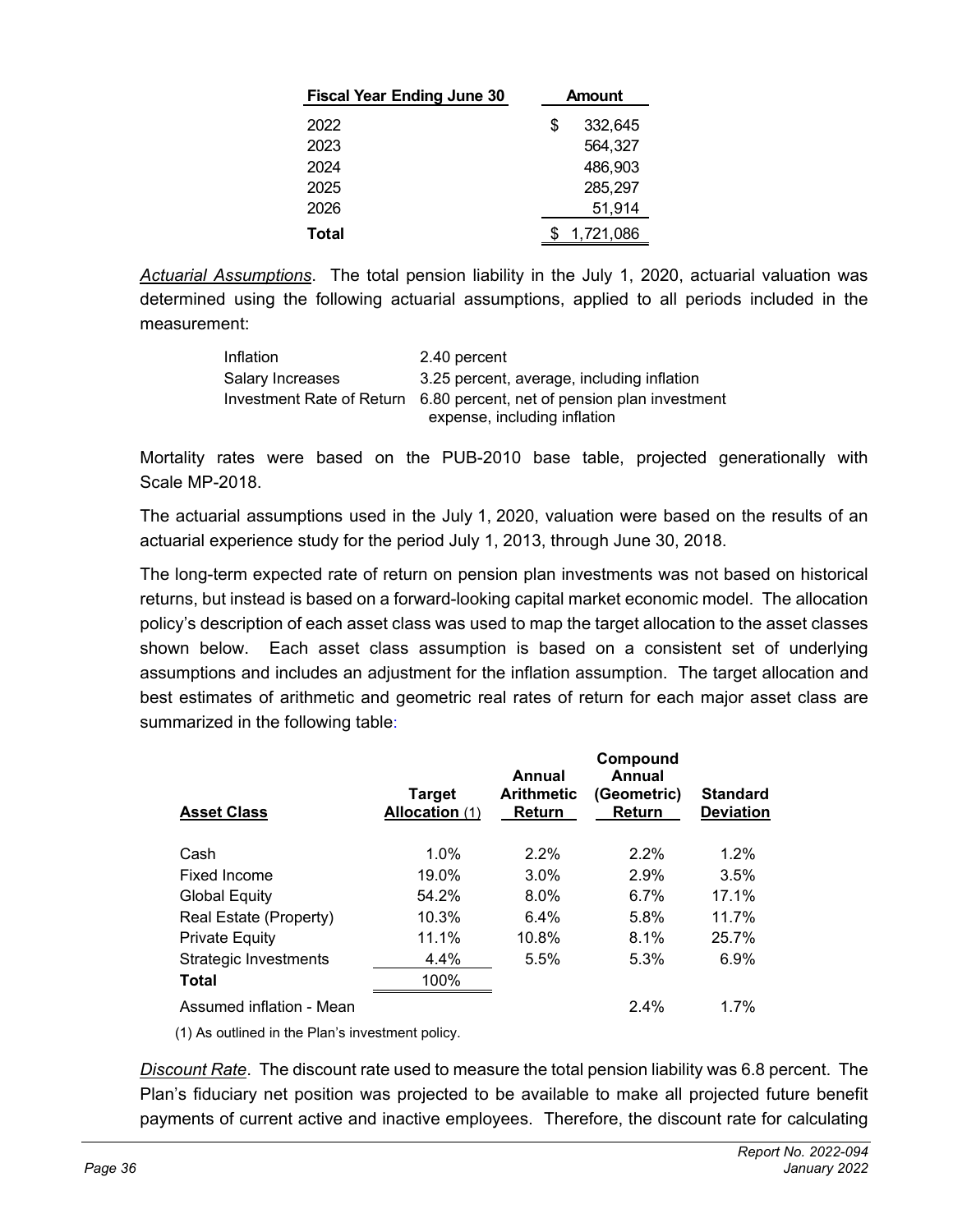the total pension liability is equal to the long-term expected rate of return. The discount rate used in the 2020 valuation was updated from 6.9 percent to 6.8 percent.

*Sensitivity of the District's Proportionate Share of the Net Pension Liability to Changes in the Discount Rate*. The following presents the District's proportionate share of the net pension liability calculated using the discount rate of 6.8 percent, as well as what the District's proportionate share of the net pension liability would be if it were calculated using a discount rate that is 1 percentage point lower (5.8 percent) or 1 percentage point higher (7.8 percent) than the current rate:

|                                   | $1\%$                        | <b>Current</b>                    | 1%                           |
|-----------------------------------|------------------------------|-----------------------------------|------------------------------|
|                                   | <b>Decrease</b><br>$(5.8\%)$ | <b>Discount Rate</b><br>$(6.8\%)$ | <b>Increase</b><br>$(7.8\%)$ |
| District's Proportionate Share of |                              |                                   |                              |
| the Net Pension Liability         | \$11,083,745                 | \$ 6,941,084                      | \$ 3,481,116                 |

*Pension Plan Fiduciary Net Position*. Detailed information about the Plan's fiduciary net position is available in the separately issued FRS Pension Plan and Other State Administered Systems Comprehensive Annual Financial Report.

#### **HIS Pension Plan**

*Plan Description*. The HIS Pension Plan (HIS Plan) is a cost-sharing multiple-employer defined benefit pension plan established under Section 112.363, Florida Statutes, and may be amended by the Florida Legislature at any time. The benefit is a monthly payment to assist retirees of State-administered retirement systems in paying their health insurance costs and is administered by the Florida Department of Management Services, Division of Retirement.

*Benefits Provided*. For the fiscal year ended June 30, 2021, eligible retirees and beneficiaries received a monthly HIS payment of \$5 for each year of creditable service completed at the time of retirement, with a minimum HIS payment of \$30 and a maximum HIS payment of \$150 per month, pursuant to Section 112.363, Florida Statutes. To be eligible to receive a HIS Plan benefit, a retiree under a State-administered retirement system must provide proof of health insurance coverage, which may include Federal Medicare.

*Contributions*. The HIS Plan is funded by required contributions from FRS participating employers as set by the Florida Legislature. Employer contributions are a percentage of gross compensation for all active FRS members. For the fiscal year ended June 30, 2021, the contribution rate was 1.66 percent of payroll pursuant to Section 112.363, Florida Statutes. The District contributed 100 percent of its statutorily required contributions for the current and preceding 3 years. HIS Plan contributions are deposited in a separate trust fund from which payments are authorized. HIS Plan benefits are not guaranteed and are subject to annual legislative appropriation. In the event the legislative appropriation or available funds fail to provide full subsidy benefits to all participants, benefits may be reduced or canceled.

The District's contributions to the HIS Plan totaled \$123,009 for the fiscal year ended June 30, 2021.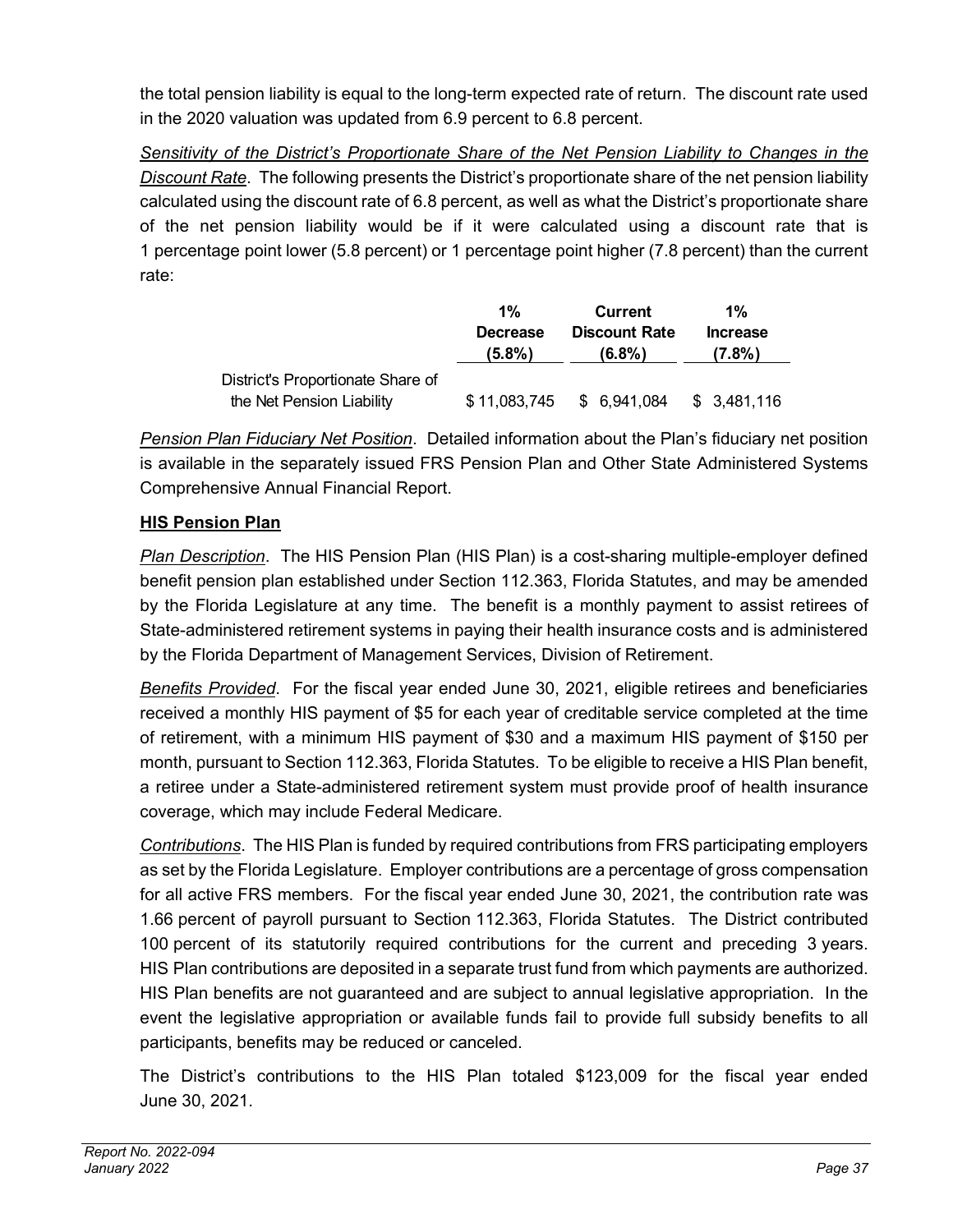*Pension Liabilities, Pension Expense, and Deferred Outflows of Resources and Deferred Inflows of Resources Related to Pensions*. At June 30, 2021, the District reported a net pension liability of \$2,496,628 for its proportionate share of the HIS Plan's net pension liability. The current portion of the net pension liability is the District's proportionate share of benefit payments expected to be paid within 1 year, net of the District's proportionate share of the HIS Plan's fiduciary net position available to pay that amount. The net pension liability was measured as of June 30, 2020, and the total pension liability used to calculate the net pension liability was determined by an actuarial valuation as of July 1, 2020. The District's proportionate share of the net pension liability was based on the District's 2019-20 fiscal year contributions relative to the total 2019-20 fiscal year contributions of all participating members. At June 30, 2020, the District's proportionate share was 0.020447676 percent, which was an increase of 0.000064185 from its proportionate share measured as of June 30, 2019.

For the fiscal year ended June 30, 2021, the District recognized the HIS Plan pension expense of \$197,609. In addition, the District reported deferred outflows of resources and deferred inflows of resources related to pensions from the following sources:

|                                               |    | <b>Deferred Outflows</b> |    | <b>Deferred Inflows</b> |  |  |
|-----------------------------------------------|----|--------------------------|----|-------------------------|--|--|
| <b>Description</b>                            |    | of Resources             |    | of Resources            |  |  |
| Differences Between Expected and              |    |                          |    |                         |  |  |
| <b>Actual Experience</b>                      | \$ | 102,127                  | S  | 1,926                   |  |  |
| <b>Change of Assumptions</b>                  |    | 268,459                  |    | 145,169                 |  |  |
| Net Difference Between Projected and Actual   |    |                          |    |                         |  |  |
| Earnings on HIS Pension Plan Investments      |    | 1,993                    |    |                         |  |  |
| Changes in Proportion and Differences Between |    |                          |    |                         |  |  |
| District HIS Contributions and Proportionate  |    |                          |    |                         |  |  |
| Share of Contributions                        |    | 26,360                   |    | 62,680                  |  |  |
| District HIS Contributions Subsequent to      |    |                          |    |                         |  |  |
| the Measurement Date                          |    | 123,009                  |    |                         |  |  |
| Total                                         | \$ | 521,948                  | \$ | 209,775                 |  |  |

The deferred outflows of resources related to pensions resulting from District contributions to the HIS Plan subsequent to the measurement date, totaling \$123,009, will be recognized as a reduction of the net pension liability in the fiscal year ending June 30, 2022. Other amounts reported as deferred outflows of resources and deferred inflows of resources related to pensions will be recognized in pension expense as follows:

| <b>Fiscal Year Ending June 30</b> |    | Amount  |  |  |
|-----------------------------------|----|---------|--|--|
| 2022                              | \$ | 56,566  |  |  |
| 2023                              |    | 40,807  |  |  |
| 2024                              |    | (229)   |  |  |
| 2025                              |    | 19,074  |  |  |
| 2026                              |    | 37,411  |  |  |
| Thereafter                        |    | 35,535  |  |  |
| Total                             |    | 189,164 |  |  |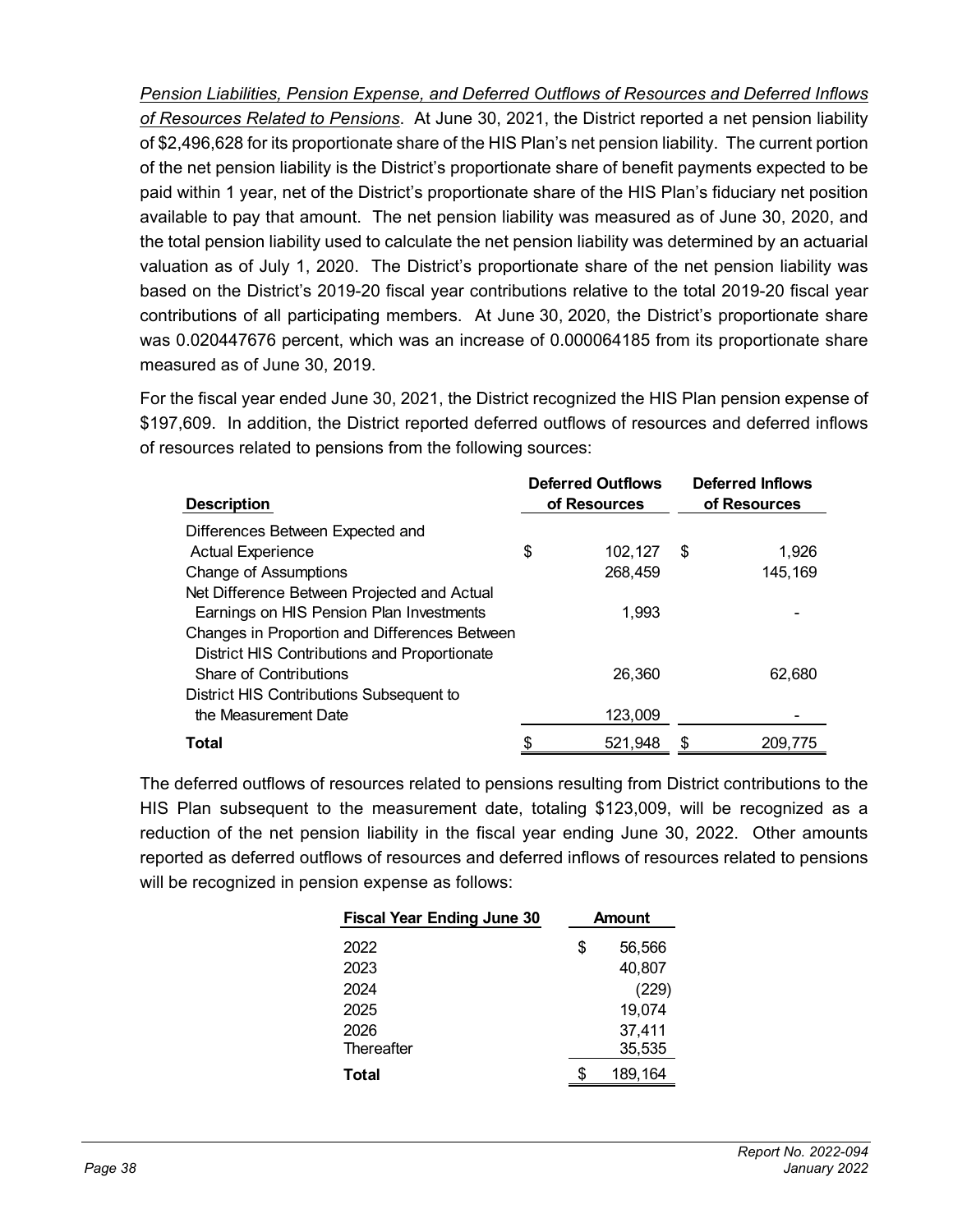*Actuarial Assumptions*. The total pension liability in the July 1, 2020, actuarial valuation was determined using the following actuarial assumptions, applied to all periods included in the measurement:

| Inflation           | 2.40 percent                               |
|---------------------|--------------------------------------------|
| Salary Increases    | 3.25 percent, average, including inflation |
| Municipal Bond Rate | 2.21 percent                               |

Mortality rates were based on the PUB-2010 base table, projected generationally with Scale MP-2018. This is a change from the prior year mortality assumption which was based on the Generational RP-2000 with Projection Scale BB tables.

While an experience study had not been completed for the HIS Plan, the actuarial assumptions that determined the total pension liability for the HIS Plan were based on certain results of the most recent experience study for the FRS Plan.

*Discount Rate*. The discount rate used to measure the total pension liability was 2.21 percent. In general, the discount rate for calculating the total pension liability is equal to the single rate equivalent to discounting at the long-term expected rate of return for benefit payments prior to the projected depletion date. Because the HIS benefit is essentially funded on a pay-as-you-go basis, the depletion date is considered to be immediate, and the single equivalent discount rate is equal to the municipal bond rate selected by the HIS Plan sponsor. The Bond Buyer General Obligation 20-Bond Municipal Bond Index was adopted as the applicable municipal bond index. The discount rate changed from 3.5 percent to 2.21 percent.

*Sensitivity of the District's Proportionate Share of the Net Pension Liability to Changes in the Discount Rate*. The following presents the District's proportionate share of the net pension liability calculated using the discount rate of 2.21 percent, as well as what the District's proportionate share of the net pension liability would be if it were calculated using a discount rate that is 1 percentage point lower (1.21 percent) or 1 percentage point higher (3.21 percent) than the current rate:

|                                                                | $1\%$                         |    | <b>Current</b>                     | $1\%$                         |
|----------------------------------------------------------------|-------------------------------|----|------------------------------------|-------------------------------|
|                                                                | <b>Decrease</b><br>$(1.21\%)$ |    | <b>Discount Rate</b><br>$(2.21\%)$ | <b>Increase</b><br>$(3.21\%)$ |
| District's Proportionate Share of<br>the Net Pension Liability | \$2,885,990                   | S. | 2,496,628                          | \$ 2,177,936                  |

*Pension Plan Fiduciary Net Position*. Detailed information about the HIS Plan's fiduciary net position is available in the separately issued FRS Pension Plan and Other State Administered Systems Comprehensive Annual Financial Report.

## **FRS – Defined Contribution Pension Plan**

The SBA administers the defined contribution plan officially titled the FRS Investment Plan (Investment Plan). The Investment Plan is reported in the SBA's annual financial statements and in the State's Comprehensive Annual Financial Report.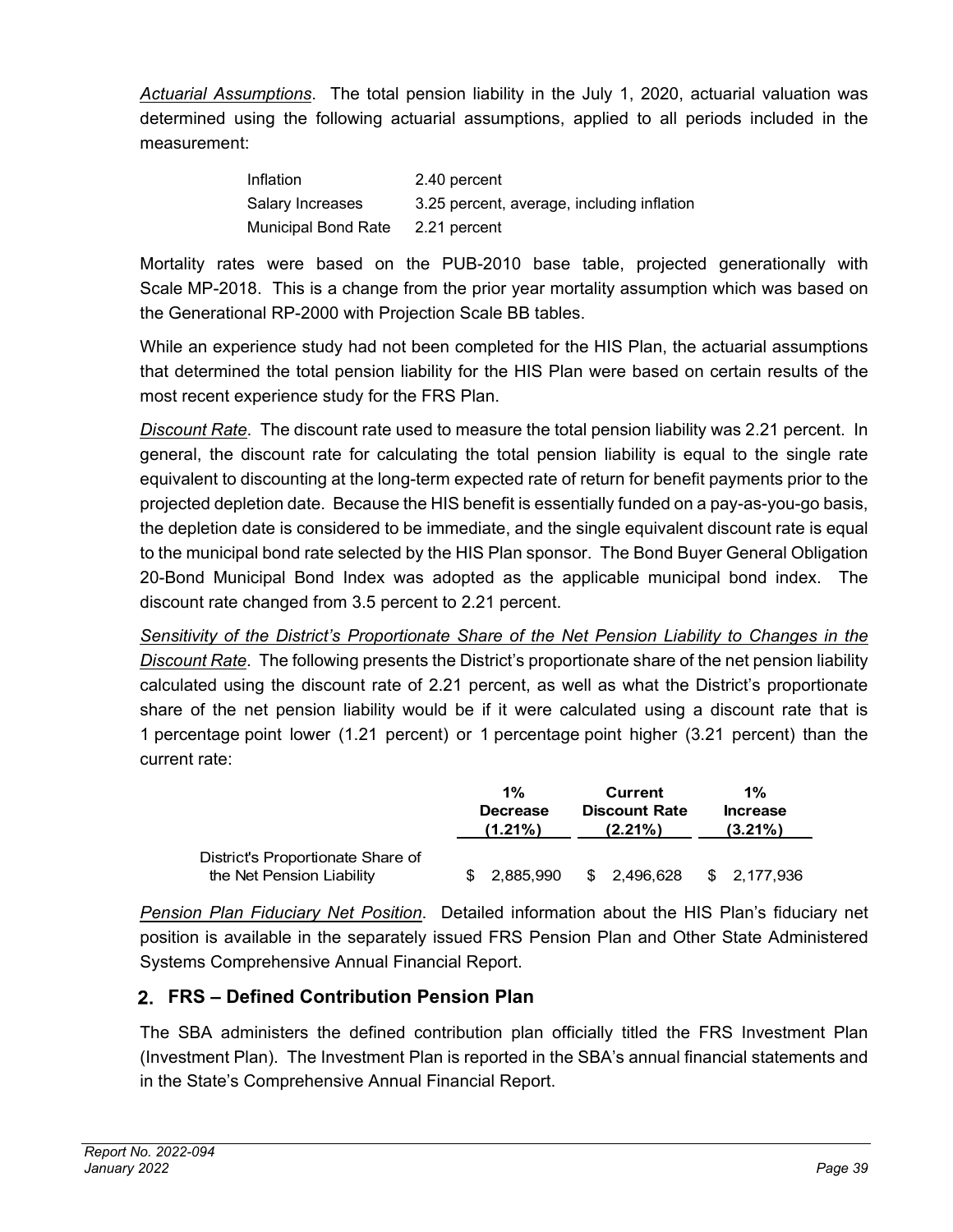As provided in Section 121.4501, Florida Statutes, eligible FRS members may elect to participate in the Investment Plan in lieu of the FRS defined benefit plan. District employees participating in DROP are not eligible to participate in the Investment Plan. Employer and employee contributions, including amounts contributed to individual member's accounts, are defined by law, but the ultimate benefit depends in part on the performance of investment funds. Retirement benefits are based upon the value of the member's account upon retirement. Benefit terms, including contribution requirements, for the Investment Plan are established and may be amended by the Florida Legislature. The Investment Plan is funded with the same employer and employee contribution rates that are based on salary and membership class (Regular, Elected County Officers, etc.), as the FRS defined benefit plan. Contributions are directed to individual member accounts and the individual members allocate contributions and account balances among various approved investment choices. Costs of administering the Investment Plan, including the FRS Financial Guidance Program, are funded through an employer contribution of 0.06 percent of payroll and by forfeited benefits of Investment Plan members. Allocations to the Investment Plan member accounts during the 2020-21 fiscal year were as follows:

|                              | <b>Percent of</b> |
|------------------------------|-------------------|
|                              | Gross             |
| <b>Class</b>                 | Compensation      |
| FRS, Regular                 | 6.30              |
| FRS, Elected County Officers | 11.34             |

For all membership classes, employees are immediately vested in their own contributions and are vested after 1 year of service for employer contributions and investment earnings, regardless of membership class. If an accumulated benefit obligation for service credit originally earned under the FRS Pension Plan is transferred to the Investment Plan, the member must have the years of service required for FRS Pension Plan vesting (including the service credit represented by the transferred funds) to be vested for these funds and the earnings on the funds. Nonvested employer contributions are placed in a suspense account for up to 5 years. If the employee returns to FRS-covered employment within the 5-year period, the employee will regain control over their account. If the employee does not return within the 5-year period, the employee will forfeit the accumulated account balance. For the fiscal year ended June 30, 2021, the information for the amount of forfeitures was unavailable from the SBA; however, management believes that these amounts, if any, would be immaterial to the District.

After termination and applying to receive benefits, the member may rollover vested funds to another qualified plan, structure a periodic payment under the Investment Plan, receive a lump-sum distribution, leave the funds invested for future distribution, or any combination of these options. Disability coverage is provided in which the member may either transfer the account balance to the FRS Pension Plan when approved for disability retirement to receive guaranteed lifetime monthly benefits under the FRS Pension Plan or remain in the Investment Plan and rely upon that account balance for retirement income.

The District's Investment Plan pension expense totaled \$174,516.75 for the fiscal year ended June 30, 2021.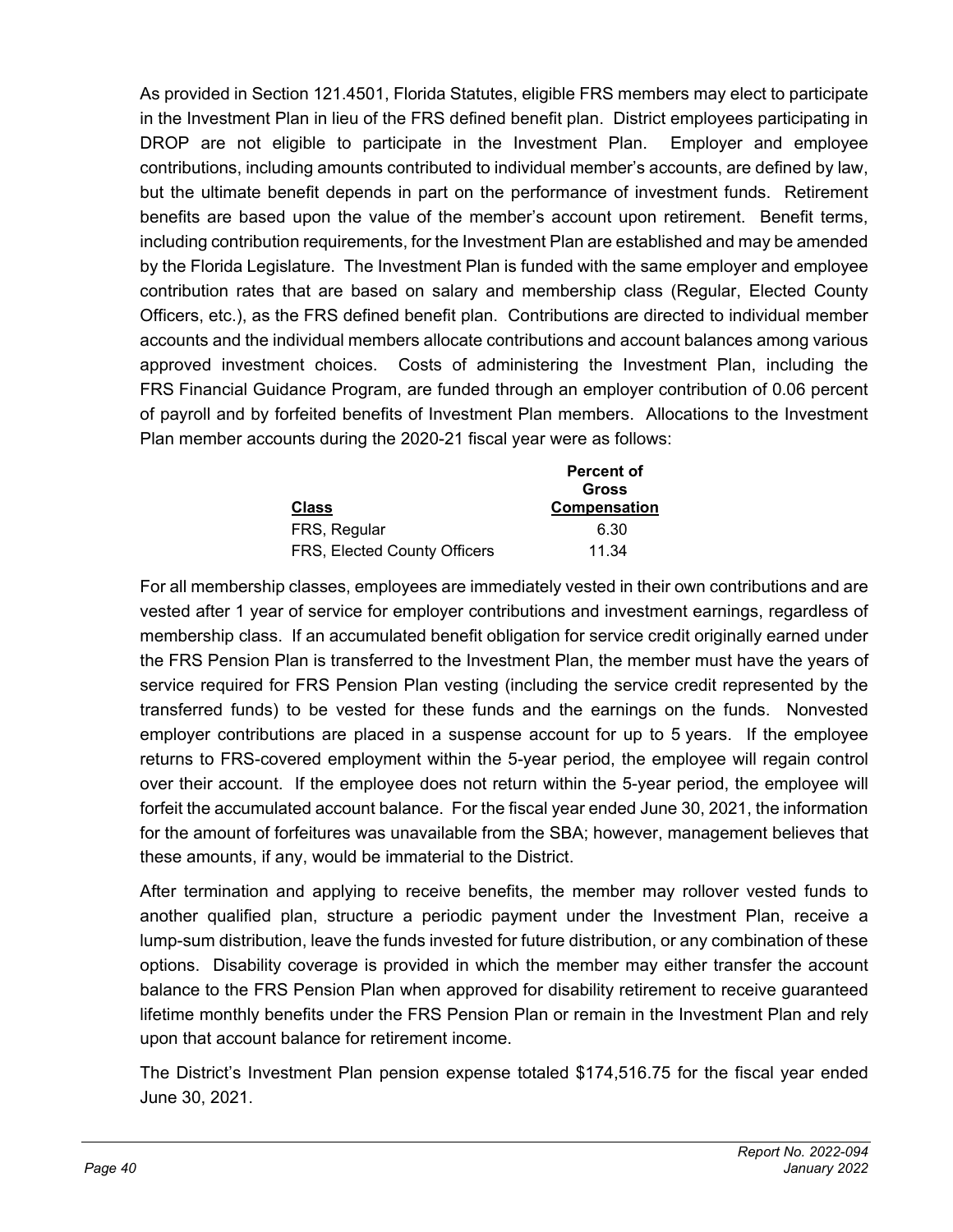### **E. Other Postemployment Benefit Obligations**

*Plan Description*. The Other Postemployment Benefits Plan (OPEB Plan) is a single-employer defined benefit plan administered by the District that provides OPEB for all employees who satisfy the District's retirement eligibility provisions. Pursuant to Section 112.0801, Florida Statutes, former employees who retire from the District are eligible to participate in the District's health and hospitalization plan for medical, prescription drug, dental, vision and life insurance coverage. Retirees and their eligible dependents shall be offered the same health and hospitalization insurance coverage as is offered to active employees at a premium cost of no more than the premium cost applicable to active employees. The District subsidizes the premium rates paid by retirees by allowing them to participate in the OPEB Plan at reduced or blended group (implicitly subsidized) premium rates for both active and retired employees. These rates provide an implicit subsidy for retirees because retiree healthcare costs are generally greater than active employee healthcare costs. The OPEB Plan contribution requirements and benefit terms of the District and the OPEB Plan members are established and may be amended through action from the Board. No assets are accumulated in a trust that meet the criteria in paragraph 4 of GASB Statement No. 75.

*Benefits Provided*.The OPEB Plan provides healthcare and life insurance benefits for retirees and their dependents. In addition to the implicit subsidy described above, the District pays a portion of the cost of healthcare benefits for certain retired employees (explicitly subsidized). Pursuant to the current instructional and school-related employee contracts, current employees, who retire within the first year of eligibility (30 years of service or age 62 and vested with the FRS) and file a Notice of Intent to Retire within the designated timelines, are eligible to receive the benefit. The benefits provided under this defined benefit plan continue until the employees reach age 65 years of age or become eligible for the Federal Medicare program, whichever comes first. The plan also provides all retirees with the option of purchasing \$5,000 or \$10,000 of life insurance benefits, as well as, dental and vision benefits.

*Employees Covered by Benefit Terms*. At July 1, 2020, the following employees were covered by the benefit terms:

| Inactive Employees or Beneficiaries Currently Receiving Benefits | 38  |
|------------------------------------------------------------------|-----|
| <b>Active Employees</b>                                          | 143 |
| Total                                                            | 181 |

*Total OPEB Liability*. The District's total OPEB liability of \$3,133,100 was measured as of July 1, 2020, and was determined by an actuarial valuation as of July 1, 2019, and update procedures were used to determine the total OPEB liability as of July 1, 2020.

*Actuarial Assumptions and Other Inputs*. The total OPEB liability was determined using the following actuarial assumptions and other inputs, applied to all periods included in the measurement, unless otherwise specified: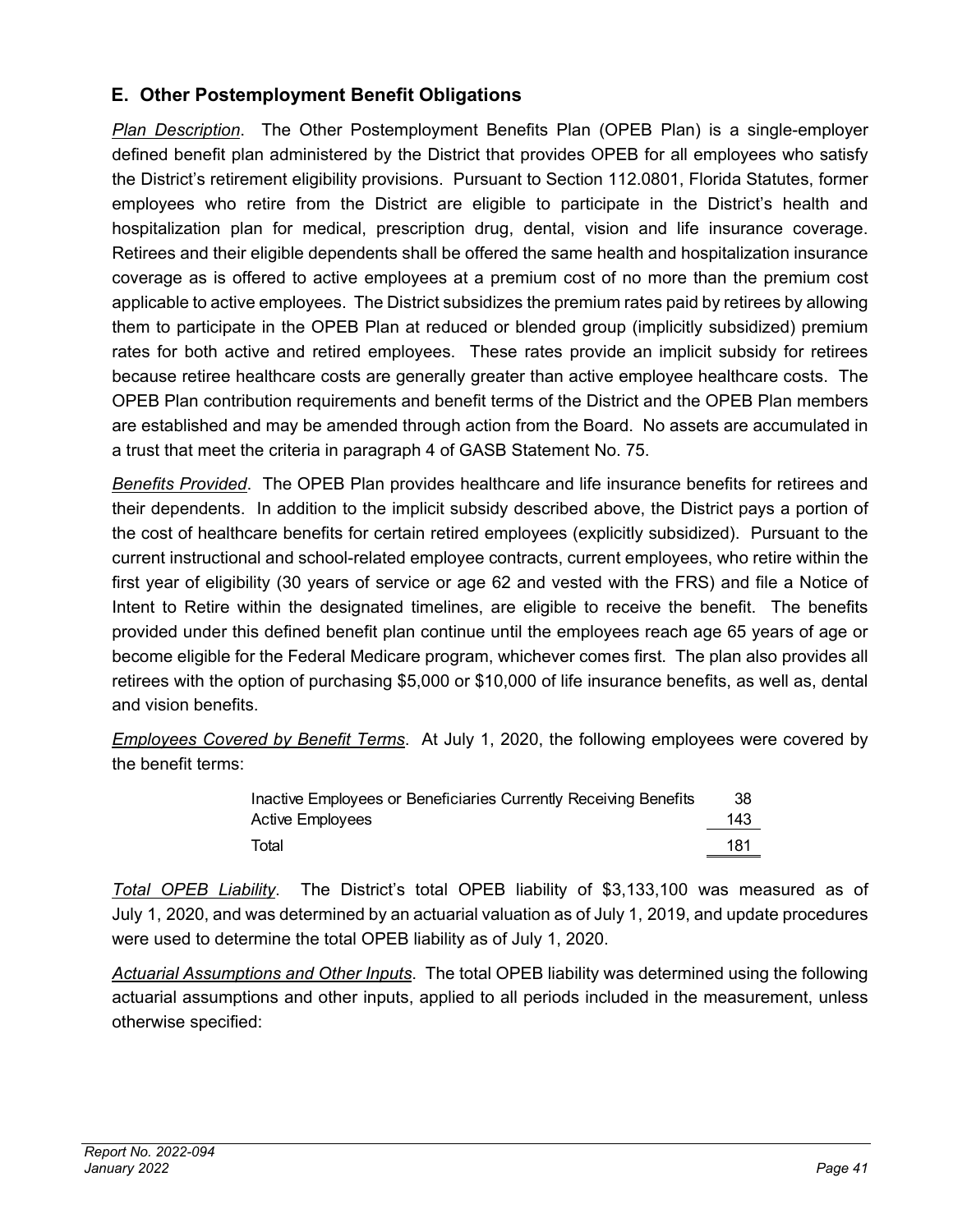| Salary Increases                   | 2.50 percent, average, including inflation                                                                                                  |  |  |
|------------------------------------|---------------------------------------------------------------------------------------------------------------------------------------------|--|--|
| Discount Rate                      | 2.45 percent                                                                                                                                |  |  |
| <b>Healthcare Cost Trend Rates</b> | 6.25 percent for 2021, decreasing 0.25 percent per<br>year to an ultimate rate of 5 percent                                                 |  |  |
| Aging Factors                      | Based on the 2013 SOA Study "Health Care<br>Costs – From Birth to Death."                                                                   |  |  |
| Mortality                          | RP-2014 Mortality Table, fully generational with base<br>year 2006, projected using two-dimensional mortality<br>improvement scale MP-2020. |  |  |

The discount rate was based on the daily rate of Fidelity's 20-Year Municipal General Obligation AA Index closest to but not later than the measurement date.

Demographic assumptions employed in the actuarial valuation were the same as those employed in the July 1, 2020, actuarial valuation of the FRS Defined Benefit Pension Plan. These demographic assumptions were developed by FRS from an actuarial experience study, and therefore are appropriate for use in the OPEB Plan actuarial valuation. These include assumed rates of future termination and retirement.

#### *Changes in the Total OPEB Liability*.

|                                                    | <b>Amount</b>   |
|----------------------------------------------------|-----------------|
| Balance at June 30, 2020                           | \$<br>2,704,400 |
| Changes for the year:                              |                 |
| Service Cost                                       | 72,700          |
| Interest                                           | 86,000          |
| Differences Between Expected and Actual Experience | 84,000          |
| Changes of Assumptions or Other Inputs             | 247,200         |
| <b>Benefit Payments</b>                            | (61,200)        |
| Net Changes                                        | 428,700         |
| Balance at June 30, 2021                           | 3, 133, 100     |

Changes of assumptions or other inputs was based on the following:

- The discount rate decreased from 3.13 percent in 2019, to 2.45 percent in 2020.
- The mortality table was updated from mortality improvement scale MP-2019 to mortality improvement scale MP-2020.
- The assumed rates of future termination and retirement were updated based on those used for the July 1, 2020, FRS pension valuation.

*Sensitivity of the Total OPEB Liability to Changes in the Discount Rate*. The following table presents the total OPEB liability of the District, as well as what the District's total OPEB liability would be if it were calculated using a discount rate that is 1 percentage point lower (1.45 percent) or 1 percentage point higher (3.45 percent) than the current rate: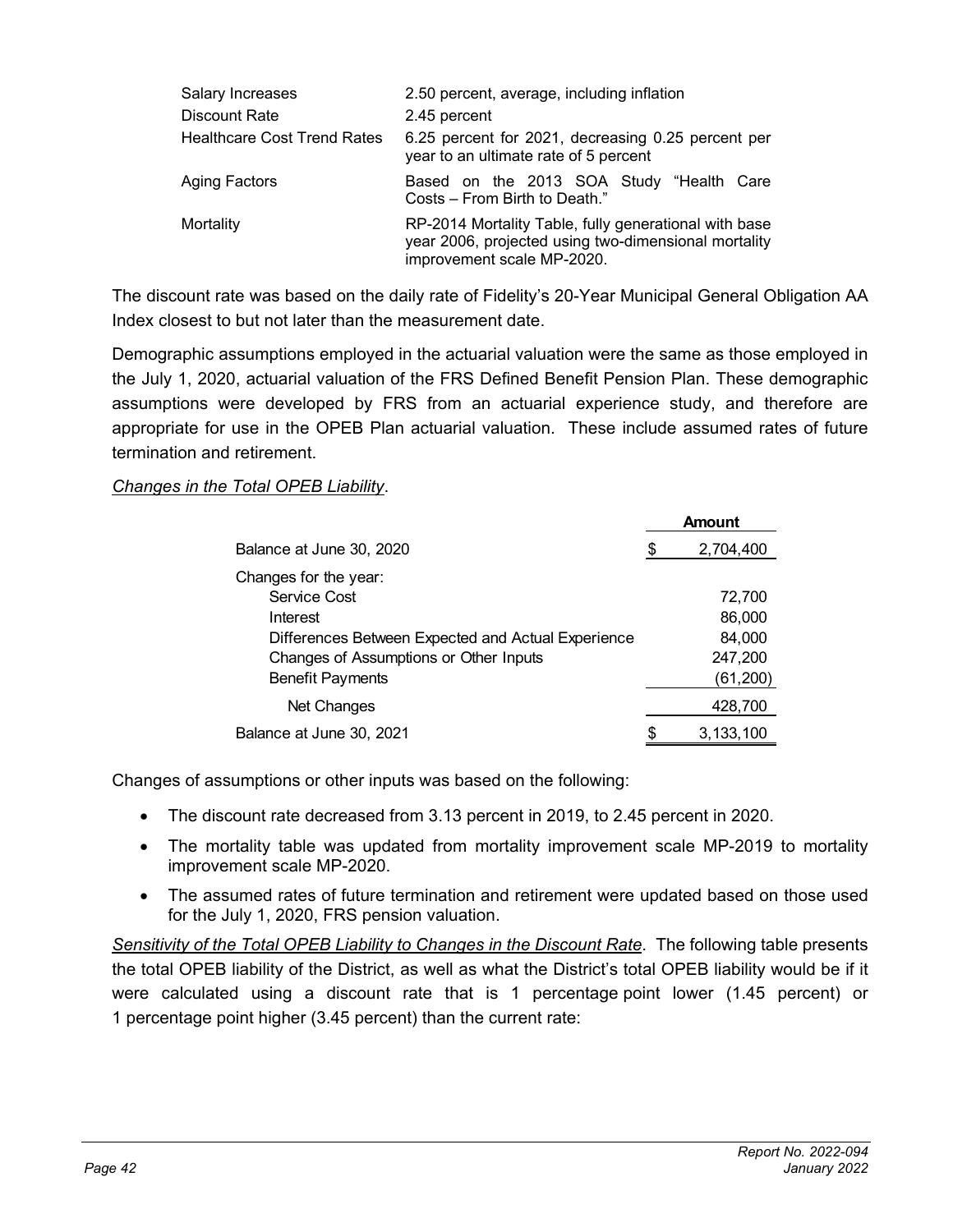|                      | $1\%$           | <b>Current</b>       | $1\%$           |  |
|----------------------|-----------------|----------------------|-----------------|--|
|                      | <b>Decrease</b> | <b>Discount Rate</b> | <b>Increase</b> |  |
|                      | $(1.45\%)$      | $(2.45\%)$           | $(3.45\%)$      |  |
| Total OPEB Liability | \$ 3.497,600    | \$3,133,100          | \$ 2,812,500    |  |

*Sensitivity of the Total OPEB Liability to Changes in the Healthcare Cost Trend Rates*. The following table presents the total OPEB liability of the District, as well as what the District's total OPEB liability would be if it were calculated using healthcare cost trend rates that are 1 percentage point lower (5.25 percent decreasing to 4 percent) or 1 percentage point higher (7.25 percent decreasing to 6 percent) than the current healthcare cost trend rates:

|                             | 1% Decrease  | <b>Rates</b> |              |  |
|-----------------------------|--------------|--------------|--------------|--|
| <b>Total OPEB Liability</b> | \$ 2.727.500 | \$ 3.133.100 | \$ 3,615,100 |  |

*OPEB Expense and Deferred Outflows of Resources and Deferred Inflows of Resources Related to OPEB*. For the fiscal year ended June 30, 2021, the District recognized OPEB expense of \$164,200. At June 30, 2021, the District reported deferred outflows of resources and deferred inflows of resources related to OPEB from the following sources:

| <b>Description</b>                     | <b>Deferred Outflows</b><br>of Resources |         | <b>Deferred Inflows</b><br>of Resources |         |
|----------------------------------------|------------------------------------------|---------|-----------------------------------------|---------|
| Differences Between Expected and       |                                          |         |                                         |         |
| <b>Actual Experience</b>               | S                                        | 73,800  | S                                       | 317,500 |
| Changes of Assumptions or Other Inputs |                                          | 323,500 |                                         | 10,400  |
| Benefits Paid Subsequent to the        |                                          |         |                                         |         |
| Measurement Date                       |                                          | 28,543  |                                         |         |
| Total                                  |                                          | 425,843 | \$.                                     | 327,900 |

The deferred outflows of resources related to OPEB resulting from benefits paid subsequent to the measurement date, totaling \$28,543, will be recognized as a reduction of the total OPEB liability in the fiscal year ending June 30, 2022. Other amounts reported as deferred outflows of resources and deferred inflows of resources related to OPEB will be recognized in OPEB expense as follows:

| <b>Fiscal Year Ending June 30</b> |    | <b>Amount</b> |
|-----------------------------------|----|---------------|
| 2022                              | S  | (3,800)       |
| 2023                              |    | (3,800)       |
| 2024                              |    | (3,800)       |
| 2025                              |    | (3,800)       |
| 2026                              |    | 200           |
| Thereafter                        |    | 84,400        |
| Total                             | \$ | 69.400        |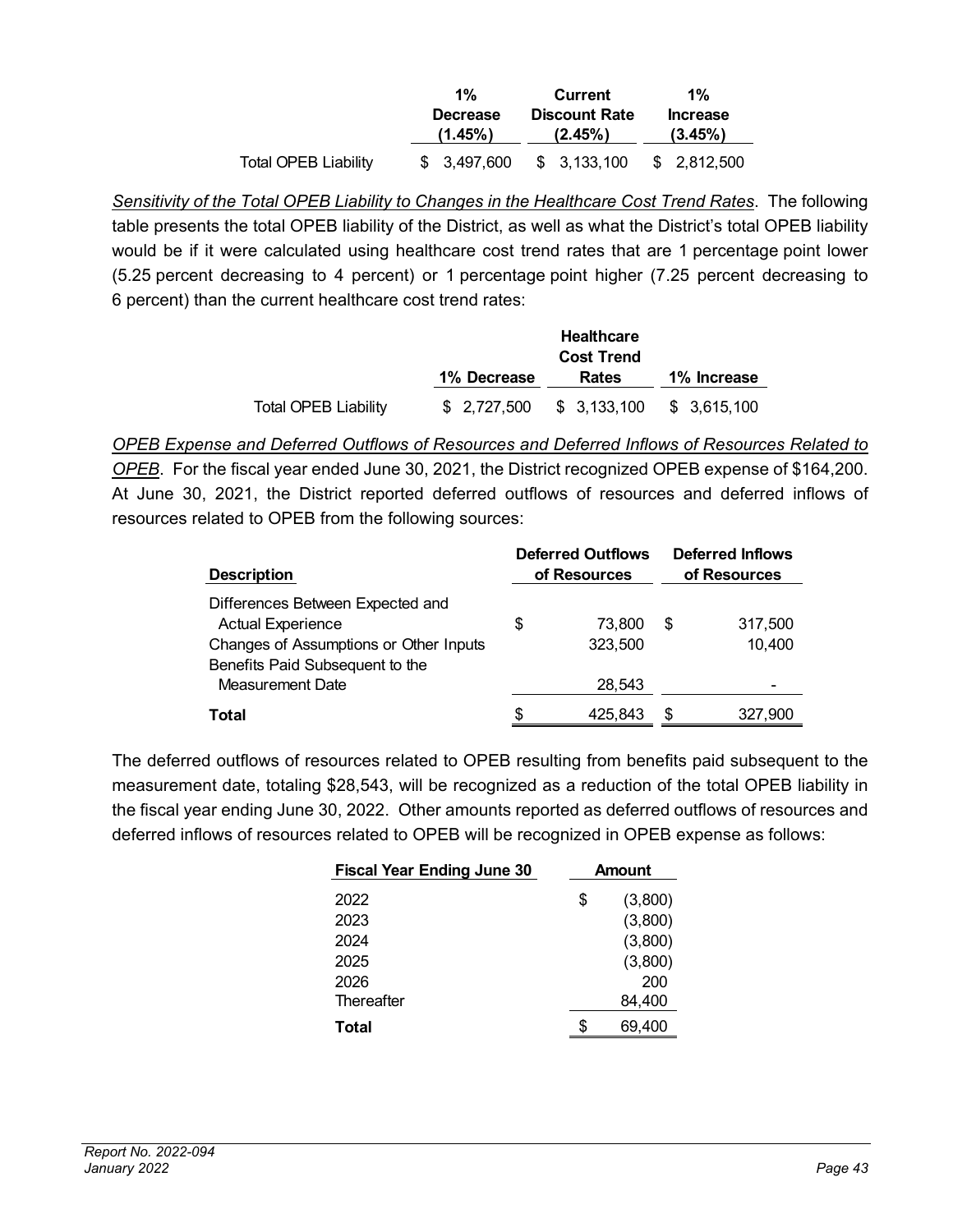#### **F. Other Significant Commitments**

**Encumbrances**. Appropriations in governmental funds are encumbered upon issuance of purchase orders for goods and services. Even though appropriations lapse at the end of the fiscal year, unfilled purchase orders of the current year are carried forward and the next fiscal year's appropriations are likewise encumbered.

| <b>Major Funds</b> |   |                                                                                   |   |                                                                     |                                          |                                       |
|--------------------|---|-----------------------------------------------------------------------------------|---|---------------------------------------------------------------------|------------------------------------------|---------------------------------------|
| General            |   | <b>Special Revenue -</b><br><b>Federal Education</b><br><b>Stabilization Fund</b> |   | Capital<br>Projects -<br><b>Local Capital</b><br><b>Improvement</b> | Nonmajor<br>Governmental<br><b>Funds</b> | Total<br>Governmental<br><b>Funds</b> |
| \$118,494.13       | S | 36,896.55                                                                         | S | 6.274.80                                                            | \$107,110.48                             | \$ 268,775.96                         |

The following is a schedule of encumbrances at June 30, 2021:

#### **G. Risk Management Programs**

The District is exposed to various risks of loss related to torts; theft of, damage to, and destruction of assets; errors and omissions; injuries to employees; and natural disasters. The District participates in a group self-insurance program administered by the Florida School Boards Association, Inc. The District's covered risks related to comprehensive property and liability insurance, general liability, workers' compensation, money and securities, employee fidelity and faithful performance are included in the group program. Section 1011.42(12)(k), Florida Statutes, provides the authority for the District to enter into such a risk management program. This program is self-sustaining through member assessments (premiums), and purchases coverage through commercial companies for claims in excess of specified amounts.

Employee group health and hospitalization coverage is provided through purchased commercial insurance with minimum deductibles for each line of coverage.

Settled claims resulting from these risks have not exceeded commercial coverage in any of the past 3 fiscal years.

#### **H. Long-Term Liabilities**

#### **Installment-Purchase Payable**

Three school buses with a total cost of \$340,272 are being acquired under an installment-purchase agreement at a stated interest rate of 3.19 percent. Future minimum installment-purchase payments as of June 30 are as follows:

| <b>Fiscal Year Ending June 30</b>                  | Total            | <b>Principal</b> | <b>Interest</b> |  |
|----------------------------------------------------|------------------|------------------|-----------------|--|
| 2022                                               | 89.115.86<br>SS. | 81.103.99<br>S.  | 8,011.87        |  |
| 2023                                               | 89,115.86        | 83.691.20        | 5,424.66        |  |
| 2024                                               | 89,115.86        | 86,360.95        | 2,754.91        |  |
| <b>Total Minimum Installment-Purchase Payments</b> | \$267,347.58     | \$251.156.14     | 16,191.44       |  |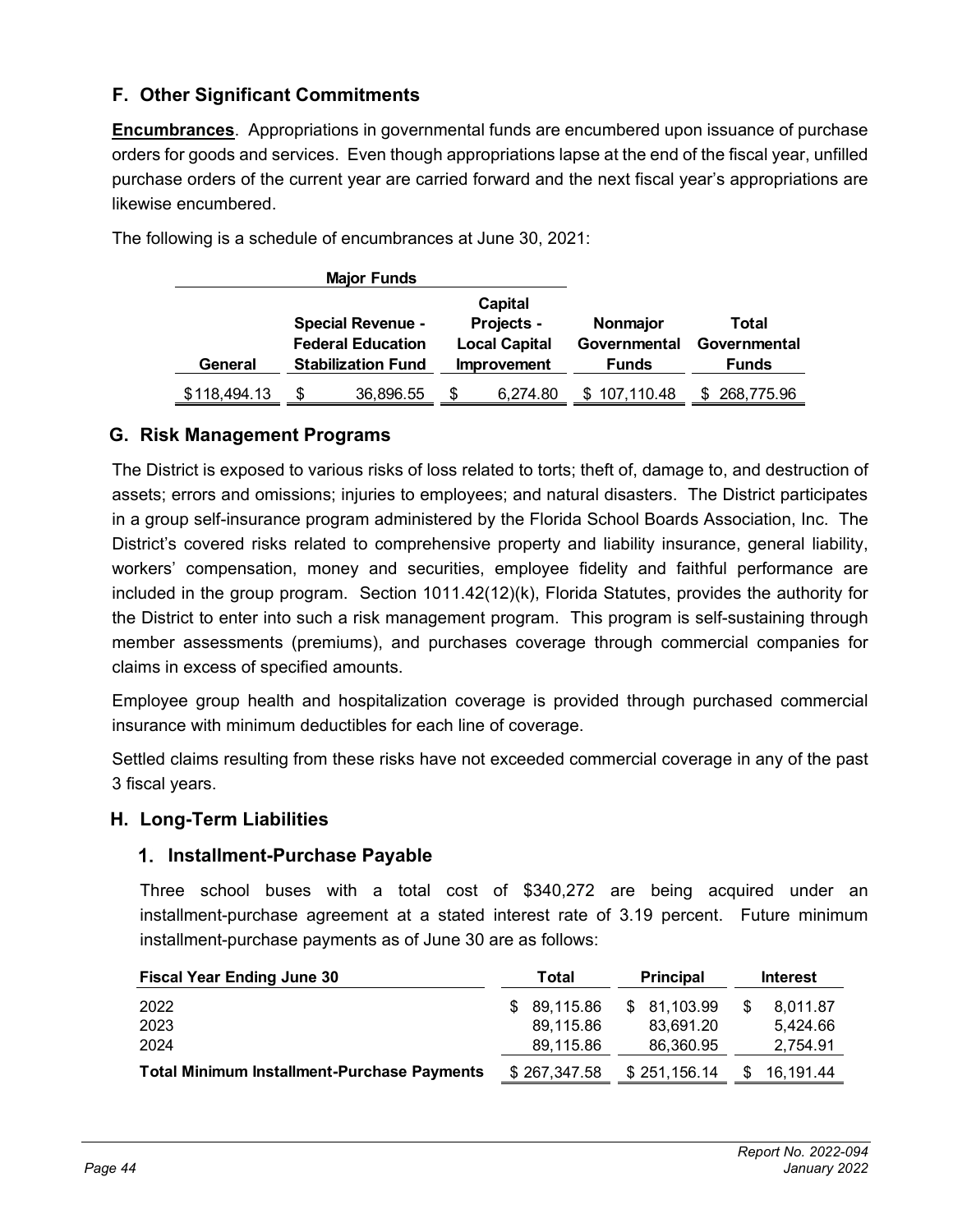#### **Changes in Long-Term Liabilities**

| <b>Description</b>                   | <b>Beginning</b><br><b>Balance</b> | <b>Additions</b> | <b>Deductions</b> | <b>Ending</b><br><b>Balance</b> | Due In<br>One Year |
|--------------------------------------|------------------------------------|------------------|-------------------|---------------------------------|--------------------|
| <b>GOVERNMENTAL ACTIVITIES</b>       |                                    |                  |                   |                                 |                    |
| Installment-Purchase Payable         | 71.530.66                          | 340.272.00<br>S  | 160.646.52<br>S   | 251.156.14<br>S                 | \$ 81.103.99       |
| <b>Compensated Absences Payable</b>  | 846.819.67                         | 101.814.16       | 50.931.06         | 897.702.77                      | 29.448.41          |
| Net Pension Liability (1)            | 7,938,562.00                       | 4.655.816.00     | 3.156.666.00      | 9.437.712.00                    | 26,027.00          |
| <b>Total OPEB Liability</b>          | 2,704,400.00                       | 489,900.00       | 61,200.00         | 3,133,100.00                    | 28,543.00          |
| <b>Total Governmental Activities</b> | \$11,561,312.33                    | \$5,587,802.16   | \$3,429,443.58    | \$13,719,670.91                 | \$165,122.40       |

The following is a summary of changes in long-term liabilities:

(1) The net pension liability beginning balance was increased by \$155 as a result of the District recognizing its proportionate share of the FRS restatement of beginning net position of the FRS Pension Plan due to the correction of an interfund receivable amount.

For the governmental activities, compensated absences, pensions, and other postemployment benefits are generally liquidated with resources of the General Fund.

#### **I. Fund Balance Reporting**

In addition to committed and assigned fund balance categories discussed in Note I.F.10., fund balances may be classified as follows:

- **Nonspendable Fund Balance**. Nonspendable fund balance is the net current financial resources that cannot be spent because they are either not in spendable form or are legally or contractually required to be maintained intact. Generally, not in spendable form means that an item is not expected to be converted to cash.
- **Restricted Fund Balance**. Restricted fund balance is the portion of fund balance on which constraints have been placed by creditors, grantors, contributors, laws or regulations of other governments, constitutional provisions, or enabling legislation. Restricted fund balance places the most binding level of constraint on the use of fund balance.
- **Unassigned Fund Balance**. The unassigned fund balance is the portion of fund balance that is the residual classification for the General Fund. This balance represents amounts that have not been assigned to other funds and that have not been restricted, committed, or assigned for specific purposes.

#### **J. Interfund Receivables and Payables**

The following is a summary of interfund receivables and payables reported in the fund financial statements:

|                                        | <b>Interfund</b>   |                 |  |  |
|----------------------------------------|--------------------|-----------------|--|--|
| <b>Funds</b>                           | <b>Receivables</b> | <b>Payables</b> |  |  |
| Major:                                 |                    |                 |  |  |
| General                                | 75,546.14<br>S     | S               |  |  |
| Special Revenue:                       |                    |                 |  |  |
| <b>Federal Education Stabilization</b> |                    | 57,341.27       |  |  |
| Nonmajor Governmental                  |                    | 18,204.87       |  |  |
| Total                                  | 75,546.14          | 75,546.14<br>\$ |  |  |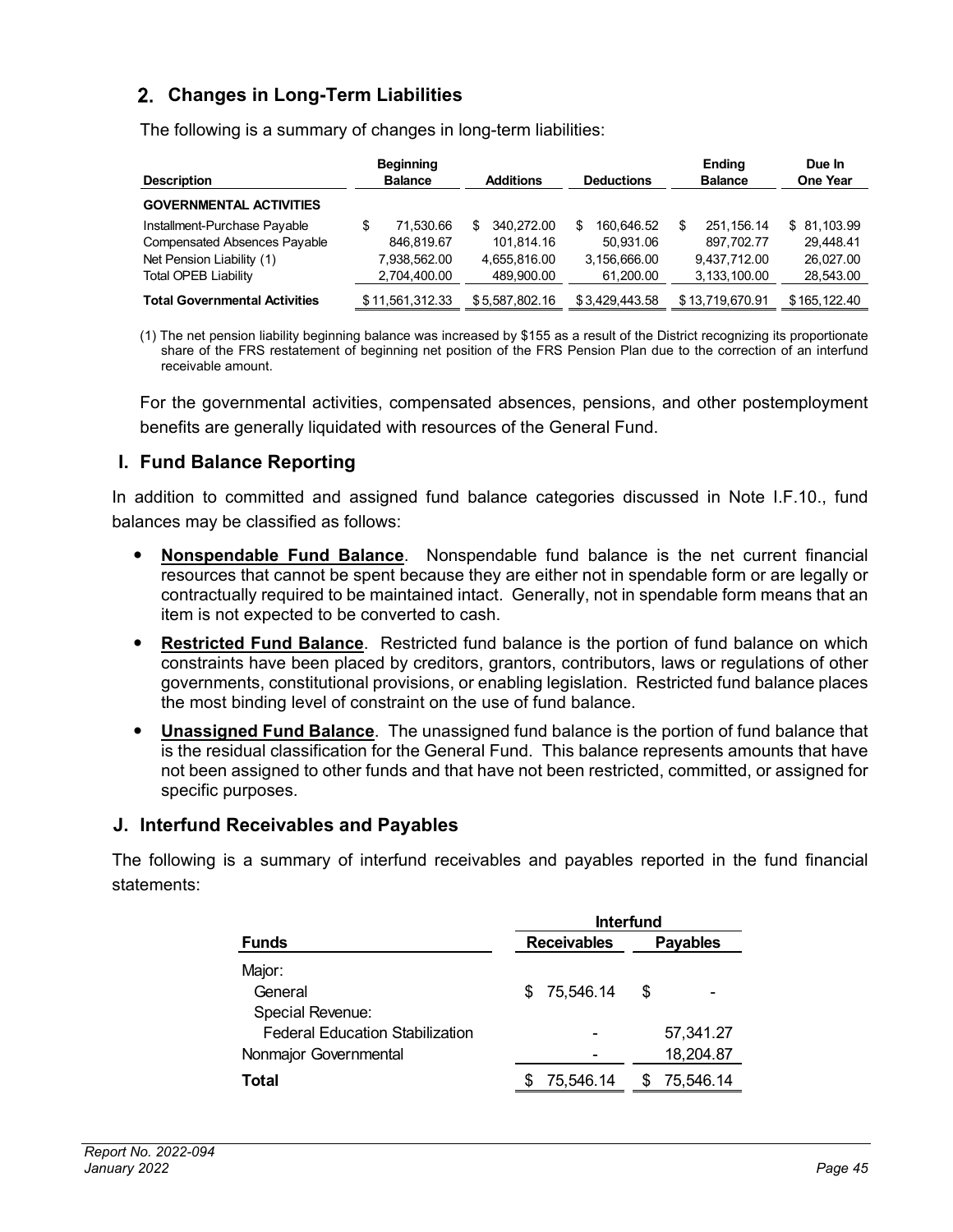The receivable in the General Fund was established when paying obligations of the Special Revenue – Other and Federal Education Stabilization Funds prior to receiving cash from the grantor agency. These amounts are expected to be repaid within 1 year.

#### **K. Revenues and Expenditures/Expenses**

#### **Schedule of State Revenue Sources**

The following is a schedule of the District's State revenue sources for the 2020-21 fiscal year:

| <b>Source</b>                                               | <b>Amount</b>  |
|-------------------------------------------------------------|----------------|
| Florida Education Finance Program                           | \$7,177,399.00 |
| Categorical Educational Program - Class Size Reduction      | 1,187,375.00   |
| Voluntary Prekindergarten Program                           | 98,744.41      |
| Workforce Development Program                               | 73,271.00      |
| <b>Educational Facilities Security Grant</b>                | 42,000.00      |
| Motor Vehicle License Tax (Capital Outlay and Debt Service) | 41,229.97      |
| Miscellaneous                                               | 246,496.11     |
| Total                                                       | 8,866,515.49   |

Accounting policies relating to certain State revenue sources are described in Note I.G.2.

### **Property Taxes**

The following is a summary of millages and taxes levied on the 2020 tax roll for the 2020-21 fiscal year:

|                                                          | <b>Millages</b> | <b>Taxes Levied</b> |
|----------------------------------------------------------|-----------------|---------------------|
| <b>General Fund</b>                                      |                 |                     |
| Nonvoted School Tax:                                     |                 |                     |
| Required Local Effort                                    | 3.671           | 1,118,761<br>S      |
| <b>Basic Discretionary Local Effort</b>                  | 0.748           | 227,958             |
| <b>Capital Projects - Local Capital Improvement Fund</b> |                 |                     |
| Nonvoted Tax:                                            |                 |                     |
| Local Capital Improvements                               | 1.500           | 457,135             |
| Total                                                    | 5.919           | 1,803,854           |
|                                                          |                 |                     |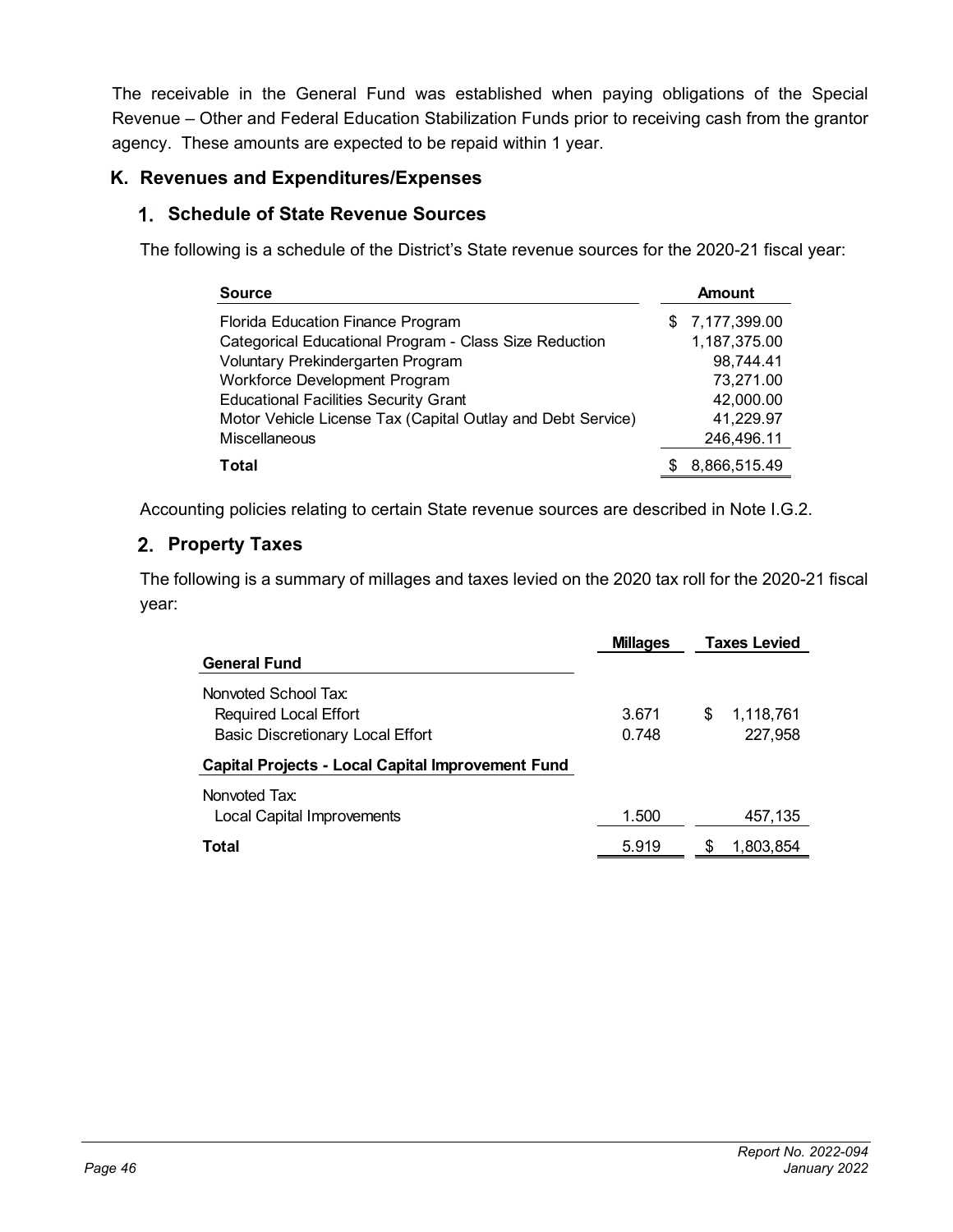#### **L. Interfund Transfers**

|                                  | <b>Interfund</b>    |               |  |  |
|----------------------------------|---------------------|---------------|--|--|
| <b>Funds</b>                     | <b>Transfers In</b> | Transfers Out |  |  |
| Major:                           |                     |               |  |  |
| General                          | 92,488.18<br>SS.    | S             |  |  |
| Capital Projects:                |                     |               |  |  |
| <b>Local Capital Improvement</b> |                     | 92,479.64     |  |  |
| Nonmajor Governmental            |                     | 8.54          |  |  |
| Total                            | 92,488.18           | 92,488.18     |  |  |

The following is a summary of interfund transfers reported in the fund financial statements:

Transfers from the Capital Project – Local Capital Improvement Fund were to cover expenditures in the General Fund for risk management property insurance premium payments.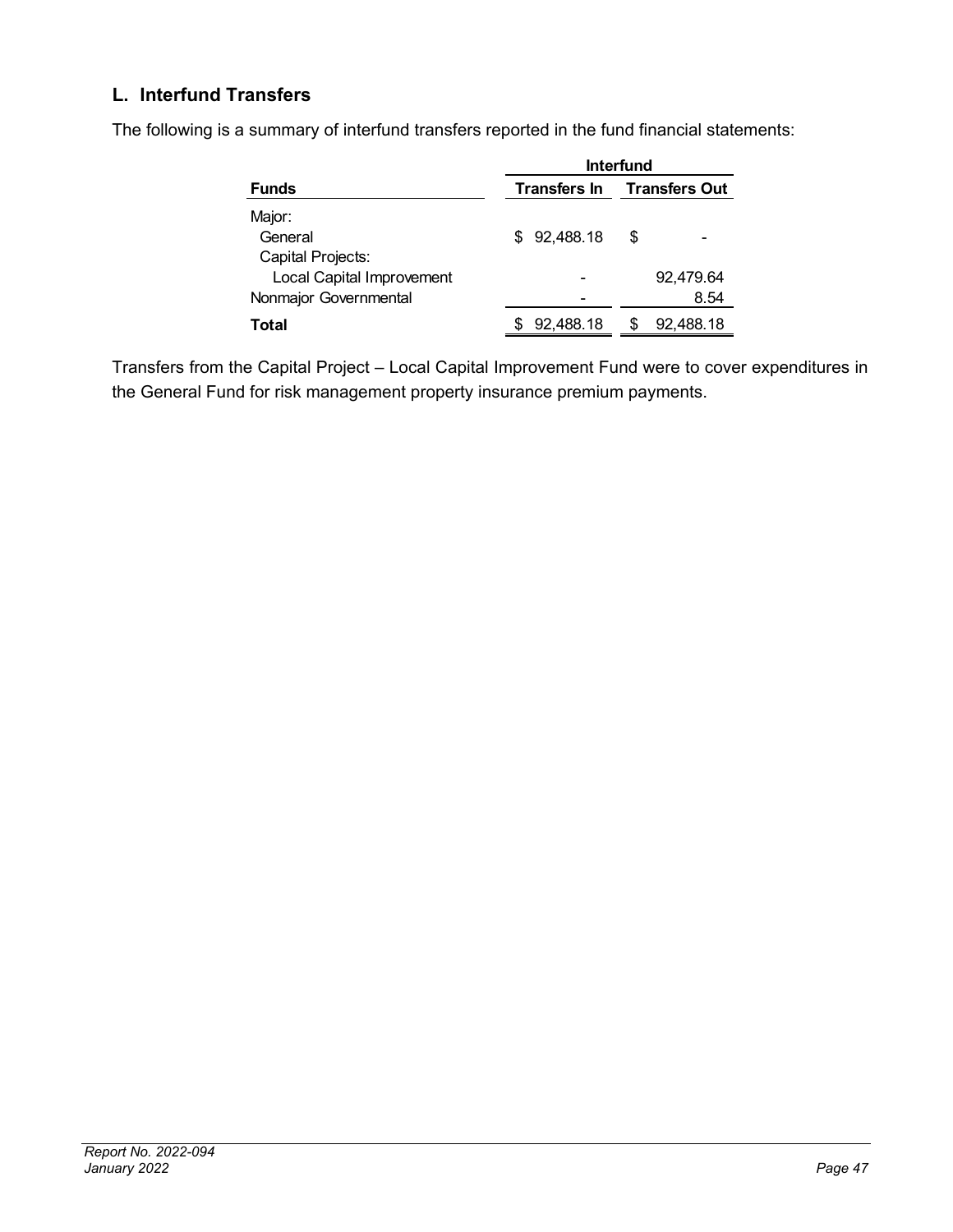# <span id="page-53-0"></span>*OTHER REQUIRED SUPPLEMENTARY INFORMATION*

#### **Budgetary Comparison Schedule General and Major Special Revenue Funds For the Fiscal Year Ended June 30, 2021**

|                                                                                 | <b>General Fund</b>             |                                  |                                  |                                                                         |
|---------------------------------------------------------------------------------|---------------------------------|----------------------------------|----------------------------------|-------------------------------------------------------------------------|
|                                                                                 | Original<br><b>Budget</b>       | Final<br><b>Budget</b>           | <b>Actual</b>                    | Variance with<br><b>Final Budget -</b><br><b>Positive</b><br>(Negative) |
| <b>Revenues</b>                                                                 |                                 |                                  |                                  |                                                                         |
| Intergovernmental:<br>Federal Through State and Local<br><b>State</b><br>Local: | \$<br>25,000.00<br>8,859,598.38 | 119,200.00<br>\$<br>8,769,249.87 | \$<br>107,011.00<br>8,772,295.40 | (12, 189.00)<br>\$<br>3,045.53                                          |
| <b>Property Taxes</b><br><b>Charges for Services</b>                            | 1,296,527.00                    | 1,296,527.00                     | 1,303,583.09<br>33,020.25        | 7,056.09<br>33,020.25                                                   |
| Miscellaneous                                                                   | 47,000.00                       | 155,078.34                       | 175, 142.84                      | 20,064.50                                                               |
| <b>Total Local Revenues</b>                                                     | 1,343,527.00                    | 1,451,605.34                     | 1,511,746.18                     | 60,140.84                                                               |
| <b>Total Revenues</b>                                                           | 10,228,125.38                   | 10,340,055.21                    | 10,391,052.58                    | 50,997.37                                                               |
| <b>Expenditures</b>                                                             |                                 |                                  |                                  |                                                                         |
| Current - Education:<br>Instruction                                             | 6,417,119.11                    | 6,417,479.98                     | 6,008,488.72                     | 408,991.26                                                              |
| <b>Student Support Services</b><br>Instructional Media Services                 | 746,545.17<br>126,976.92        | 758,873.01<br>142,575.09         | 663,223.15<br>100,304.79         | 95,649.86<br>42,270.30                                                  |
| Instruction and Curriculum Development Services                                 | 246,029.58                      | 221,503.82                       | 216, 138.32                      | 5,365.50                                                                |
| Instructional Staff Training Services                                           | 127,099.85                      | 105,760.29                       | 67,199.34                        | 38,560.95                                                               |
| Instruction-Related Technology                                                  | 304, 147. 78                    | 438,643.47                       | 313,228.13                       | 125,415.34                                                              |
| Board                                                                           | 458, 181. 12                    | 334,207.55                       | 320,866.08                       | 13,341.47                                                               |
| <b>General Administration</b><br>School Administration                          | 250,879.92<br>629,916.00        | 271,910.21<br>634,201.90         | 238,234.63<br>624,286.82         | 33,675.58<br>9,915.08                                                   |
| Facilities Acquisition and Construction                                         | 28,903.44                       | 52,518.27                        | 43,149.95                        | 9,368.32                                                                |
| <b>Fiscal Services</b>                                                          | 266,435.00                      | 273,932.85                       | 268,732.79                       | 5,200.06                                                                |
| <b>Central Services</b>                                                         | 15,696.29                       | 16,750.29                        | 7,991.51                         | 8,758.78                                                                |
| <b>Student Transportation Services</b>                                          | 583,786.68                      | 600,671.16                       | 554,624.09                       | 46,047.07                                                               |
| Operation of Plant                                                              | 696,673.48                      | 791,459.94                       | 760,422.39                       | 31,037.55                                                               |
| Maintenance of Plant                                                            | 351,572.00                      | 368,730.30                       | 347, 157.84                      | 21,572.46                                                               |
| Administrative Technology Services<br>Fixed Capital Outlay:                     | 171,976.01                      | 169,434.42                       | 157,948.61                       | 11,485.81                                                               |
| Facilities Acquisition and Construction                                         | 7,600.00                        | 85,092.50                        | 23,277.73                        | 61,814.77                                                               |
| <b>Other Capital Outlay</b>                                                     | 187,542.11                      | 137,744.88                       | 61,794.42                        | 75,950.46                                                               |
| <b>Total Expenditures</b>                                                       | 11,617,080.46                   | 11,821,489.93                    | 10,777,069.31                    | 1,044,420.62                                                            |
| Deficiency of Revenues Over Expenditures                                        | (1,388,955.08)                  | (1,481,434.72)                   | (386,016.73)                     | 1,095,417.99                                                            |
| <b>Other Financing Sources</b>                                                  |                                 |                                  |                                  |                                                                         |
| <b>Transfers In</b>                                                             |                                 | 92,479.64                        | 92,488.18                        | 8.54                                                                    |
| <b>Net Change in Fund Balances</b><br>Fund Balances, Beginning                  | (1,388,955.08)<br>1,857,122.32  | (1,388,955.08)<br>1,857,122.32   | (293, 528.55)<br>1,857,122.32    | 1,095,426.53                                                            |
| <b>Fund Balances, Ending</b>                                                    | \$<br>468, 167.24               | \$<br>468, 167.24                | \$<br>1,563,593.77               | 1,095,426.53<br>\$                                                      |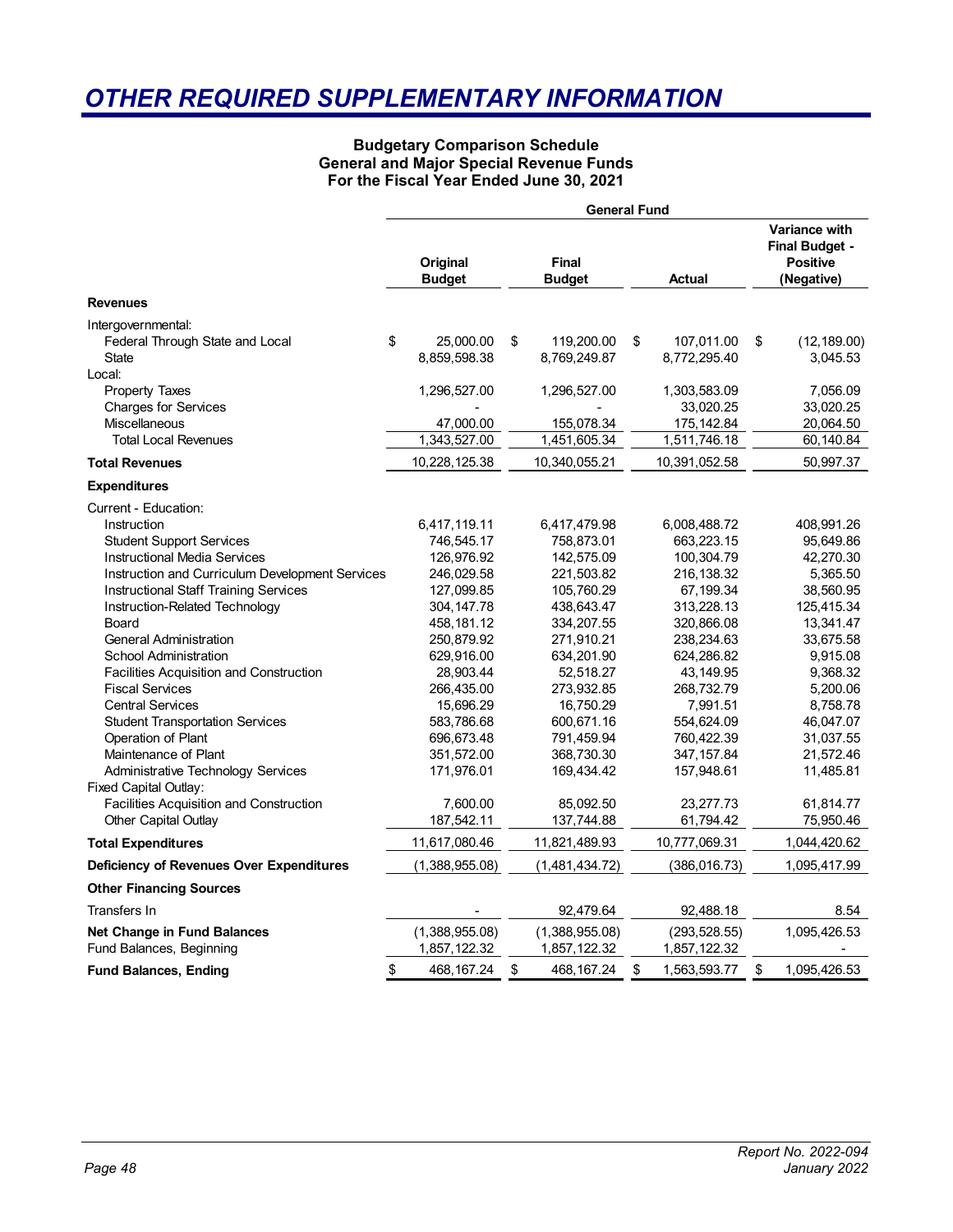| Special Revenue - Federal Education Stabilization Fund |    |                        |    |                       |                                                                         |                       |  |
|--------------------------------------------------------|----|------------------------|----|-----------------------|-------------------------------------------------------------------------|-----------------------|--|
| Original<br><b>Budget</b>                              |    | Final<br><b>Budget</b> |    | <b>Actual</b>         | Variance with<br><b>Final Budget -</b><br><b>Positive</b><br>(Negative) |                       |  |
|                                                        |    |                        |    |                       |                                                                         |                       |  |
| \$                                                     | \$ | 561,363.44             | \$ | 406,313.28            | \$                                                                      | (155,050.16)          |  |
|                                                        |    |                        |    |                       |                                                                         |                       |  |
|                                                        |    |                        |    |                       |                                                                         |                       |  |
|                                                        |    |                        |    |                       |                                                                         |                       |  |
| L,                                                     |    |                        |    |                       |                                                                         |                       |  |
|                                                        |    | 561,363.44             |    | 406,313.28            |                                                                         | (155,050.16)          |  |
|                                                        |    |                        |    |                       |                                                                         |                       |  |
|                                                        |    | 121, 117.52            |    | 114,552.86            |                                                                         | 6,564.66              |  |
|                                                        |    | 50,000.00              |    | 36,378.67             |                                                                         | 13,621.33             |  |
|                                                        |    | $\overline{a}$         |    |                       |                                                                         |                       |  |
|                                                        |    | 6,281.21               |    | 1,581.32              |                                                                         | 4,699.89              |  |
|                                                        |    | 58,167.50              |    | 17,476.14             |                                                                         | 40,691.36             |  |
|                                                        |    | 73,479.61              |    | 73,033.00             |                                                                         | 446.61                |  |
|                                                        |    | ä,                     |    |                       |                                                                         | ä,                    |  |
|                                                        |    | 7,426.17<br>33,683.79  |    | 5,658.15<br>11,293.84 |                                                                         | 1,768.02<br>22,389.95 |  |
|                                                        |    |                        |    |                       |                                                                         |                       |  |
|                                                        |    |                        |    |                       |                                                                         |                       |  |
|                                                        |    |                        |    |                       |                                                                         |                       |  |
|                                                        |    |                        |    |                       |                                                                         |                       |  |
|                                                        |    | 87,465.90              |    | 64,410.56             |                                                                         | 23,055.34             |  |
|                                                        |    | 12,450.00              |    | 6,817.00              |                                                                         | 5,633.00              |  |
|                                                        |    |                        |    |                       |                                                                         |                       |  |
|                                                        |    |                        |    |                       |                                                                         |                       |  |
|                                                        |    |                        |    |                       |                                                                         |                       |  |
|                                                        |    | 111,291.74             |    | 75,111.74             |                                                                         | 36,180.00             |  |
|                                                        |    | 561,363.44             |    | 406,313.28            |                                                                         | 155,050.16            |  |
|                                                        |    |                        |    |                       |                                                                         |                       |  |
|                                                        |    |                        |    |                       |                                                                         |                       |  |
|                                                        |    |                        |    |                       |                                                                         |                       |  |
|                                                        |    |                        |    |                       |                                                                         |                       |  |
| \$<br>0.00                                             | \$ | 0.00                   | \$ | 0.00                  | \$                                                                      | 0.00                  |  |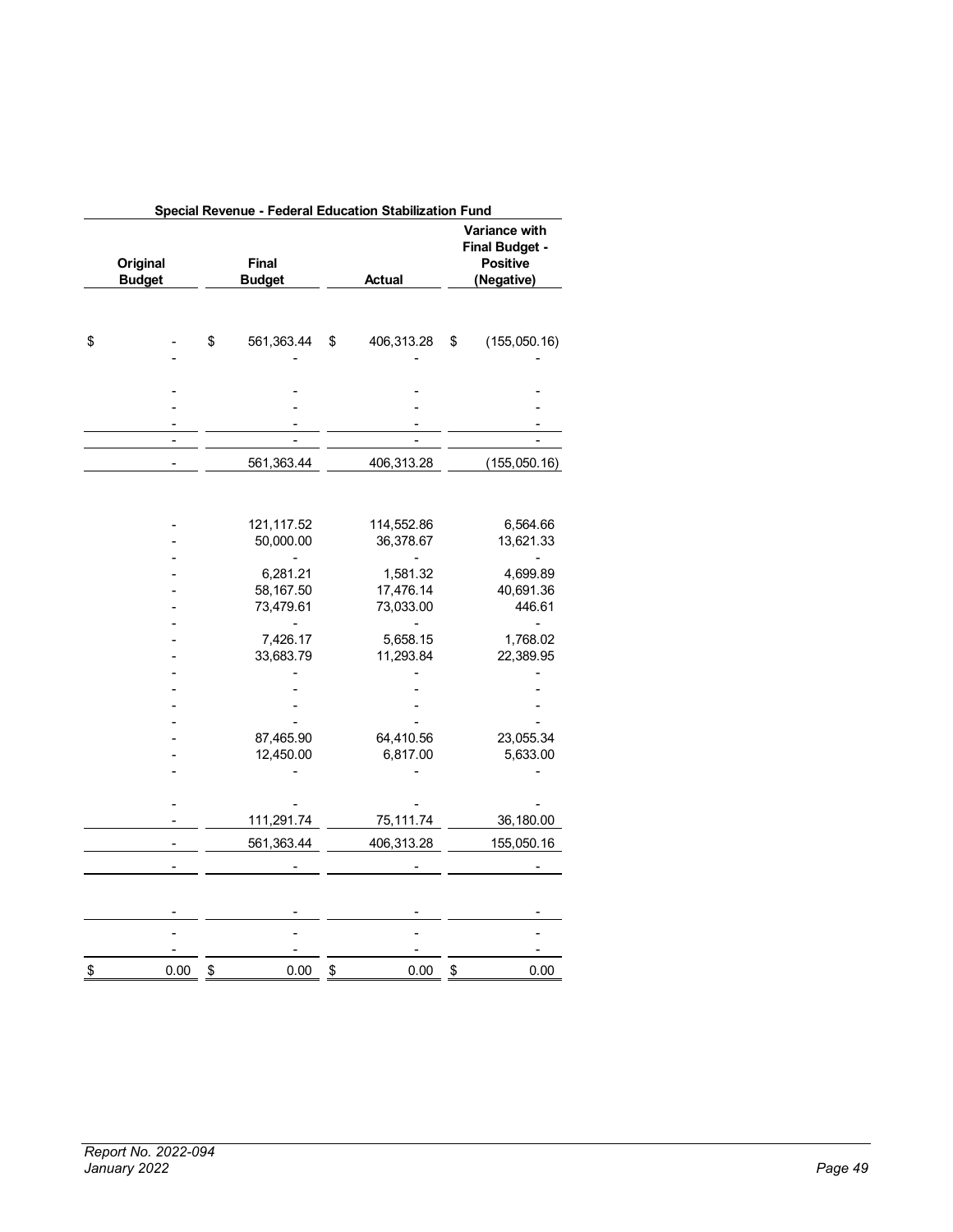#### **Schedule of Changes in the District's Total OPEB Liability and Related Ratios**

<span id="page-55-0"></span>

|                                                                            | 2021 |             | 2020 |            | 2019 |            | 2018 |           |
|----------------------------------------------------------------------------|------|-------------|------|------------|------|------------|------|-----------|
| <b>Total OPEB Liability</b>                                                |      |             |      |            |      |            |      |           |
| Service Cost                                                               | \$   | 72,700      | \$   | 70,100     | \$   | 74,500     | \$   | 72,700    |
| Interest                                                                   |      | 86,000      |      | 97,800     |      | 100,300    |      | 96,100    |
| Differences Between Expected and                                           |      |             |      |            |      |            |      |           |
| <b>Actual Experience</b>                                                   |      | 84,000      |      | (227, 200) |      | (244, 100) |      |           |
| Changes of Assumptions or Other Inputs                                     |      | 247,200     |      | 145,200    |      | (16, 700)  |      |           |
| <b>Benefit Payments</b>                                                    |      | (61, 200)   |      | (24,000)   |      | (30, 200)  |      | (71, 800) |
| Net Change in Total OPEB Liability                                         |      | 428,700     |      | 61,900     |      | (116, 200) |      | 97,000    |
| Total OPEB Liability - Beginning                                           |      | 2,704,400   |      | 2,642,500  |      | 2,758,700  |      | 2,661,700 |
| <b>Total OPEB Liability - Ending</b>                                       | \$   | 3, 133, 100 | \$   | 2,704,400  | \$   | 2,642,500  | \$   | 2,758,700 |
| Covered-Employee Payroll                                                   | \$   | 6,042,600   | \$   | 6,042,600  | \$   | 6,701,282  | \$   | 6,727,630 |
| <b>Total OPEB Liability as a Percentage</b><br>of Covered-Employee Payroll |      | 51.85%      |      | 44.76%     |      | 39.43%     |      | 41.01%    |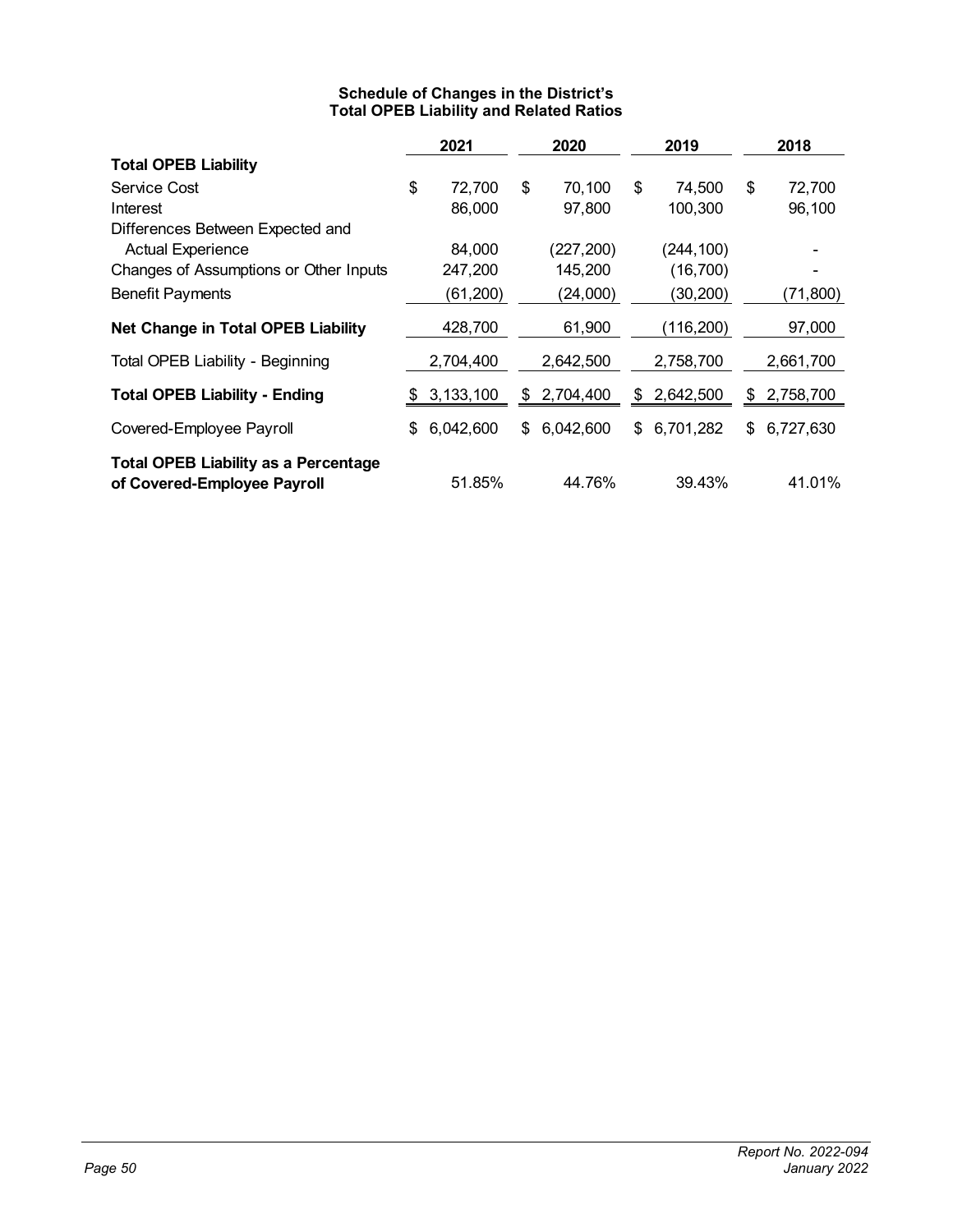#### **Schedule of the District's Proportionate Share of the Net Pension Liability – Florida Retirement System Pension Plan** (1)

<span id="page-56-0"></span>

|                    |                          |                            |                        | District's                    |  |                           |
|--------------------|--------------------------|----------------------------|------------------------|-------------------------------|--|---------------------------|
|                    |                          |                            |                        | <b>Proportionate Share</b>    |  | <b>FRS Plan Fiduciary</b> |
|                    | District's               | District's                 |                        | of the FRS Net                |  | Net Position as a         |
| <b>Fiscal Year</b> | <b>Proportion of the</b> | <b>Proportionate Share</b> |                        | <b>Pension Liability as a</b> |  | Percentage of the         |
| <b>Ending</b>      | <b>FRS Net Pension</b>   | of the FRS Net             | District's             | Percentage of its             |  | <b>Total Pension</b>      |
| June 30            | Liability                | <b>Pension Liability</b>   | <b>Covered Payroll</b> | <b>Covered Payroll</b>        |  | Liability                 |
| 2013               | 0.017213105%             | \$<br>2,963,141            | \$<br>6,098,988        | 48.58%                        |  | 88.54%                    |
| 2014               | 0.018315858%             | 1,117,537                  | 6,175,577              | 18.10%                        |  | 96.09%                    |
| 2015               | 0.018381704%             | 2,374,244                  | 6,328,127              | 37.52%                        |  | 92.00%                    |
| 2016               | 0.017637143%             | 4,453,392                  | 6,639,424              | 67.07%                        |  | 84.88%                    |
| 2017               | 0.017003738%             | 5,029,592                  | 6,727,630              | 74.76%                        |  | 83.89%                    |
| 2018               | 0.016727119%             | 5,038,295                  | 6,701,282              | 75.18%                        |  | 84.26%                    |
| 2019(2)            | 0.016429258%             | 5,658,008                  | 6,822,655              | 82.93%                        |  | 82.61%                    |
| 2020               | 0.016014878%             | 6,941,084                  | 7,096,795              | 97.81%                        |  | 78.85%                    |

(1) The amounts presented for each fiscal year were determined as of June 30.

(2) The net position liability for 2019 has been decreased by \$155 to reflect the District's proportionate share of the FRS restatement of beginning net position of the FRS Pension Plan due to the correction of an interfund receivable amount.

#### **Schedule of District Contributions – Florida Retirement System Pension Plan** (1)

| <b>Fiscal</b><br><b>Year Ending</b><br>June 30 | <b>Contractually</b><br><b>Required</b><br><b>FRS Contribution</b> | <b>FRS Contributions</b><br>in Relation to the<br>Contractually<br><b>Required</b><br><b>Contribution</b> | <b>FRS</b><br><b>Contribution</b><br><b>Deficiency (Excess)</b> | District's<br><b>Covered Payroll</b> | <b>FRS</b><br><b>Contributions</b><br>as a Percentage of<br><b>Covered Payroll</b> |
|------------------------------------------------|--------------------------------------------------------------------|-----------------------------------------------------------------------------------------------------------|-----------------------------------------------------------------|--------------------------------------|------------------------------------------------------------------------------------|
| 2014                                           | \$<br>401,195                                                      | \$<br>(401, 195)                                                                                          | \$<br>$\blacksquare$                                            | \$<br>6,175,577                      | 6.50%                                                                              |
| 2015                                           | 448,162                                                            | (448, 162)                                                                                                | $\blacksquare$                                                  | 6,328,127                            | 7.08%                                                                              |
| 2016                                           | 430,110                                                            | (430, 110)                                                                                                | $\overline{\phantom{a}}$                                        | 6,639,424                            | 6.48%                                                                              |
| 2017                                           | 442.649                                                            | (442, 649)                                                                                                |                                                                 | 6,727,630                            | 6.58%                                                                              |
| 2018                                           | 476,709                                                            | (476, 709)                                                                                                |                                                                 | 6,701,282                            | 7.11%                                                                              |
| 2019                                           | 509,426                                                            | (509, 426)                                                                                                | $\overline{\phantom{a}}$                                        | 6,822,655                            | 7.47%                                                                              |
| 2020                                           | 532,103                                                            | (532, 103)                                                                                                | ٠                                                               | 7,096,795                            | 7.50%                                                                              |
| 2021                                           | 662,464                                                            | (662, 464)                                                                                                |                                                                 | 7,420,761                            | 8.93%                                                                              |

(1) The amounts presented for each fiscal year were determined as of June 30.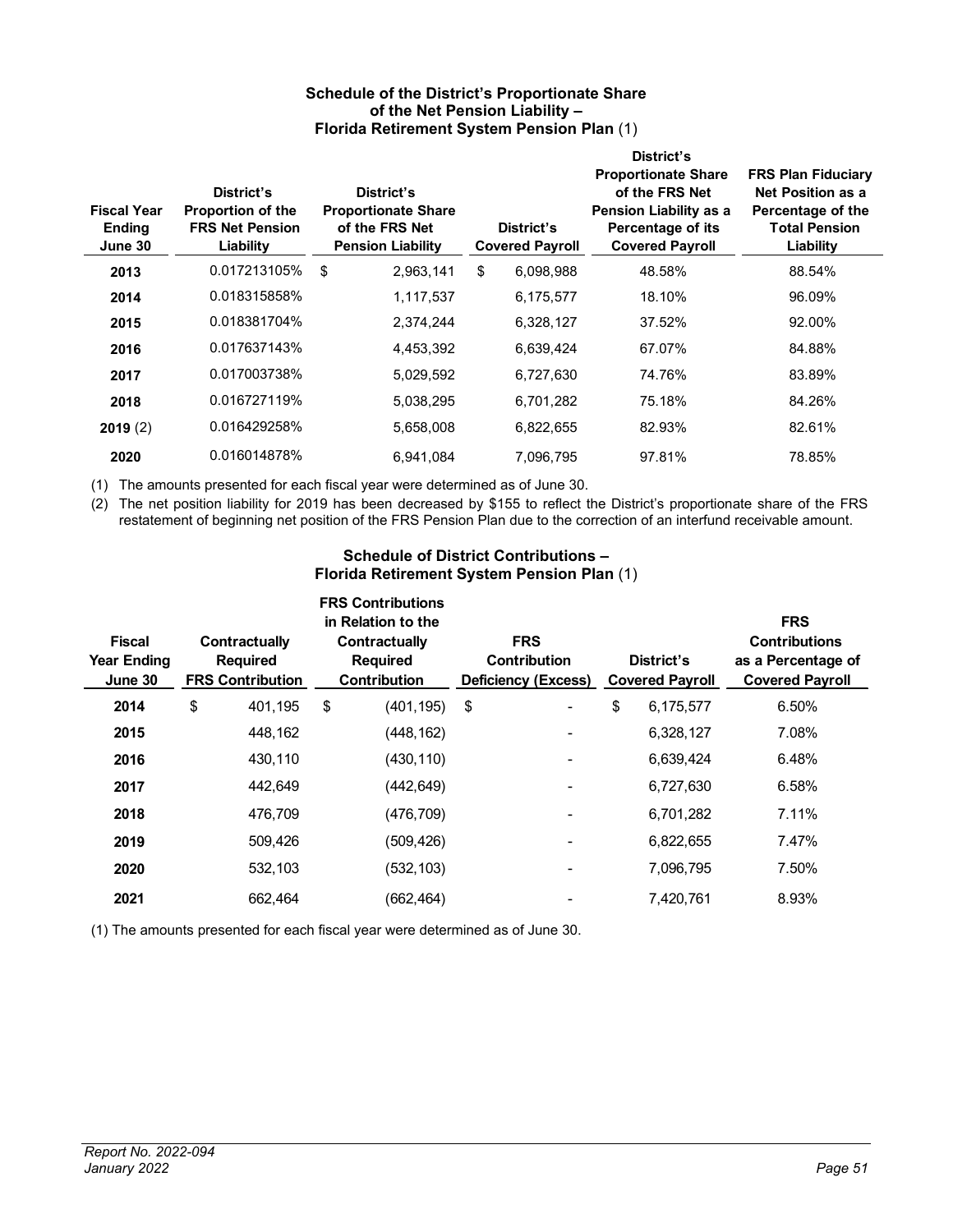#### **Schedule of the District's Proportionate Share of the Net Pension Liability – Health Insurance Subsidy Pension Plan** (1)

<span id="page-57-0"></span>

| <b>Fiscal</b><br><b>Year Ending</b><br>June 30 | District's<br><b>Proportion of the</b><br><b>HIS Net Pension</b><br>Liability | District's<br><b>Proportionate Share</b><br>of the HIS Net<br><b>Pension Liability</b> | District's<br><b>Covered Payroll</b> | District's<br><b>Proportionate Share</b><br>of the HIS Net<br>Pension Liability as a<br>Percentage of its<br><b>Covered Payroll</b> | <b>HIS Plan Fiduciary</b><br>Net Position as a<br>Percentage of the<br><b>Total Pension</b><br>Liability |
|------------------------------------------------|-------------------------------------------------------------------------------|----------------------------------------------------------------------------------------|--------------------------------------|-------------------------------------------------------------------------------------------------------------------------------------|----------------------------------------------------------------------------------------------------------|
| 2013                                           | 0.020994250%                                                                  | 1,827,825<br>\$                                                                        | 6,098,988<br>\$                      | 29.97%                                                                                                                              | 1.78%                                                                                                    |
| 2014                                           | 0.020785185%                                                                  | 1,943,466                                                                              | 6,175,577                            | 31.47%                                                                                                                              | 0.99%                                                                                                    |
| 2015                                           | 0.020800302%                                                                  | 2,121,304                                                                              | 6,328,127                            | 33.52%                                                                                                                              | 0.50%                                                                                                    |
| 2016                                           | 0.021505376%                                                                  | 2,506,362                                                                              | 6,639,424                            | 37.75%                                                                                                                              | 0.97%                                                                                                    |
| 2017                                           | 0.021101415%                                                                  | 2,256,261                                                                              | 6,727,630                            | 33.54%                                                                                                                              | 1.64%                                                                                                    |
| 2018                                           | 0.020514252%                                                                  | 2,171,251                                                                              | 6,701,282                            | 32.40%                                                                                                                              | 2.15%                                                                                                    |
| 2019                                           | 0.020383491%                                                                  | 2,280,709                                                                              | 6,822,655                            | 33.43%                                                                                                                              | 2.63%                                                                                                    |
| 2020                                           | 0.020447676%                                                                  | 2,496,628                                                                              | 7,096,795                            | 35.18%                                                                                                                              | 3.00%                                                                                                    |

(1) The amounts presented for each fiscal year were determined as of June 30.

#### **Schedule of District Contributions – Health Insurance Subsidy Pension Plan** (1)

| <b>Fiscal</b><br><b>Year Ending</b><br>June 30 | <b>Contractually</b><br><b>Required</b><br><b>HIS Contribution</b> | <b>HIS Contributions</b><br>in Relation to the<br>Contractually<br><b>Required</b><br><b>Contribution</b> | <b>HIS</b><br><b>Contribution</b><br><b>Deficiency (Excess)</b> | District's<br><b>Covered Payroll</b> | <b>HIS</b><br><b>Contributions</b><br>as a Percentage of<br><b>Covered Payroll</b> |
|------------------------------------------------|--------------------------------------------------------------------|-----------------------------------------------------------------------------------------------------------|-----------------------------------------------------------------|--------------------------------------|------------------------------------------------------------------------------------|
| 2014                                           | \$<br>71,203                                                       | \$<br>(71, 203)                                                                                           | \$                                                              | \$<br>6,175,577                      | 1.15%                                                                              |
| 2015                                           | 79,512                                                             | (79, 512)                                                                                                 |                                                                 | 6,328,127                            | 1.26%                                                                              |
| 2016                                           | 110,229                                                            | (110, 229)                                                                                                |                                                                 | 6,639,424                            | 1.66%                                                                              |
| 2017                                           | 111,675                                                            | (111, 675)                                                                                                |                                                                 | 6,727,630                            | 1.66%                                                                              |
| 2018                                           | 111,249                                                            | (111, 249)                                                                                                |                                                                 | 6,701,282                            | 1.66%                                                                              |
| 2019                                           | 113,188                                                            | (113, 188)                                                                                                |                                                                 | 6,822,655                            | 1.66%                                                                              |
| 2020                                           | 117,830                                                            | (117, 830)                                                                                                |                                                                 | 7,096,795                            | 1.66%                                                                              |
| 2021                                           | 123,009                                                            | (123,009)                                                                                                 |                                                                 | 7,420,761                            | 1.66%                                                                              |
|                                                |                                                                    |                                                                                                           |                                                                 |                                      |                                                                                    |

(1) The amounts presented for each fiscal year were determined as of June 30.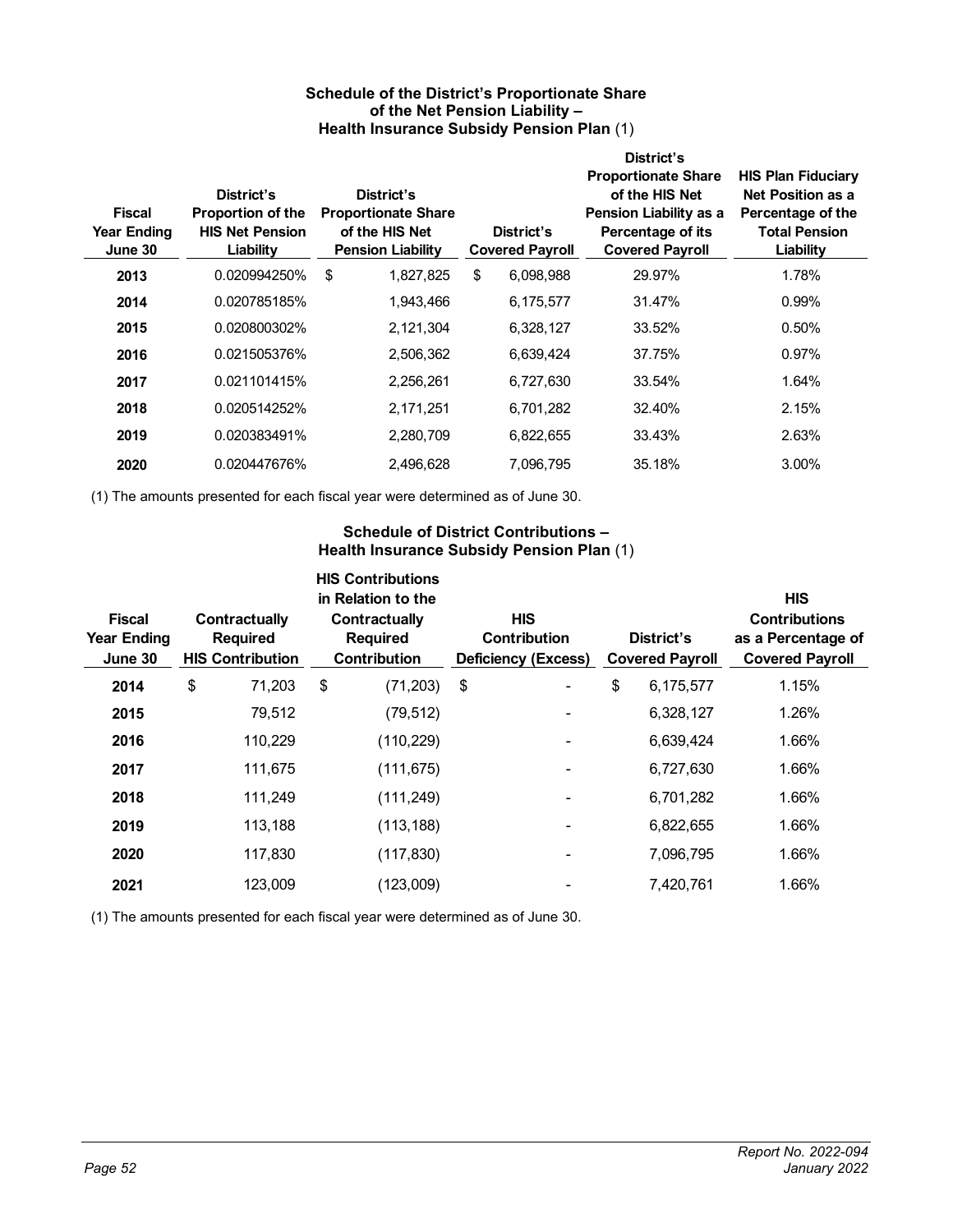#### NOTES TO REQUIRED SUPPLEMENTARY INFORMATION

#### <span id="page-58-0"></span>**1. Budgetary Basis of Accounting**

The Board follows procedures established by State law and State Board of Education (SBE) rules in establishing budget balances for governmental funds, as described below:

- Budgets are prepared, public hearings are held, and original budgets are adopted annually for all governmental fund types in accordance with procedures and time intervals prescribed by State law and SBE rules.
- Appropriations are controlled at the object level (e.g., salaries, purchased services, and capital outlay) within each activity (e.g., instruction, student transportation services, and school administration) and may be amended by resolution at any Board meeting prior to the due date for the annual financial report.
- Budgets are prepared using the same modified accrual basis as is used to account for governmental funds.
- Budgetary information is integrated into the accounting system and, to facilitate budget control, budget balances are encumbered when purchase orders are issued. Appropriations lapse at fiscal year end and encumbrances outstanding are honored from the subsequent year's appropriations.

#### **2. Schedule of Changes in the District's Total Other Postemployment Benefits Liability and Related Ratios**

No assets are accumulated in a trust that meet the criteria in paragraph 4 of GASB Statement No. 75 to pay related benefits. For the 2020-21 fiscal year, changes of assumptions included the following:

- The discount rate decreased from 3.13 percent in 2019, to 2.45 percent in 2020.
- The mortality table was updated from mortality improvement scale MP-2019 to mortality improvement scale MP-2020.
- The assumed rates of future termination and retirement were updated based on those used for the July 1, 2020, FRS pension valuation.

#### **3. Schedule of Net Pension Liability and Schedule of Contributions – Florida Retirement System Pension Plan**

*Changes of Assumptions.* In 2020, the long-term expected rate of return was decreased from 6.9 percent to 6.8 percent.

#### **4. Schedule of Net Pension Liability and Schedule of Contributions – Health Insurance Subsidy Pension Plan**

*Changes of Assumptions.* In 2020, the municipal bond rate used to determine total pension liability was decreased from 3.5 percent to 2.21 percent, and the mortality assumption was updated.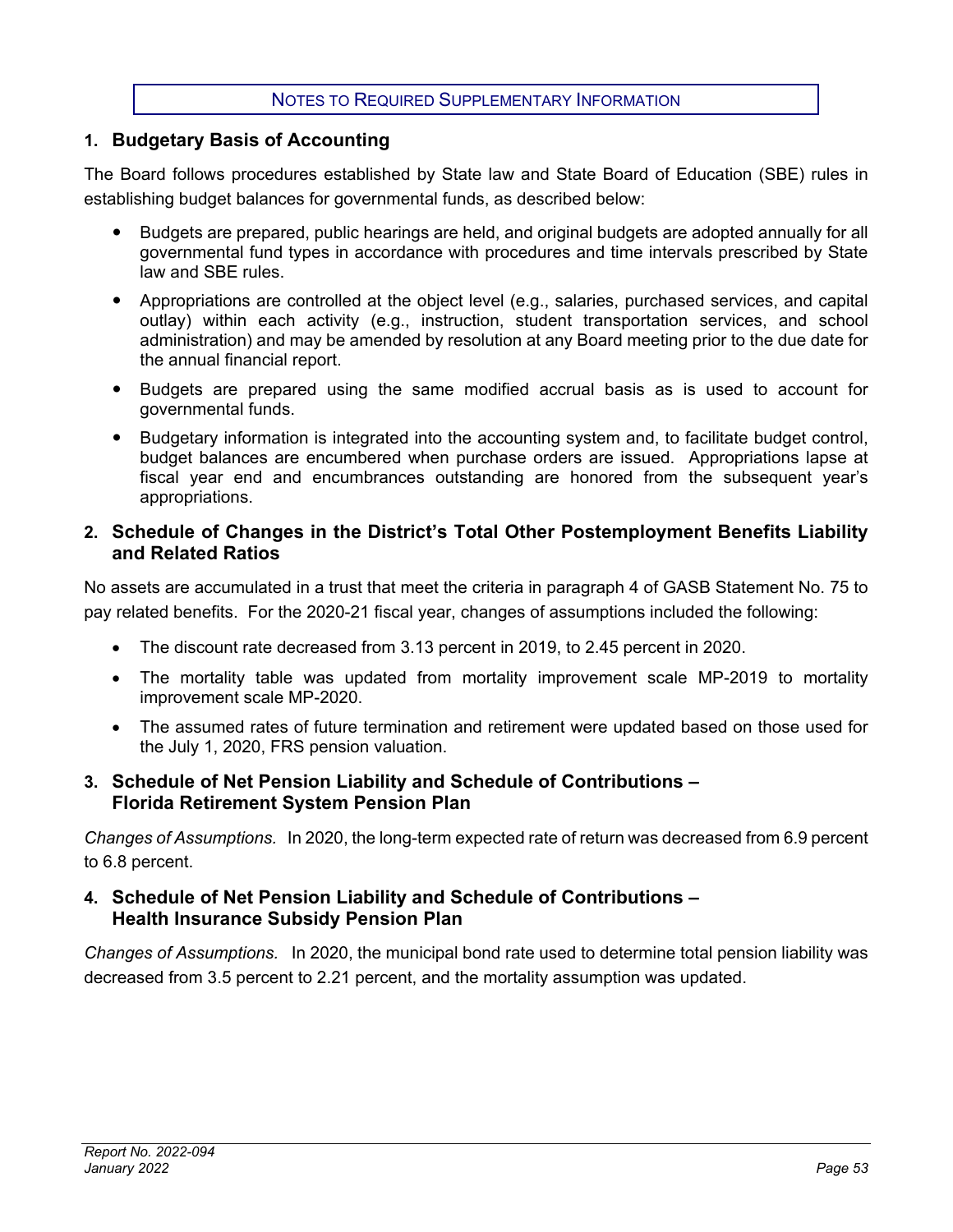## <span id="page-59-0"></span>*SCHEDULE OF EXPENDITURES OF FEDERAL AWARDS*

#### **Lafayette County District School Board Schedule of Expenditures of Federal Awards For the Fiscal Year Ended June 30, 2021**

| Federal Grantor/Pass-Through Grantor/<br><b>Program or Cluster</b>                                                                                                                                                                                                                          | Federal<br><b>Assistance Listing Entity Identifying</b><br><b>Number</b> | Pass - Through<br><b>Number</b>       | <b>Total</b><br><b>Expenditures</b>                      |
|---------------------------------------------------------------------------------------------------------------------------------------------------------------------------------------------------------------------------------------------------------------------------------------------|--------------------------------------------------------------------------|---------------------------------------|----------------------------------------------------------|
| <b>Clustered</b>                                                                                                                                                                                                                                                                            |                                                                          |                                       |                                                          |
| <b>Child Nutrition Cluster</b><br>United States Department of Agriculture:<br>Florida Department of Agriculture and Consumer Services:<br>School Breakfast Program<br>National School Lunch Program<br>COVID-19 National School Lunch Program<br><b>Total National School Lunch Program</b> | 10.553<br>10.555<br>COVID-19, 10.555<br>10.555                           | 21002<br>21001, 21003<br>21001, 21003 | \$<br>94,095.10<br>441,901.01<br>18,158.88<br>460,059.89 |
| <b>Total Child Nutrition Cluster</b>                                                                                                                                                                                                                                                        |                                                                          |                                       | 554, 154.99                                              |
| <b>Special Education Cluster</b><br>United States Department of Education:<br>Florida Department of Education:<br>Special Education - Grants to States<br>Special Education - Preschool Grants                                                                                              | 84.027<br>84.173                                                         | 263<br>267                            | 259,587.67<br>14,095.57                                  |
| <b>Total Special Education Cluster</b>                                                                                                                                                                                                                                                      |                                                                          |                                       | 273,683.24                                               |
| <b>Not Clustered</b>                                                                                                                                                                                                                                                                        |                                                                          |                                       |                                                          |
| United States Department of the Treasury<br>Lafayette County Board of County Commissioners:<br>Coronavirus Relief Fund                                                                                                                                                                      | COVID-19, 21.019                                                         | None                                  | 94.200.00                                                |
| <b>United States Department of Education</b><br>Florida Department of Education:                                                                                                                                                                                                            |                                                                          |                                       |                                                          |
| Title I Grants to Local Educational Agencies                                                                                                                                                                                                                                                | 84.010                                                                   | 212                                   | 342,809.36                                               |
| Migrant Education - State Grant Program                                                                                                                                                                                                                                                     | 84.011                                                                   | 217                                   | 12,601.39                                                |
| Career and Technical Education - Basic Grants to States                                                                                                                                                                                                                                     | 84.048                                                                   | 161                                   | 39,724.59                                                |
| Education for Homeless Children and Youth                                                                                                                                                                                                                                                   | 84.196                                                                   | 127                                   | 39,378.90                                                |
| <b>Rural Education</b><br>English Language Acquisition State Grants                                                                                                                                                                                                                         | 84.358<br>84.365                                                         | 110<br>102                            | 18,666.04<br>11,216.28                                   |
| Supporting Effective Instruction State Grants                                                                                                                                                                                                                                               | 84.367                                                                   | 224                                   | 63,968.23                                                |
| Student Support and Academic Enrichment Program                                                                                                                                                                                                                                             | 84.424                                                                   | 241                                   | 34,898.65                                                |
| <b>Education Stabilization Fund:</b>                                                                                                                                                                                                                                                        | 84.425                                                                   |                                       |                                                          |
| Governor's Emergency Education Relief Fund                                                                                                                                                                                                                                                  | COVID-19, 84.425C                                                        | 123                                   | 127,999.32                                               |
| Elementary and Secondary School Emergency Relief Fund                                                                                                                                                                                                                                       | COVID-19, 84.425D                                                        | 124                                   | 278,313.96                                               |
| <b>Total Education Stabilization Fund</b>                                                                                                                                                                                                                                                   | 84.425                                                                   |                                       | 406,313.28                                               |
| <b>Total United States Department of Education</b>                                                                                                                                                                                                                                          |                                                                          |                                       | 969,576.72                                               |
| <b>Total Expenditures of Federal Awards</b>                                                                                                                                                                                                                                                 |                                                                          |                                       | 1,891,614.95<br>\$                                       |
|                                                                                                                                                                                                                                                                                             |                                                                          |                                       |                                                          |

The accompanying notes are an integral part of this Schedule.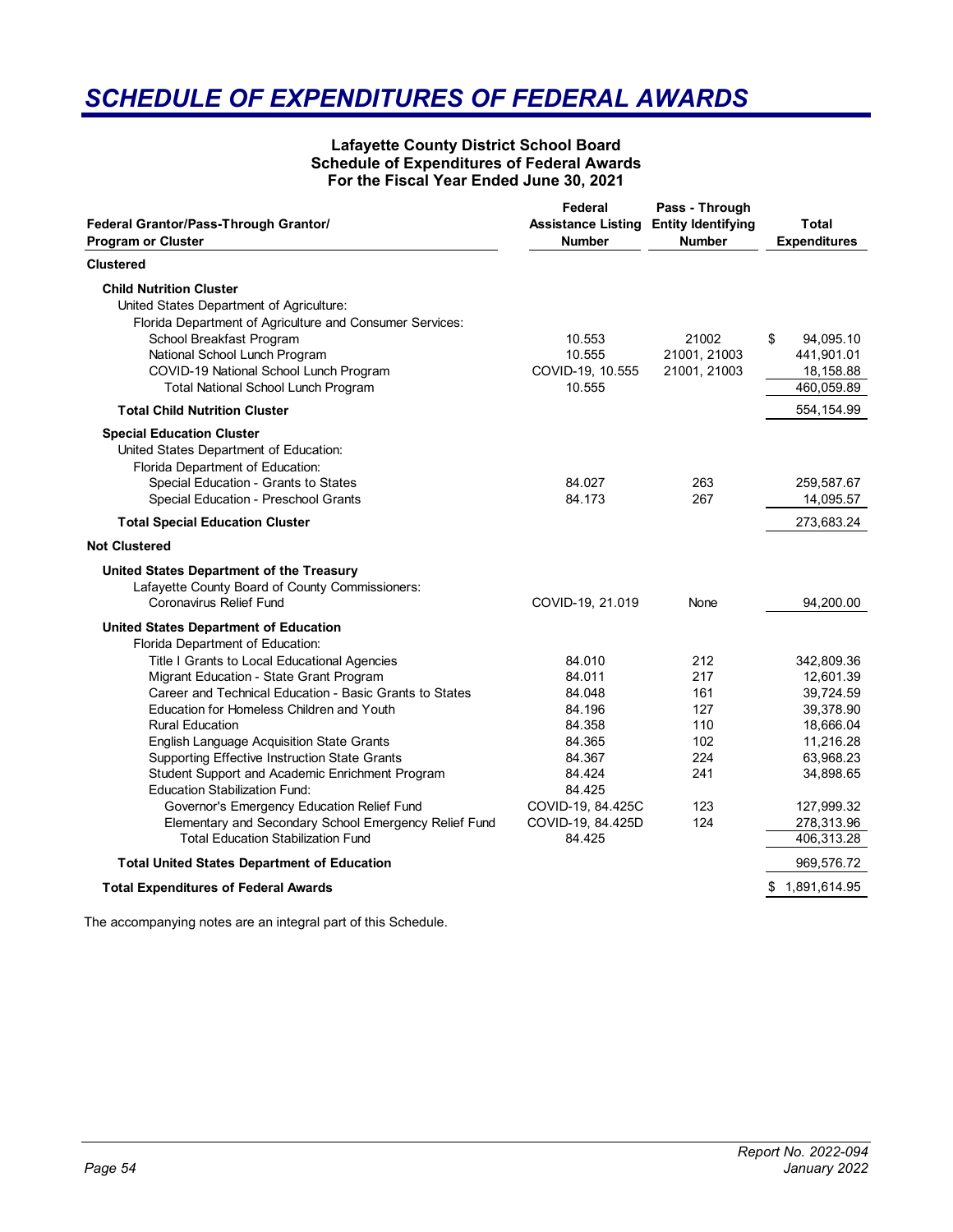- Notes: (1) Basis of Presentation. The accompanying Schedule of Expenditures of Federal Awards (Schedule) includes the Federal award activity of the Lafayette County District School Board under programs of the Federal Government for the fiscal year ended June 30, 2021. The information in this Schedule is presented in accordance with the requirements of Title 2 U.S. *Code of Federal Regulations* Part 200, *Uniform Administrative Requirements, Cost Principles, and Audit Requirements for Federal Awards* (Uniform Guidance). Because the Schedule presents only a selected portion of the operations of the District, it is not intended to and does not present the financial position, or changes in net position of the District.
	- (2) Summary of Significant Accounting Policies. Expenditures reported on the Schedule are reported on the modified accrual basis of accounting. Such expenditures are recognized following the cost principles contained in the Uniform Guidance, wherein certain types of expenditures are not allowable or are limited as to reimbursement.
	- (3) Indirect Cost Rate. The District has not elected to use the 10 percent de minimis cost rate allowed under the Uniform Guidance.
	- (4) Noncash Assistance National School Lunch Program. Includes \$43,060.19 of donated food used during the fiscal year. Donated foods are valued at fair value as determined at the time of donation.
	- (5) COVID-19 National School Lunch Program. The District incurred \$18,158.88 in expenditures for the National School Lunch Program grant in the 2019-20 fiscal year.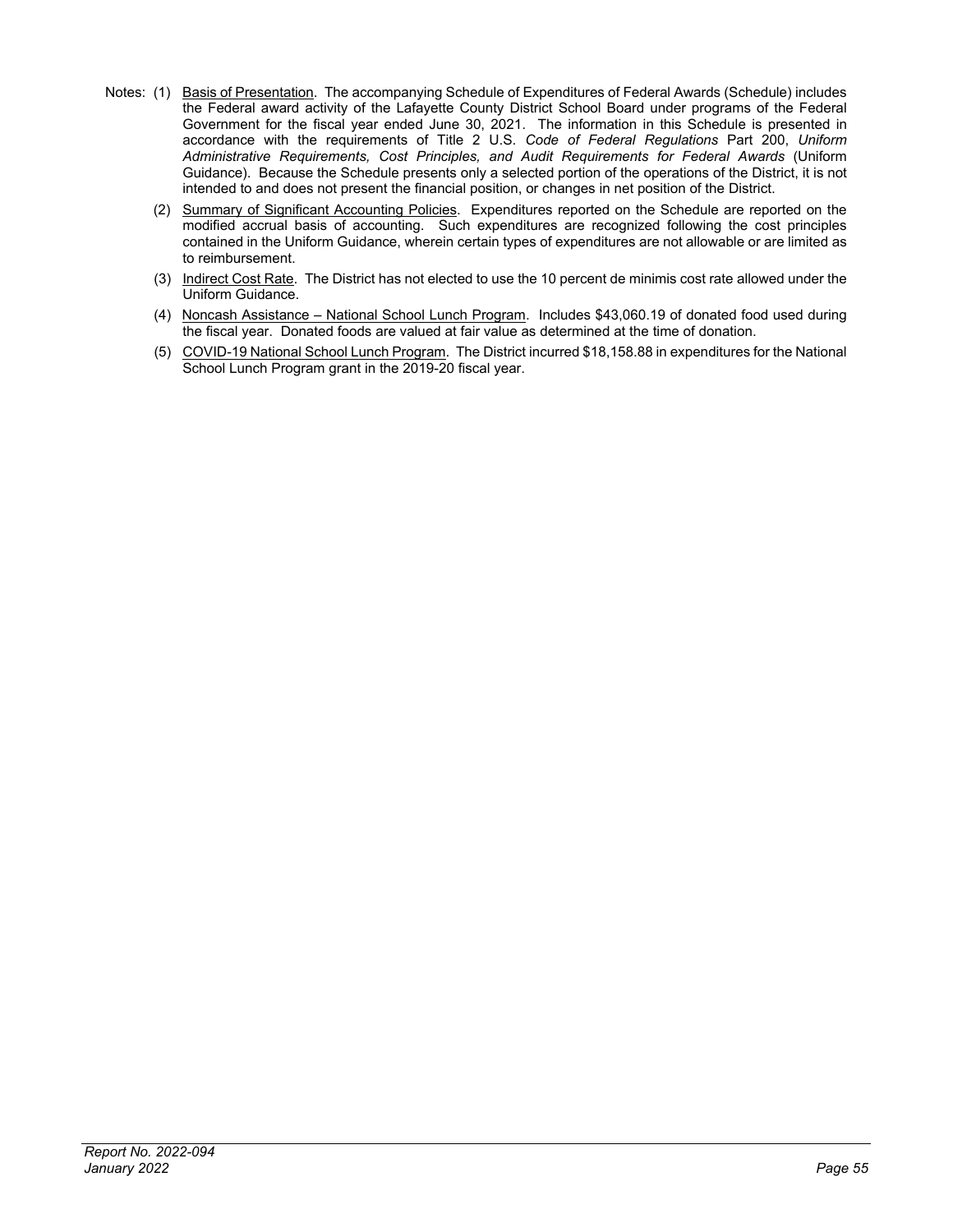<span id="page-61-0"></span>

Sherrill F. Norman, CPA Auditor General

# **AUDITOR GENERAL STATE OF FLORIDA**

Claude Denson Pepper Building, Suite G74 111 West Madison Street Tallahassee, Florida 32399-1450



Phone: (850) 412-2722 Fax: (850) 488-6975

The President of the Senate, the Speaker of the House of Representatives, and the Legislative Auditing Committee

## **INDEPENDENT AUDITOR'S REPORT ON INTERNAL CONTROL OVER FINANCIAL REPORTING AND ON COMPLIANCE AND OTHER MATTERS BASED ON AN AUDIT OF FINANCIAL STATEMENTS PERFORMED IN ACCORDANCE WITH** *GOVERNMENT AUDITING STANDARDS*

We have audited, in accordance with the auditing standards generally accepted in the United States of America and the standards applicable to financial audits contained in *Government Auditing Standards* issued by the Comptroller General of the United States, the financial statements of the governmental activities, each major fund, and the aggregate remaining fund information of the Lafayette County District School Board as of and for the fiscal year ended June 30, 2021, and the related notes to the financial statements, which collectively comprise the District's basic financial statements, and have issued our report thereon dated January 14, 2022, included under the heading **INDEPENDENT AUDITOR'S REPORT**.Our report includes a reference to other auditors who audited the financial statement of the school internal funds, as described in our report on the District's financial statements. This report does not include the results of the other auditors' testing of internal control over financial reporting or compliance and other matters that are reported on separately by those auditors.

#### **Internal Control Over Financial Reporting**

In planning and performing our audit of the financial statements, we considered the District's internal control over financial reporting (internal control) as a basis for designing audit procedures that are appropriate in the circumstances for the purpose of expressing our opinions on the financial statements, but not for the purpose of expressing an opinion on the effectiveness of the District's internal control. Accordingly, we do not express an opinion on the effectiveness of the District's internal control.

A *deficiency in internal control* exists when the design or operation of a control does not allow management or employees, in the normal course of performing their assigned functions, to prevent, or detect and correct, misstatements on a timely basis. A *material weakness* is a deficiency, or a combination of deficiencies, in internal control such that there is a reasonable possibility that a material misstatement of the District's financial statements will not be prevented, or detected and corrected on a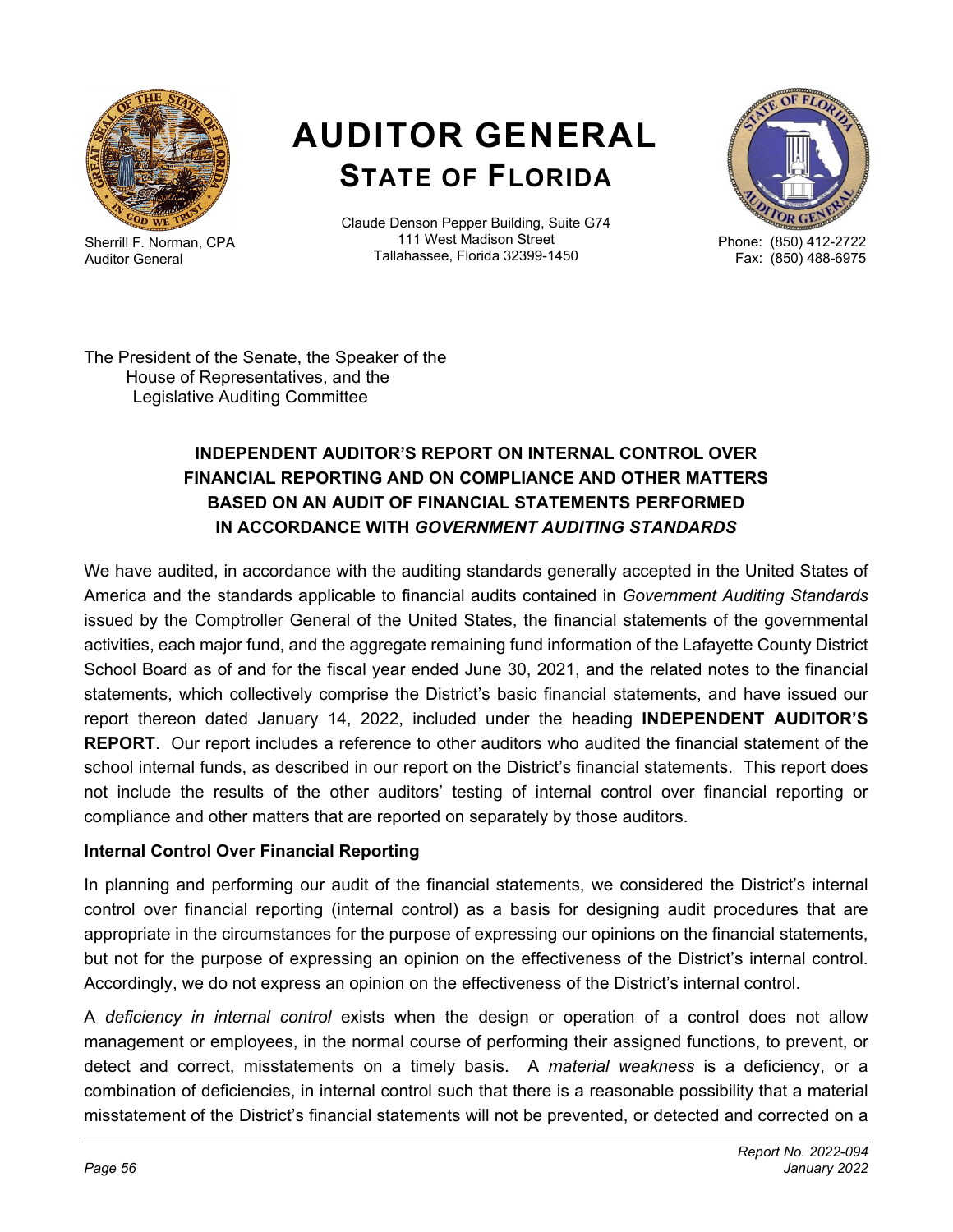timely basis. A *significant deficiency* is a deficiency, or a combination of deficiencies, in internal control that is less severe than a material weakness, yet important enough to merit attention by those charged with governance.

Our consideration of internal control was for the limited purpose described in the first paragraph of this section and was not designed to identify all deficiencies in internal control that might be material weaknesses or significant deficiencies. Given these limitations, during our audit we did not identify any deficiencies in internal control that we consider to be material weaknesses. However, material weaknesses may exist that have not been identified.

#### **Compliance and Other Matters**

As part of obtaining reasonable assurance about whether the District's financial statements are free from material misstatement, we performed tests of its compliance with certain provisions of laws, rules, regulations, contracts, and grant agreements, noncompliance with which could have a direct and material effect on the financial statements. However, providing an opinion on compliance with those provisions was not an objective of our audit and, accordingly, we do not express such an opinion. The results of our tests disclosed no instances of noncompliance or other matters that are required to be reported under *Government Auditing Standards*.

#### **Purpose of this Report**

The purpose of this report is solely to describe the scope of our testing of internal control and compliance and the results of that testing, and not to provide an opinion on the effectiveness of the District's internal control or on compliance. This report is an integral part of an audit performed in accordance with *Government Auditing Standards* in considering the District's internal control and compliance. Accordingly, this communication is not suitable for any other purpose.

Respectfully submitted,

Sherrill F. Norman, CPA Tallahassee, Florida January 14, 2022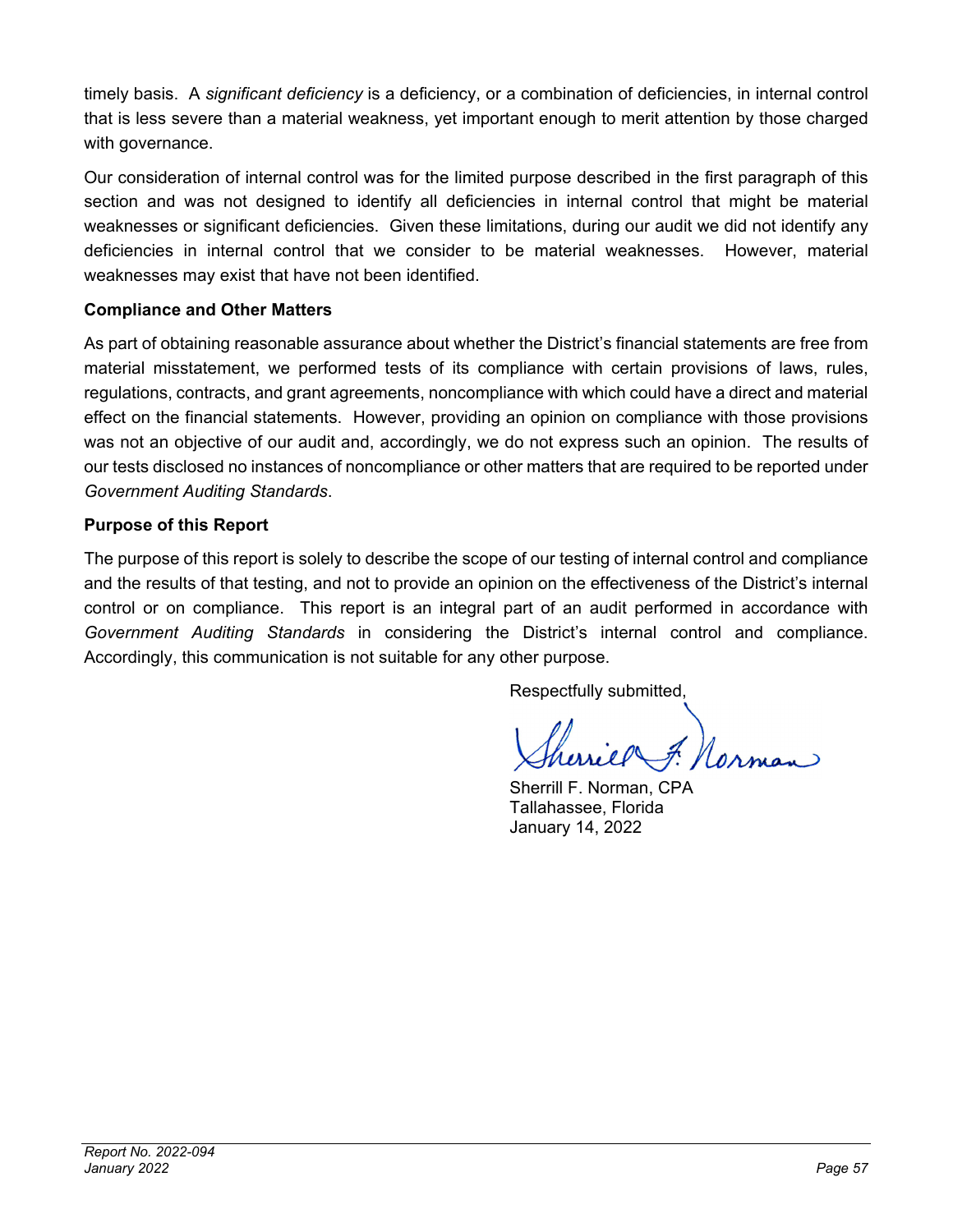<span id="page-63-0"></span>

Sherrill F. Norman, CPA Auditor General

# **AUDITOR GENERAL STATE OF FLORIDA**

Claude Denson Pepper Building, Suite G74 111 West Madison Street Tallahassee, Florida 32399-1450



Phone: (850) 412-2722 Fax: (850) 488-6975

The President of the Senate, the Speaker of the House of Representatives, and the Legislative Auditing Committee

## **INDEPENDENT AUDITOR'S REPORT ON COMPLIANCE FOR THE MAJOR FEDERAL PROGRAM AND REPORT ON INTERNAL CONTROL OVER COMPLIANCE REQUIRED BY THE UNIFORM GUIDANCE**

#### **Report on Compliance for the Major Federal Program**

We have audited the Lafayette County District School Board's compliance with the types of compliance requirements described in the *OMB Compliance Supplement* that could have a direct and material effect on the District's major Federal program for the fiscal year ended June 30, 2021. The District's major Federal program is identified in **SECTION I – SUMMARY OF AUDITOR'S RESULTS** of the accompanying **SCHEDULE OF FINDINGS AND QUESTIONED COSTS**.

#### *Management's Responsibility*

Management is responsible for compliance with Federal statutes, regulations, and the terms and conditions of its Federal awards applicable to its Federal programs.

#### *Auditor's Responsibility*

Our responsibility is to express an opinion on compliance for the District's major Federal program based on our audit of the types of compliance requirements referred to above. We conducted our audit of compliance in accordance with auditing standards generally accepted in the United States of America; the standards applicable to financial audits contained in *Government Auditing Standards*, issued by the Comptroller General of the United States; and the audit requirements of Title 2 U.S. *Code of Federal Regulations* Part 200, *Uniform Administrative Requirements, Cost Principles, and Audit Requirements for Federal Awards* (Uniform Guidance). Those standards and the Uniform Guidance require that we plan and perform the audit to obtain reasonable assurance about whether noncompliance with the types of compliance requirements referred to above that could have a direct and material effect on a major Federal program occurred. An audit includes examining, on a test basis, evidence about the District's compliance with those requirements and performing such other procedures as we considered necessary in the circumstances.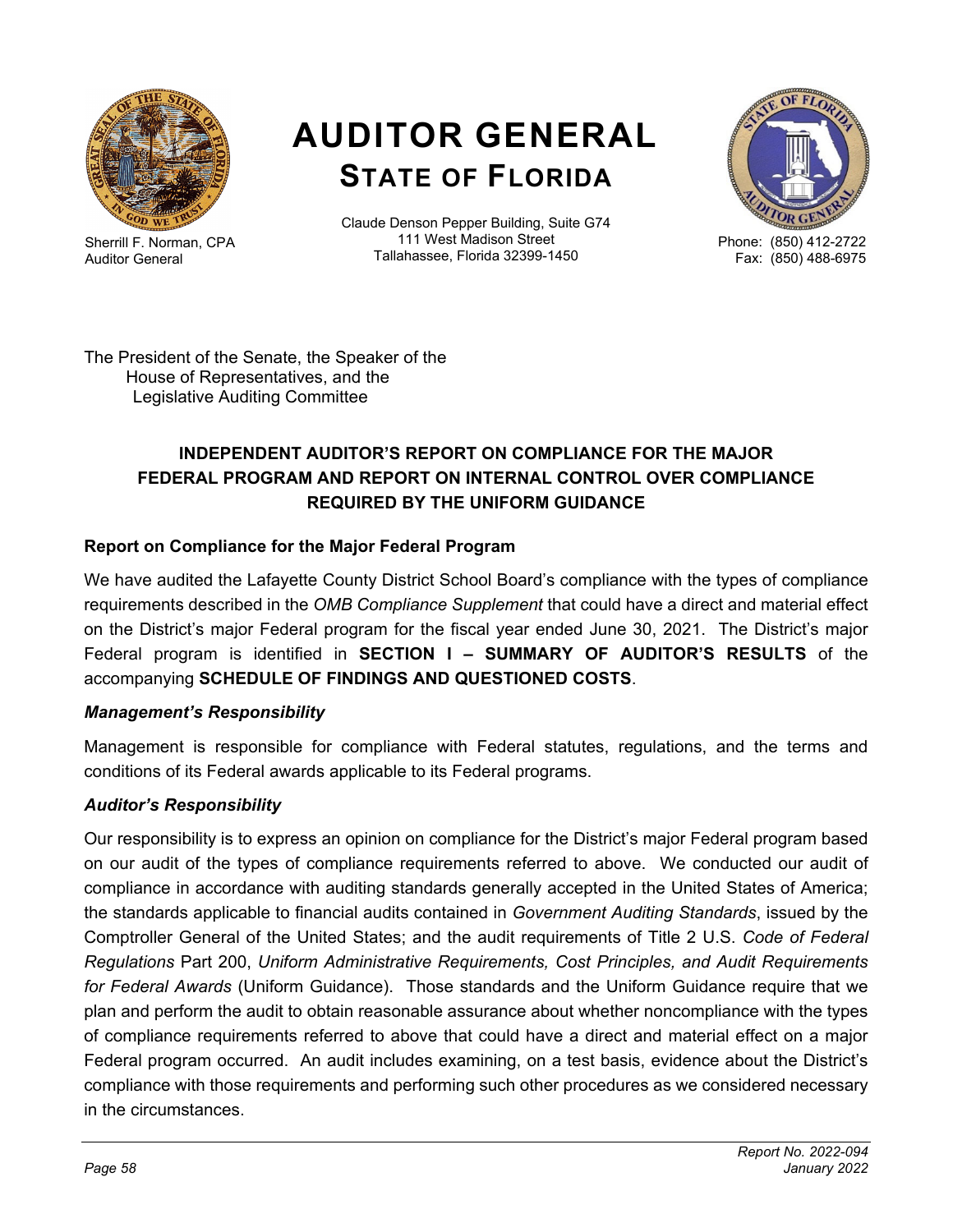We believe that our audit provides a reasonable basis for our opinion on compliance for the major Federal program. However, our audit does not provide a legal determination of the District's compliance.

#### *Opinion on the Major Federal Program*

In our opinion, the District complied, in all material respects, with the types of compliance requirements referred to above that could have a direct and material effect on its major Federal program for the fiscal year ended June 30, 2021.

#### **Report on Internal Control Over Compliance**

District management is responsible for establishing and maintaining effective internal control over compliance with the types of compliance requirements referred to above. In planning and performing our audit of compliance, we considered the District's internal control over compliance with the types of requirements that could have a direct and material effect on the major Federal program to determine the auditing procedures that are appropriate in the circumstances for the purpose of expressing an opinion on compliance for the major Federal program and to test and report on internal control over compliance in accordance with the Uniform Guidance, but not for the purpose of expressing an opinion on the effectiveness of internal control over compliance. Accordingly, we do not express an opinion on the effectiveness of the District's internal control over compliance.

A *deficiency in internal control over compliance* exists when the design or operation of a control over compliance does not allow management or employees, in the normal course of performing their assigned functions, to prevent, or detect and correct, noncompliance with a type of compliance requirement of a Federal program on a timely basis. A *material weakness in internal control over compliance* is a deficiency, or a combination of deficiencies, in internal control over compliance, such that there is a reasonable possibility that material noncompliance with a type of compliance requirement of a Federal program will not be prevented, or detected and corrected, on a timely basis. A *significant deficiency in internal control over compliance* is a deficiency, or a combination of deficiencies, in internal control over compliance with a type of compliance requirement of a Federal program that is less severe than a material weakness in internal control over compliance, yet important enough to merit attention by those charged with governance.

Our consideration of internal control over compliance was for the limited purpose described in the first paragraph of this section and was not designed to identify all deficiencies in internal control over compliance that might be material weaknesses or significant deficiencies. We did not identify any deficiencies in internal control over compliance that we consider to be material weaknesses. However, material weaknesses may exist that have not been identified.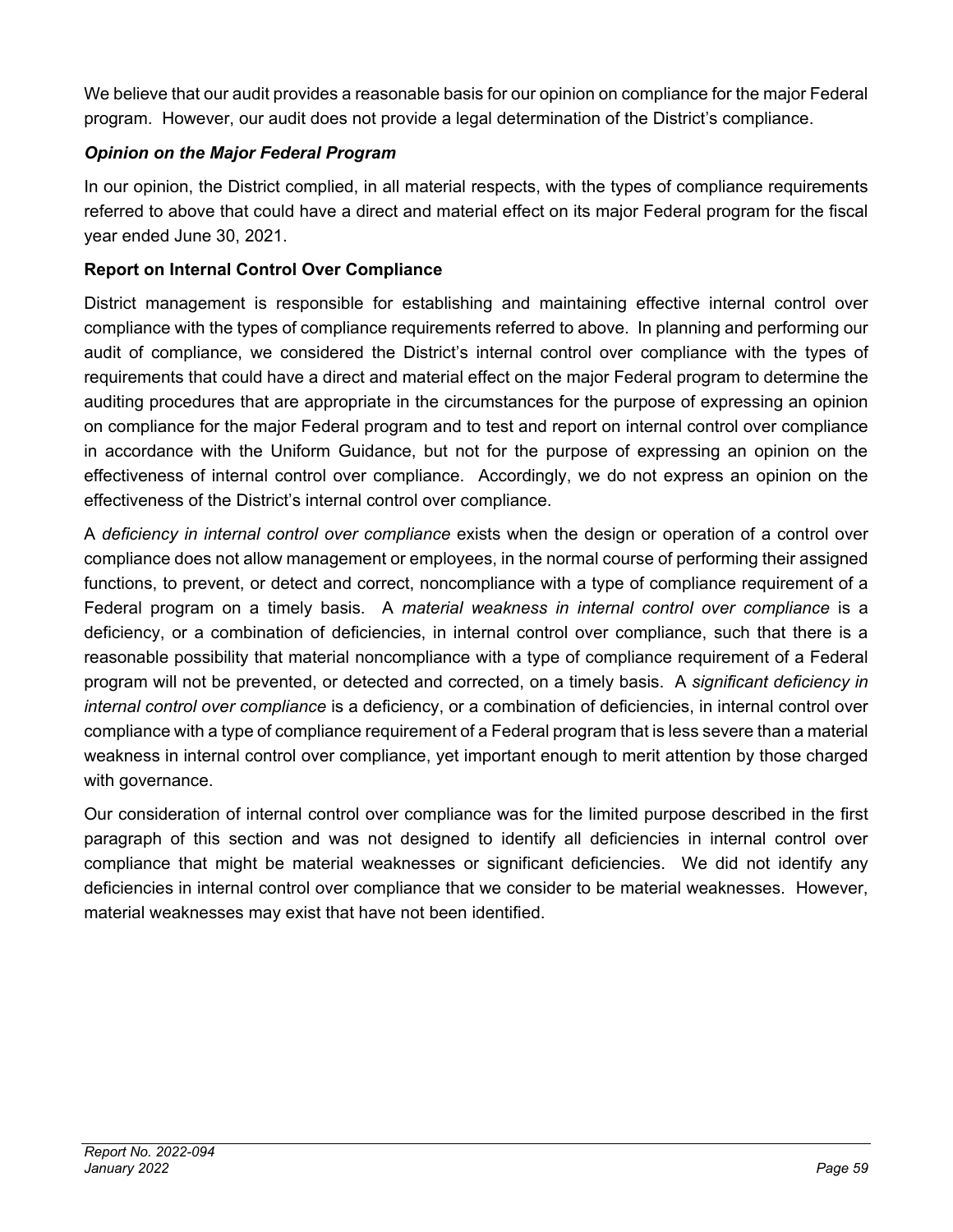The purpose of this report on internal control over compliance is solely to describe the scope of our testing of internal control over compliance and the results of that testing based on the requirements of the Uniform Guidance. Accordingly, this report is not suitable for any other purpose.

Respectfully submitted,

F. Norman

Sherrill F. Norman, CPA Tallahassee, Florida January 14, 2022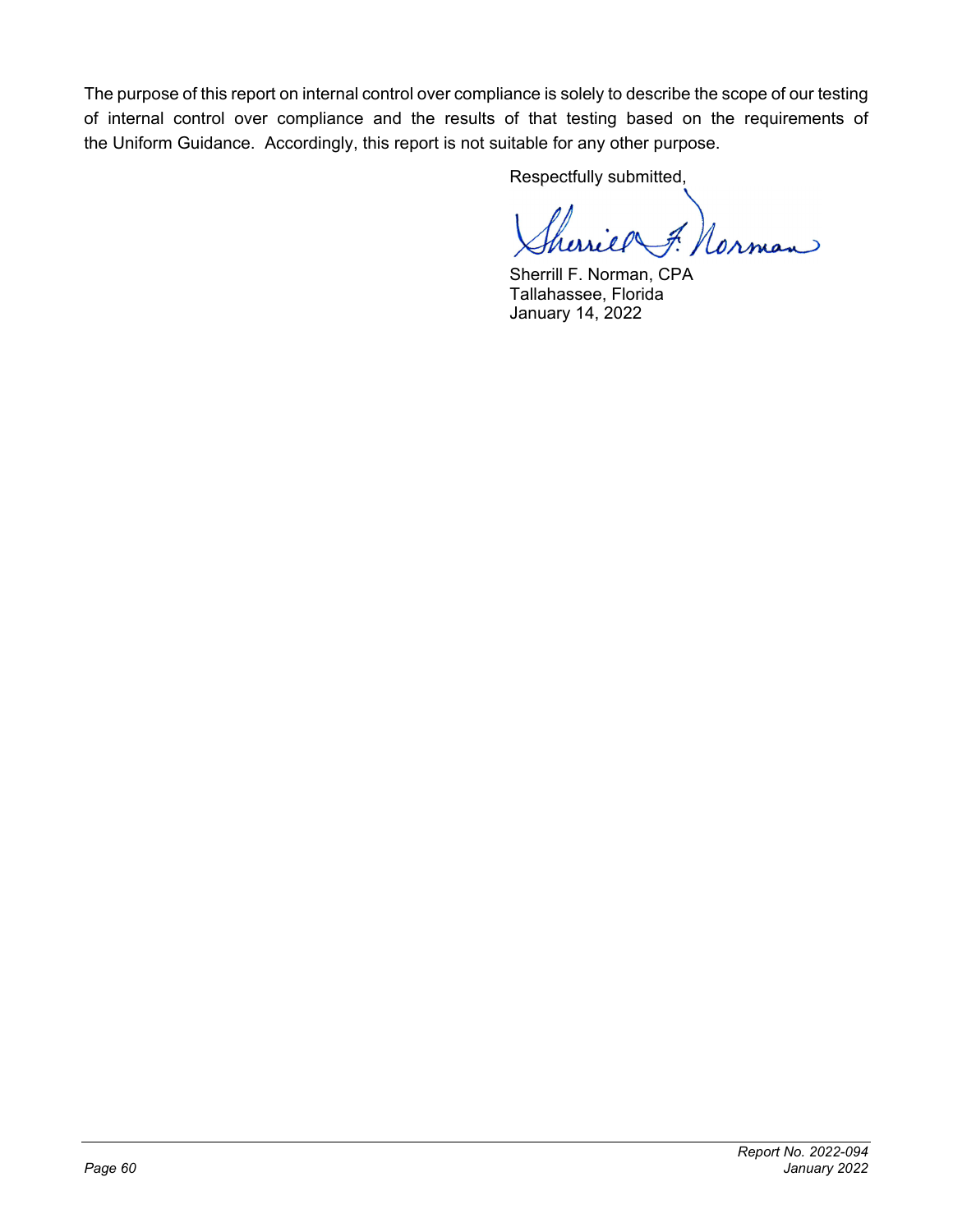# <span id="page-66-0"></span>*SCHEDULE OF FINDINGS AND QUESTIONED COSTS*

## SECTION I – SUMMARY OF AUDITOR'S RESULTS

#### **Financial Statements**

| Type of auditor's report issued on whether the financial<br>statements audited were prepared in accordance with<br>GAAP: | Unmodified                                                                 |
|--------------------------------------------------------------------------------------------------------------------------|----------------------------------------------------------------------------|
| Internal control over financial reporting:                                                                               |                                                                            |
| Material weakness(es) identified?                                                                                        | No                                                                         |
| Significant deficiency(ies) identified?                                                                                  | None reported                                                              |
| Noncompliance material to financial statements noted?                                                                    | No                                                                         |
| <b>Federal Awards</b>                                                                                                    |                                                                            |
| Internal control over the major Federal program:                                                                         |                                                                            |
| Material weakness(es) identified?                                                                                        | No                                                                         |
| Significant deficiency(ies) identified?                                                                                  | None reported                                                              |
| Type of auditor's report issued on compliance for the<br>major Federal program:                                          | Unmodified                                                                 |
| Any audit findings disclosed that are required to be<br>reported in accordance with 2 CFR 200.516(a)?                    | No                                                                         |
| Identification of the major Federal program:                                                                             |                                                                            |
| <b>Assistance Listing Number:</b><br>84.425                                                                              | Name of Federal Program or Cluster:<br><b>Education Stabilization Fund</b> |
| Dollar threshold used to distinguish between<br>type A and type B programs:                                              | \$750,000                                                                  |
| Auditee qualified as low risk auditee?                                                                                   | Yes                                                                        |

## SECTION II – FINANCIAL STATEMENT FINDINGS

No matters are reported.

## SECTION III – FEDERAL AWARD FINDINGS AND QUESTIONED COSTS

No matters are reported.